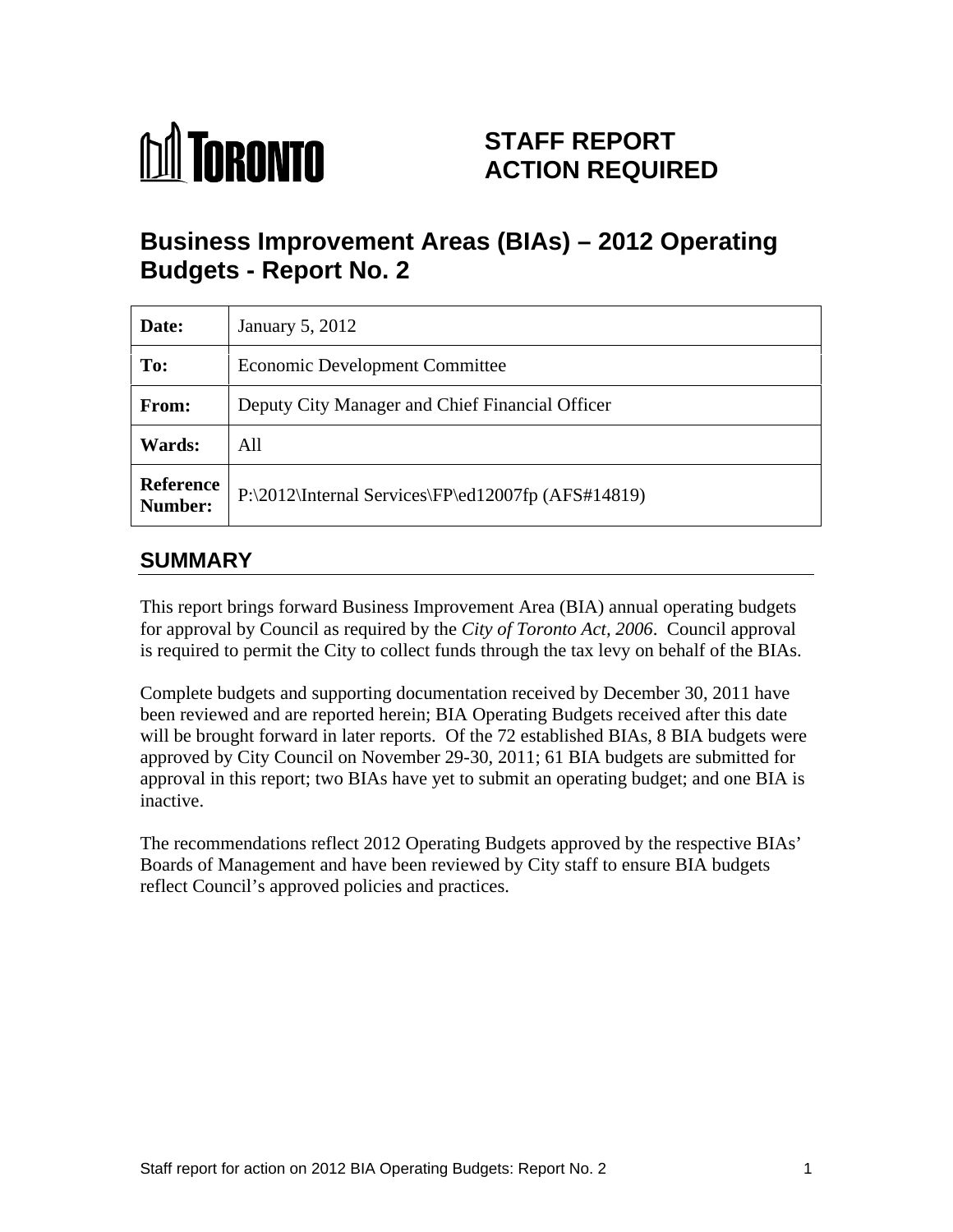### **RECOMMENDATIONS**

The Deputy City Manager and Chief Financial Officer recommends that:

1. the Economic Development Committee adopt and certify to City Council the 2012 recommended expenditures and levy requirements of the following Business Improvement Areas:

| <b>Business Improvement Area</b> | 2012 Expenditure | 2012 Levy             |
|----------------------------------|------------------|-----------------------|
|                                  | Estimates        | <b>Funds Required</b> |
|                                  | $(\$)$           | $($ \$)               |
| Albion-Islington                 | 275,580          | 184,176               |
| <b>Baby Point Gates</b>          | 80,808           | 40,000                |
| Bloor by the Park                | 83,856           | 80,912                |
| <b>Bloor Street</b>              | 1,916,840        | 1,650,000             |
| <b>Bloor West Village</b>        | 422,642          | 352,900               |
| Bloor-Yorkville                  | 2,383,323        | 2,012,702             |
| <b>Bloordale Village</b>         | 224,414          | 86,280                |
| Cabbagetown                      | 274,413          | 196,914               |
| Chinatown                        | 433,664          | 240,998               |
| Church-Wellesley Village         | 368,198          | 233,730               |
| <b>College Promenade</b>         | 140,862          | 124,971               |
| Crossroads of the Danforth       | 101,324          | 88,823                |
| Danforth Village                 | 493,747          | 483,711               |
| Dovercourt Village               | 7,452            | 6,852                 |
| Downtown Yonge                   | 2,744,068        | 2,393,523             |
| Dundas West                      | 231,925          | 137,501               |
| <b>Emery Village</b>             | 2,482,682        | 2,248,054             |
| Fairbank Village                 | 167,134          | 165,587               |
| Forest Hill Village              | 297,006          | 197,716               |
| Greektown on the Danforth        | 1,074,998        | 425,989               |
| <b>Harbord Street</b>            | 25,137           | 21,614                |
| <b>Hillcrest Village</b>         | 83,372           | 76,814                |
| <b>Junction Gardens</b>          | 383,312          | 253,195               |
| Kennedy Road                     | 302,312          | 239,687               |
| Kensington Market                | 138,465          | 90,000                |
| Lakeshore Village                | 67,707           | 58,664                |
| Little Italy                     | 434,183          | 398,896               |
| Little Portugal                  | 122,238          | 50,227                |
| Long Branch                      | 84,055           | 50,053                |
| Mimico by the Lake               | 59,544           | 44,069                |
| Mimico Village                   | 22,902           | 20,069                |
| Mirvish Village                  | 29,501           | $\overline{0}$        |
| <b>Mount Dennis</b>              | 52,090           | 35,097                |
| <b>Mount Pleasant</b>            | 155,261          | 149,091               |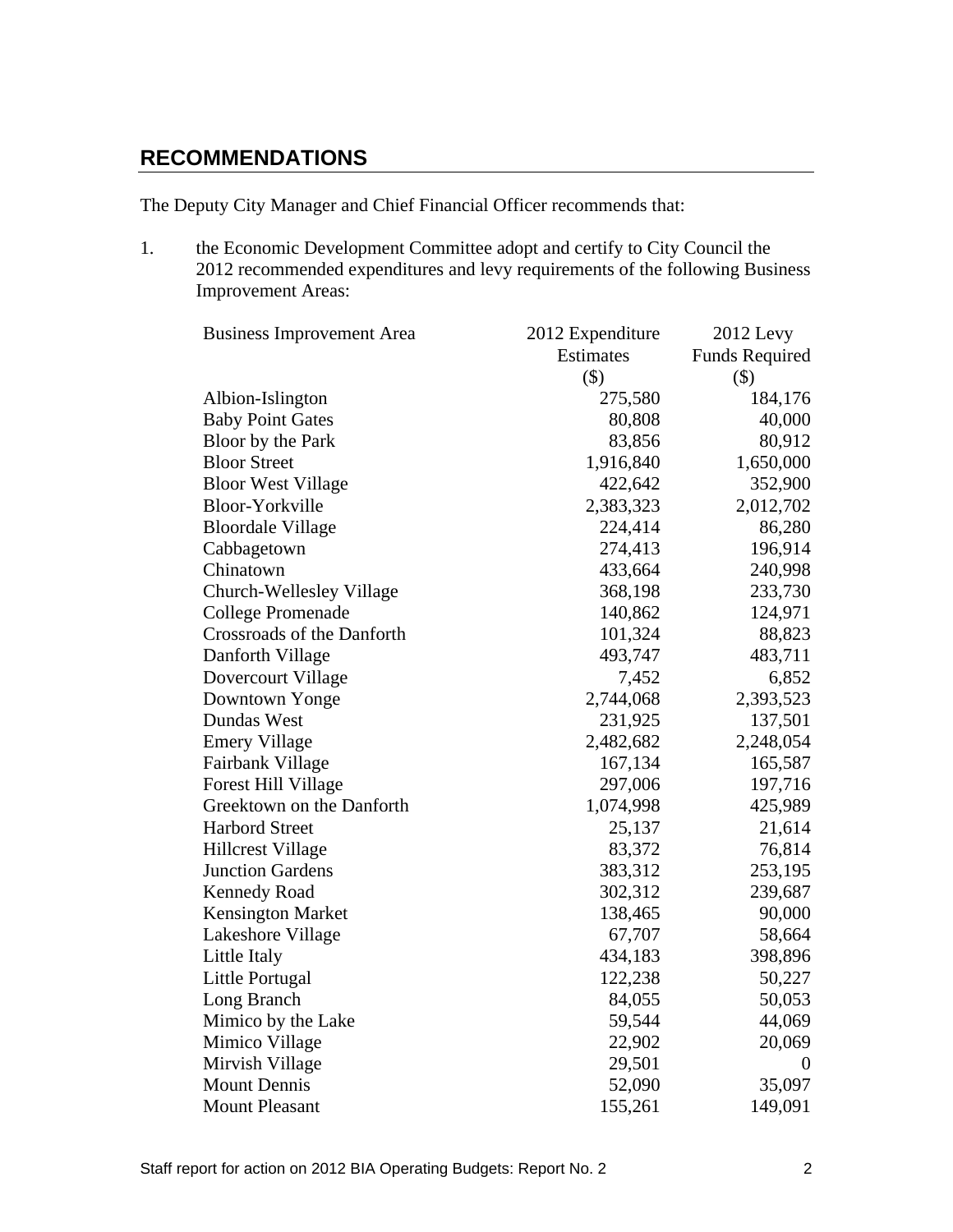| Oakwood Village                       | 11,936    | $\overline{0}$ |
|---------------------------------------|-----------|----------------|
| Pape Village                          | 77,475    | 68,753         |
| Queen Street West                     | 253,347   | 219,259        |
| Regal Heights Village                 | 79,221    | 72,834         |
| Riverside District                    | 173,152   | 139,590        |
| Roncesvalles Village                  | 500,347   | 167,199        |
| Rosedale Main Street                  | 297,529   | 262,864        |
| St. Clair Gardens                     | 69,625    | 65,415         |
| St. Lawrence Market Neighbourhood     | 1,033,996 | 708,876        |
| <b>Sheppard East Village</b>          | 256,915   | 124,770        |
| The Beach                             | 264,422   | 231,184        |
| The Danforth                          | 354,337   | 282,337        |
| The Dupont Strip                      | 55,891    | 33,042         |
| The Eglinton Way                      | 288,000   | 261,753        |
| The Kingsway                          | 386,010   | 331,510        |
| The Waterfront                        | 847,637   | 688,615        |
| <b>Toronto Entertainment District</b> | 2,205,419 | 1,899,419      |
| <b>Trinity Bellwoods</b>              | 69,043    | 49,843         |
| <b>Upper Village</b>                  | 93,344    | 85,692         |
| <b>Uptown Yonge</b>                   | 122,324   | 115,094        |
| Village of Islington                  | 141,655   | 93,279         |
| West Queen West                       | 277,914   | 207,460        |
| <b>Weston Village</b>                 | 149,127   | 107,733        |
| <b>Wexford Heights</b>                | 460,452   | 184,414        |
| Wychwood Heights                      | 118,349   | 75,349         |
| Yonge-Lawrence Village                | 220,592   | 191,268        |
| York-Eglinton                         | 262,217   | 254,288        |
|                                       |           |                |

### **FINANCIAL IMPACT**

No City funding is required since financing of Business Improvement Area budgets is raised by a special levy on members which totals \$19,760,655 in this report.

All of the 2012 BIA operating budgets submitted for consideration are balanced budgets. The appeal provision surplus or appeal provision deficit for each BIA, as determined by the Revenue Services Division, has been addressed by the BIA and incorporated into their 2012 Operating Budget. The BIA budgets have provisions for required capital cost sharing contributions for those projects approved in 2011 or prior and carried forward into 2012, as well as new capital cost-share projects submitted for consideration in the 2012 Capital Budget for Economic Development and Culture.

# **DECISION HISTORY**

BIA Operating Budget Process: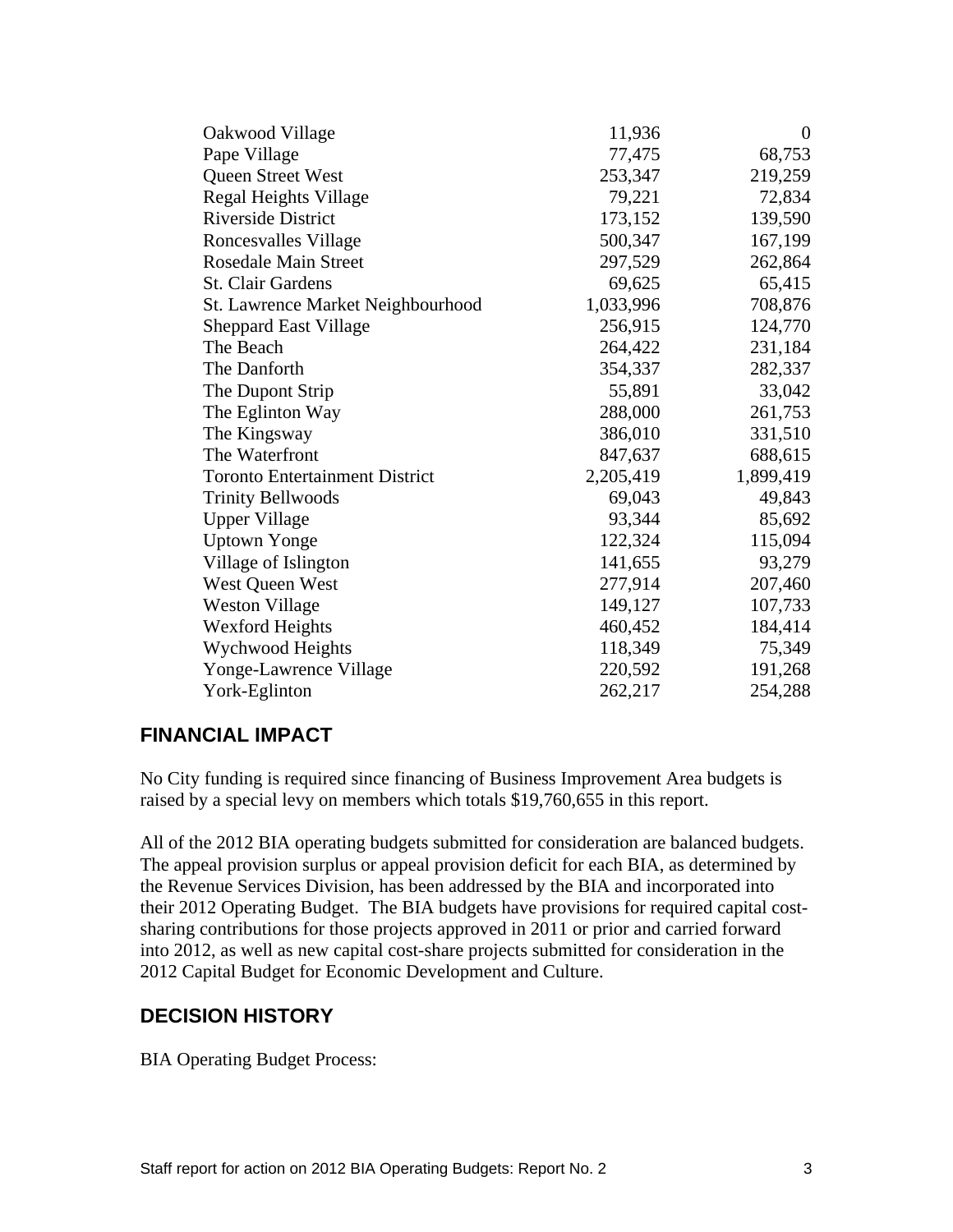The City of Toronto Municipal Code Chapter 19 and the *City of Toronto Act, 2006* require that BIA operating budgets be approved by Council. General membership and Board of Management meetings at which the BIA 2012 budgets were approved are set out below:

|                                  | Approved by                | Approved by        |
|----------------------------------|----------------------------|--------------------|
| <b>Business Improvement Area</b> | <b>Board of Management</b> | Membership         |
| Albion-Islington                 | November 16, 2011          | November 24, 2011  |
| <b>Baby Point Gates</b>          | October 19, 2011           | November 8, 2011   |
| Bloor by the Park                | August 17, 2011            | November 26, 2011  |
| <b>Bloor Street</b>              | September 28, 2011         | November 1, 2011   |
| <b>Bloor West Village</b>        | September 21, 2011         | October 19, 2011   |
| <b>Bloor-Yorkville</b>           | September 28, 2011         | November $1, 2011$ |
| <b>Bloordale Village</b>         | October 31, 2011           | November 28, 2011  |
| Cabbagetown                      | October 25, 2011           | November 30, 2011  |
| Chinatown                        | October 19, 2011           | October 19, 2011   |
| Church-Wellesley Village         | October 3, 2011            | November 7, 2011   |
|                                  |                            | November 22, 2011  |
| <b>College Promenade</b>         | October 6, 2011            |                    |
| Crossroads of the Danforth       | October 19, 2011           | December 1, 2011   |
| Danforth Village                 | September 14, 2011         | November 8, 2011   |
| Dovercourt Village               | October 24, 2011           | November 23, 2011  |
| Downtown Yonge                   | September 30, 2011         | November 16, 2011  |
| Dundas West                      | September 7, 2011          | October 18, 2011   |
| <b>Emery Village</b>             | October 4, 2011            | October 28, 2011   |
| Fairbank Village                 | October 11, 2011           | November 22, 2011  |
| <b>Forest Hill Village</b>       | August 25, 2011            | October 3, 2011    |
| Greektown on the Danforth        | September 15, 2011         | November 21, 2011  |
| <b>Harbord Street</b>            | October 20, 2011           | November 29, 2011  |
| <b>Hillcrest Village</b>         | October 19, 2011           | November 29, 2011  |
| <b>Junction Gardens</b>          | September 13, 2011         | October 18, 2011   |
| <b>Kennedy Road</b>              | October 26, 2011           | December 6, 2011   |
| <b>Kensington Market</b>         | October 11, 2011           | November 1, 2011   |
| Lakeshore Village                | October 13, 2011           | November 16, 2011  |
| Little Italy                     | November 7, 2011           | December 14, 2011  |
| Little Portugal                  | October 5, 2011            | November 9, 2011   |
| Long Branch                      | September 15, 2011         | November 9, 2011   |
| Mimico by the Lake               | October 18, 2011           | October 18, 2011   |
| Mimico Village                   | October 20, 2011           | November 8, 2011   |
| Mirvish Village                  | September 27, 2011         | November 8, 2011   |
| <b>Mount Dennis</b>              | October 5, 2011            | November 17, 2011  |
| <b>Mount Pleasant</b>            | October 3, 2011            | November 7, 2011   |
| Oakwood Village                  | October 26, 2011           | November 16, 2011  |
| Pape Village                     | September 14, 2011         | November 1, 2011   |
| Queen Street West                | November 22, 2011          | November 22, 2011  |
| <b>Regal Heights Village</b>     | October 26, 2011           | November 23, 2011  |
|                                  |                            |                    |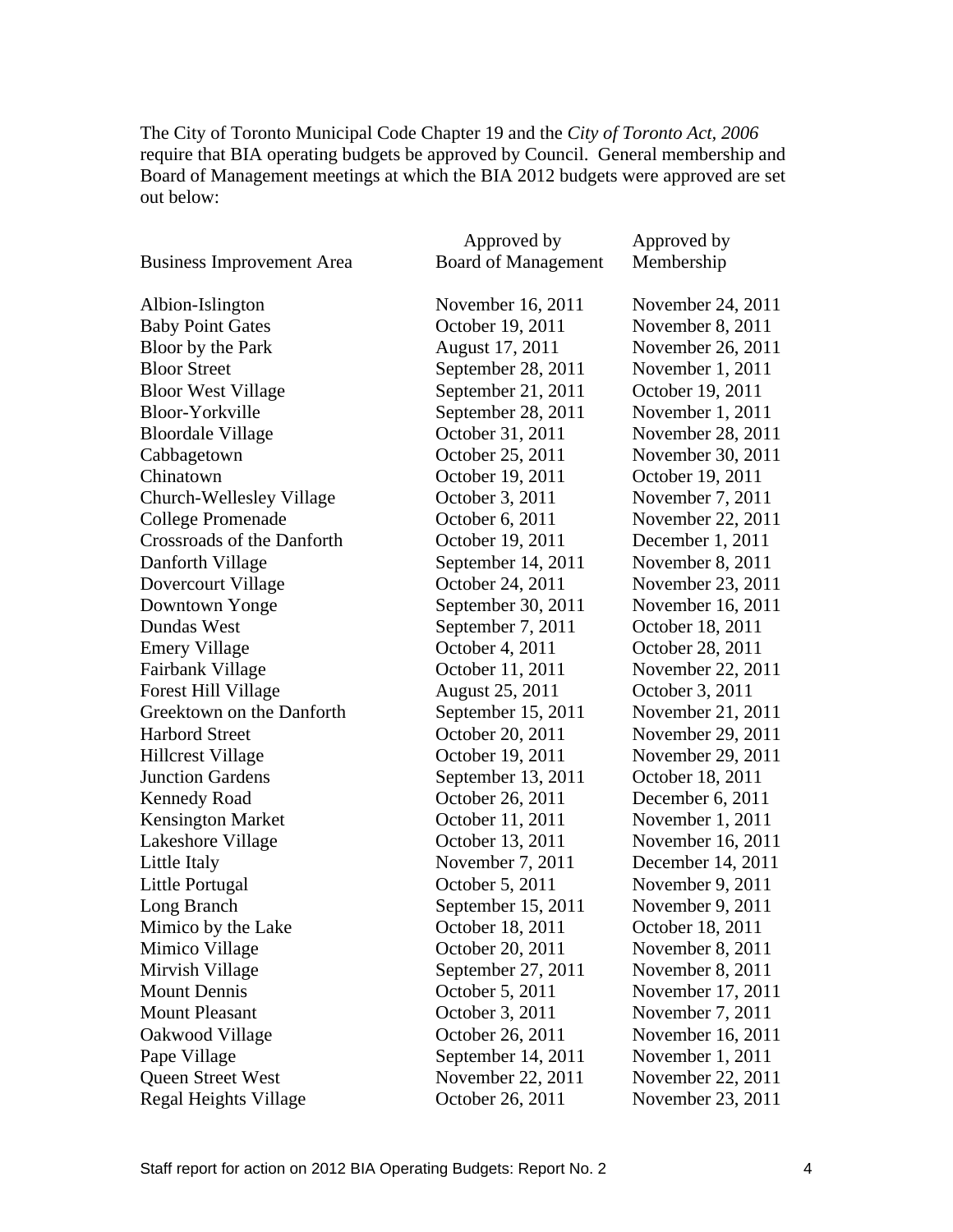| Riverside District                    | October 26, 2011   | November 23, 2011  |
|---------------------------------------|--------------------|--------------------|
| Roncesvalles Village                  | November 23, 2011  | November 23, 2011  |
| Rosedale Main Street                  | September 28, 2011 | November $2, 2011$ |
| St. Clair Gardens                     | October 27, 2011   | December 8, 2011   |
| St. Lawrence Market Neighborhood      | October 18, 2011   | November 22, 2011  |
| <b>Sheppard East Village</b>          | September 20, 2011 | October 26, 2011   |
| The Beach                             | October 26, 2011   | October 26, 2011   |
| The Danforth                          | September 12, 2011 | November 14, 2011  |
| The Dupont Strip                      | October 26, 2011   | November 23, 2011  |
| The Eglinton Way                      | September 21, 2011 | October 25, 2011   |
| The Kingsway                          | October 20, 2011   | November 14, 2011  |
| The Waterfront                        | September 8, 2011  | October 27, 2011   |
| <b>Toronto Entertainment District</b> | September 16, 2011 | October 20, 2011   |
| <b>Trinity Bellwoods</b>              | October 11, 2011   | November $9, 2011$ |
| <b>Upper Village</b>                  | September 27, 2011 | November 1, 2011   |
| <b>Uptown Yonge</b>                   | October 5, 2011    | November $16,2011$ |
| Village of Islington                  | September 14, 2011 | November 22, 2011  |
| West Queen West                       | November 21, 2011  | November 22, 2011  |
| <b>Weston Village</b>                 | October 13, 2011   | November 21, 2011  |
| <b>Wexford Heights</b>                | October 18, 2011   | December 5, 2011   |
| Wychwood Heights                      | November 1, 2011   | December 6, 2011   |
| Yonge-Lawrence Village                | September 13, 2011 | October 18, 2011   |
| York-Eglinton                         | October 19, 2011   | November 24, 2011  |
|                                       |                    |                    |

Appendix A includes a summary of the BIA budgets discussed in this report, including a calculation of their net levy requirements. Appendix B sets out the status of 2012 BIA operating budget submissions.

Appeal Provision Review:

On July 30, 2002, City Council adopted a report entitled "Issues Related to Business Improvement Associations (BIA)". Among other items, the Finance Department (currently the Revenue Services Division) was directed to conduct an annual review and analysis of the assessment appeal provision for each BIA, in order to determine if the provision is sufficient to meet expected revenue reductions from pending assessment appeals.

The assessment appeal provision is intended to protect the cash flows and revenues required by the BIAs to meet its operating obligations in the future, rather than the BIAs directly compensating the City for assessment appeal reductions. The appeal provision provides a contingency, which is used to offset appeal reductions.

The result of the assessment appeal provision review and analysis for the individual BIA as of August 1, 2011 identified either a provision surplus or provision deficit. Since the appeal provisions are held by the City, any 2011 appeal provision surpluses will be returned to the respective BIAs in 2012, and any appeal provision deficits must be funded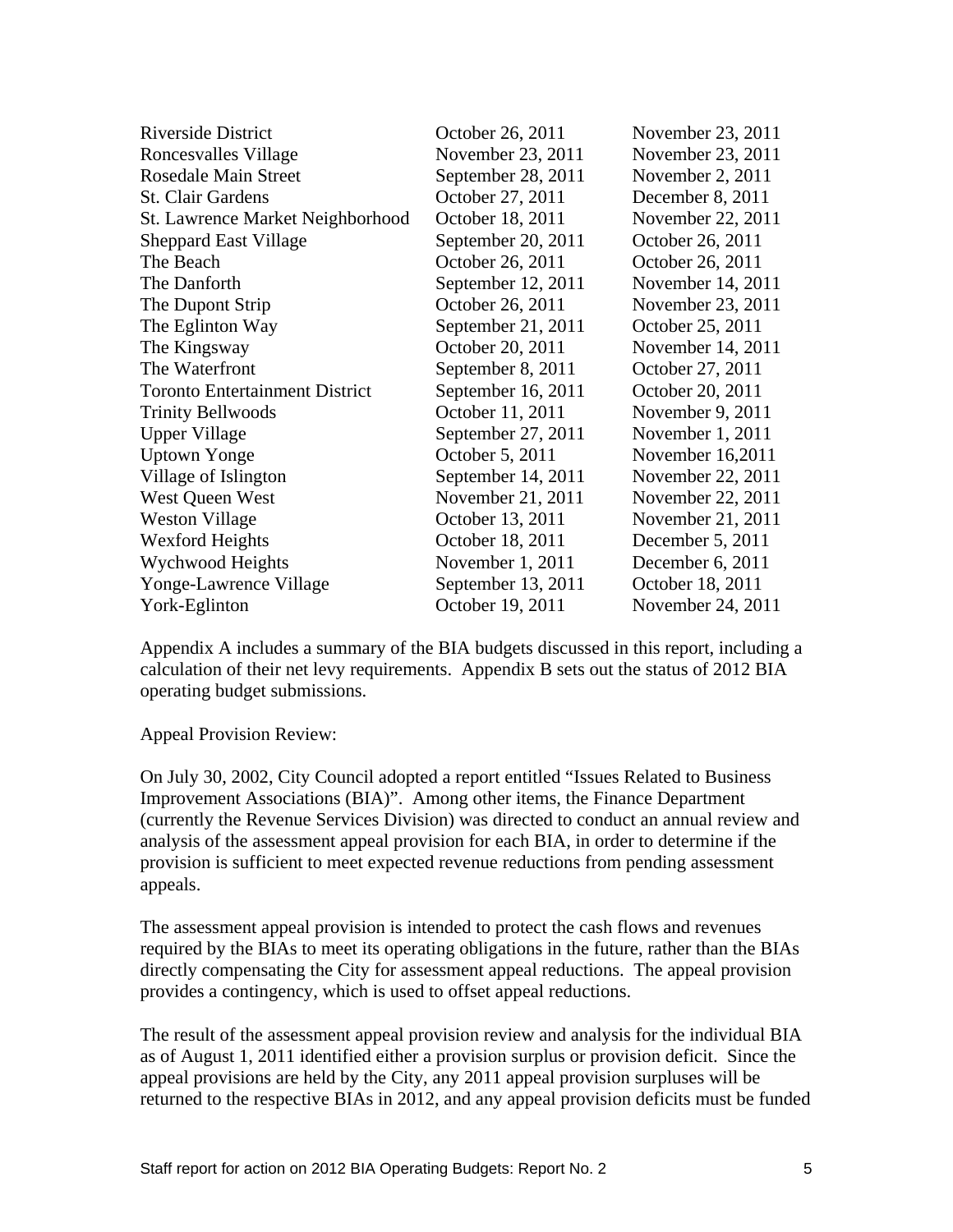through the respective BIA's 2012 levy. Therefore, each BIA is required to address the identified surplus or deficit amount within its respective operating budget for the following fiscal year. The recommended 2012 BIA Operating Budgets reflect the disposition of the resultant provision surplus or deficit accordingly.

BIA Capital Cost-Share Project Funding:

On July 22, 2003, City Council adopted a report entitled "Business Improvement Area (BIA) Capital Cost-Sharing Program Review" approving the BIA Capital Cost-Sharing Program Guidelines. This program is part of the Economic Development and Culture annual Capital Budget. The program guidelines set out eligibility criteria that BIAs must satisfy in order to participate in the BIA Capital Cost-Sharing Program, including one criteria which requires the availability of the BIA's share of funding. Prior to making a capital cost-sharing request, the BIA must have in place its share of the project funding (50 percent). If the project is to be phased-in over a period of years, the BIA must have in place 50 percent of the cost of each individual phase prior to making a capital request for matching funds for that phase. For the purposes of this requirement, the BIA will be allowed to include capital funding to be budgeted for the year in which the capital project is to take place. Another eligibility criteria is that the BIA must have an operating budget, adopted at a general meeting of the BIA and approved by Council, for the year the project is to be implemented.

A review of each of the BIA's 2012 Operating Budget's supporting documentation by the BIA Office and Financial Planning Division staff shows that those BIAs with capital cost-share projects approved by the City in 2011 or prior and carried forward into 2012, and new capital projects submitted for consideration in the 2012 Economic Development and Culture Capital Budget, have all met the program eligibility criteria of having in place its 50 percent share of the project funding. This share may be reflected in the BIA's prior years' accumulated surplus (cash in-hand reserved for specific capital cost share projects) and/or shown as a capital expenditure item in the BIA's 2012 Operating example. The set of the set of the set of the set of the set of the set of the set of the set of the set of the set of the set of the set of the set of the set of the set of the set of the set of the set of the set of the

# **COMMENTS**

The *Albion-Islington BIA* 2012 Operating Budget was approved at meetings of the BIA's Board of Management on November 16, 2011 and its general membership on November 24, 2011. The increased budget reflects the BIA's priorities to continue with Phase 2 of the year round lighting capital cost-shared project, plus implement Phase 2 of the streetscape improvement Master Plan for median enhancements, and continue with year round promotional events and the Fusion of Taste Festival. The balanced budget consists of \$275,580 in expenditures, and the same amount in revenues comprised of a BIA levy of \$184,176, an anticipated Celebrate Ontario event grant of \$26,000 to offset part of the costs of the Fusion of Taste Festival and interest income of \$150. In addition, the BIA will use \$57,000 of accumulated funds earmarked for capital cost-shared projects and the appeal provision surplus of \$8,254 that the City is returning to the BIA. Budgeted expenditures include \$67,750 for marketing, promotion and advertising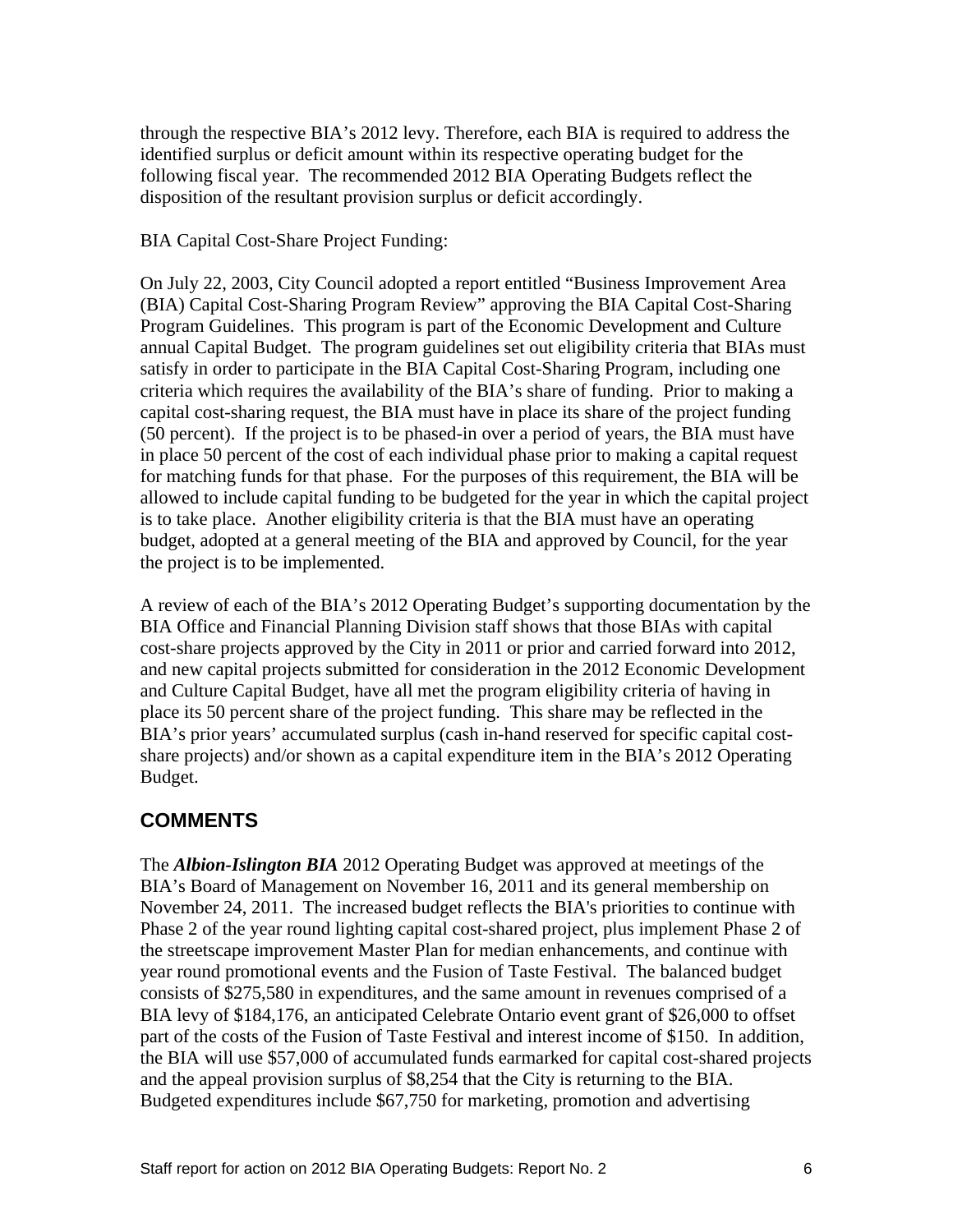initiatives; \$67,500 to implement the capital cost-shared projects; \$25,000 to be reserved for future streetscape projects identified in the Strategic Capital Plan; \$37,200 for capital maintenance and flowers and floral care for the planters; and \$61,387 for general BIA administration and the services of a full-time BIA coordinator. A 2011 projected operating surplus of \$42,896 from the deferral of the capital cost-shared projects will be carried forward into 2012. It is recommended that the Albion-Islington BIA's 2012 budget of expenditures totalling \$275,580 and a BIA levy of \$184,176 be approved.

The *Baby Point Gates BIA* 2012 Operating Budget was approved at meetings of the BIA's Board of Management on October 19, 2011 and its general membership on November 8, 2011. The proposed budget reflects the BIA's priorities to implement Phase 2 of the Baby Point Gates Renewal Project; undertake two streetscape improvement capital cost-shared projects, for decorative street signs and hanging flower baskets; and to promote the businesses in the BIA area to the community. Budget expenditures include \$10,222 for general BIA administration; \$54,700 for the capital cost-shared projects; \$2,500 for maintenance and floral care; and \$9,750 for marketing initiatives and a promotional event for the new BIA. To fund these activities, the BIA proposes to maintain the same levy as in 2011 and use the operating surplus of \$34,964 from 2011 and the appeal provision surplus of \$3,445 that the City is returning. The BIA also expects \$2,400 in donations for the Baby Point Gates Renewal Project. The projected 2011 operating surplus of \$34,964, to be put towards 2012 capital cost-shared projects, resulted from unanticipated grants and donations, and some proposed initiatives not undertaken in 2011, the BIA's first year of operation. It is recommended that the Baby Point Gates BIA's 2012 budget of expenditures totalling \$80,808 and a BIA levy of \$40,000 be approved.

The *Bloor by the Park BIA* 2012 Operating Budget was approved at meetings of the BIA's Board of Management on August 17, 2011 and its general membership on November 26, 2011. The proposed budget of \$83,856 provides for a comprehensive year-round marketing and promotional campaign for the entire BIA through its website and advertising in community newspapers, membership directory and events, ongoing capital maintenance and general BIA administration. The BIA continues to raise funds through the annual levy for future capital cost-shared projects. The balanced budget calls for a levy requirement similar to 2011 and other expected revenues that include the appeal provision surplus of \$2,784 the City is returning to the BIA and \$160 of interest income. A projected 2011 operating surplus of \$23,294 resulting from postponed advertising and promotion initiatives will be reallocated towards future capital cost shared projects. It is recommended that the Bloor by the Park BIA's 2012 budget of expenditures totalling \$83,856 and a BIA levy of \$80,912 be approved.

The *Bloor Street BIA* 2012 Operating Budget was approved at meetings of the BIA's Board of Management on September 28, 2011 and its general membership on November 1, 2011. The 2012 budget consists of a special levy of \$1,650,000 on the Bloor Street BIA members for the Bloor Street Transformation Project (BSTP). As well, the Bloor- Yorkville BIA makes an annual contribution of \$250,000 towards the project. From the 2012 levies, \$150,000 or 10% of the BIA levy will go towards the provision for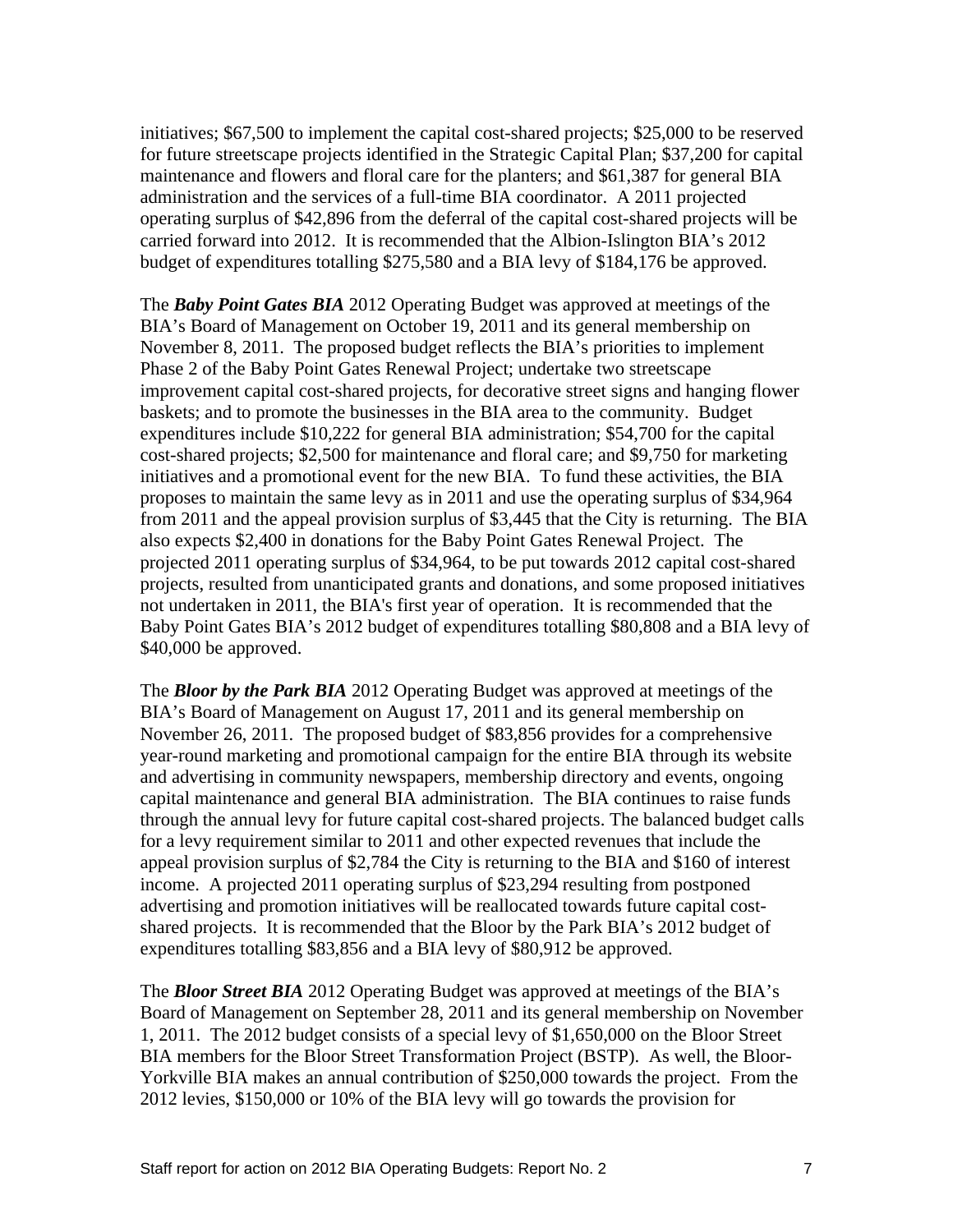assessment appeal reductions that is held by the City and \$990,872 towards repayment of the loan and interest as per the payment schedule in the Agreement for repayment of recoverable debt and agreed financing of the BSTP signed on June 25, 2008. The Agreement also calls for an annual contribution of \$30,000 to the BSTP Maintenance Reserve Fund held by the City for future repairs/replacement of the granite pavers. Other budgeted capital expenditures include art design fees, project management fees, and consultant fees for the art component of the BSTP project and installation of artwork (sculpture) totalling \$740,968. Other revenues expected in 2012 include interest income of \$3,000 and the appeal provision surplus of \$13,840 that the City is returning to the BIA. It is recommended that the Bloor Street BIA's 2012 budget of expenditures of \$1,916,840 and a BIA levy of \$1,650,000 be approved.

The *Bloor West Village BIA* 2012 Operating Budget was approved at meetings of the BIA's Board of Management on September 21, 2011 and its general membership on October 19, 2011. The balanced budget of \$422,642 in capital and operating expenditures will be funded by revenues from a levy requirement of \$352,900, accumulated funds reserved for capital projects of \$45,932, the appeal provision surplus of \$20,610, plus other anticipated revenues of \$3,000 from festival events and \$200 of interest income. Budgeted expenditures include \$17,060 for general BIA administration; \$89,000 for capital projects; \$114,500 for increased maintenance and graffiti removal; and \$170,000 for marketing, advertising and promotional events. Proposed capital projects include \$70,000 to upgrade/make improvements to the solar powered tree lighting, a capital cost-shared project with the City, and \$19,000 for non-cost-shared projects for banner replacements and hanging basket hardware, planter boxes and additional benches as required for the streetscape. It is recommended that the Bloor West Village BIA's 2012 budget of expenditures totalling \$422,642 and a BIA levy of \$352,900 be approved.

The *Bloor-Yorkville BIA* 2012 Operating Budget was approved at meetings of the BIA's Board of Management on September 28, 2011 and its general membership on November 1, 2011. The proposed budget reflects the BIA's focus on ongoing beautification and promotion of the Bloor-Yorkville commercial neighbourhood. The key focus of the organization is to run events and promotions to draw people to the area, as well as maintaining and improving the area, so that it is attractive and welcoming to visitors. The proposed budget of expenditures for general BIA administration, marketing, advertising and promotion is similar to 2011 budget levels. Since the Bloor-Yorkville BIA is committed to contributing \$5.0 million to the Bloor Street Transformation Project (BSTP) over 20 years, included in the 2012 budget of capital expenditures is the BIA's annual contribution of \$250,000 towards the BSTP. With the completion of BSTP in 2011, the Bloor-Yorkville BIA will now pick up all costs related to 54 seasonal gardens on Bloor Street to include all plantings, landscaping and maintenance. This is reflected in the 2012 budget for capital maintenance which is increased by 92% or \$328,000 more. To fund gross expenditures that total \$2,383,323, an increase of 20% over 2011, and produce a balanced budget of expenses and revenues, the BIA proposes to increase the levy requirement by 10.9% to \$2,012,702. The levy increase, together with using accumulated surplus funds of \$300,000, will offset the extra costs now being incurred to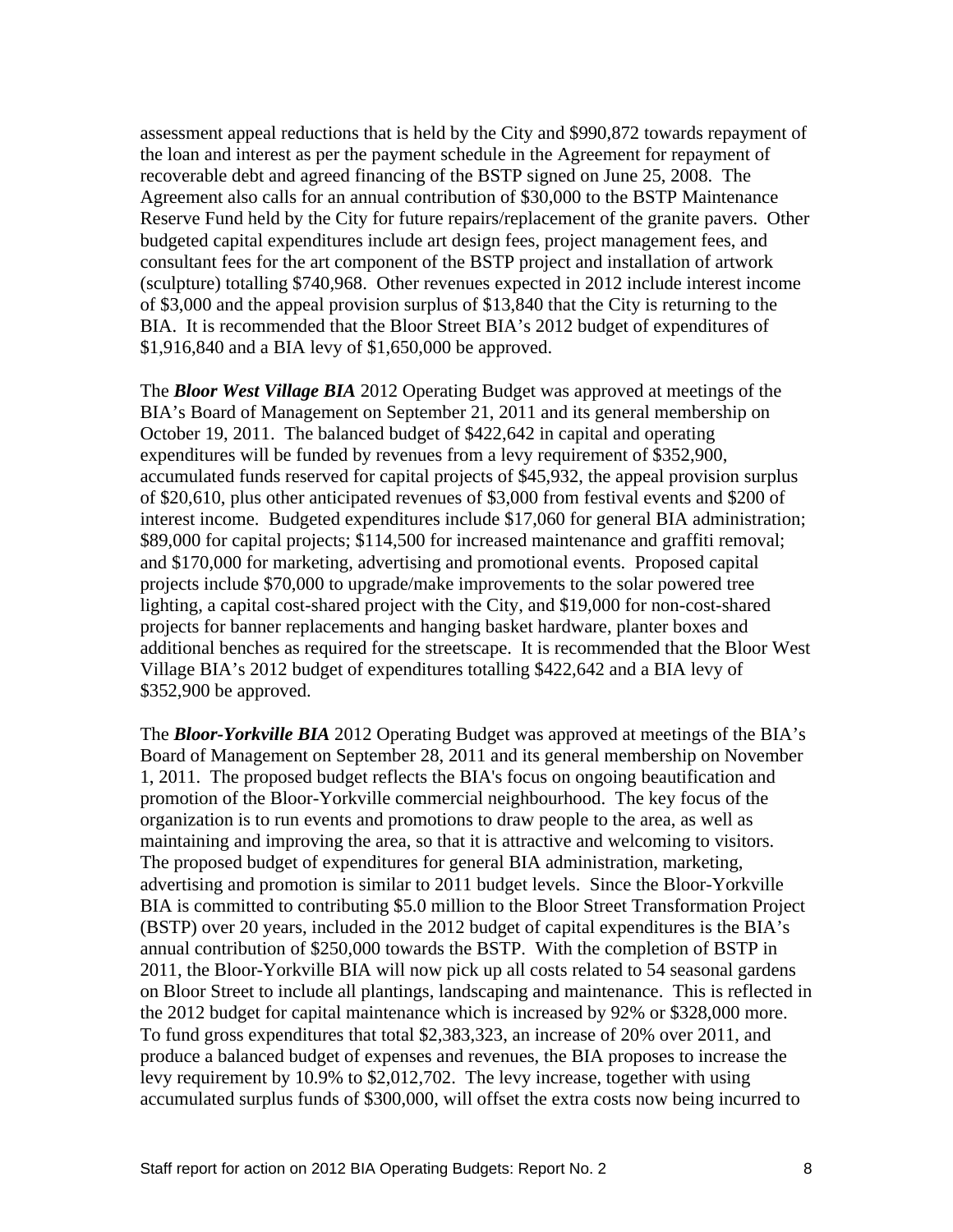maintain the Bloor Street planters and upgrades. In addition, the BIA expects other revenues including \$50,000 in sponsorships of events, \$3,000 of interest income, and the appeal provision surplus of \$17,621 that the City is returning to the BIA. It is recommended that the Bloor-Yorkville BIA's 2012 budget of gross expenditures totalling \$2,383,323 and a BIA levy of \$2,012,702 be approved.

The *Bloordale Village BIA* 2012 Operating Budget was approved at meetings of the BIA's Board of Management on October 31, 2011 and its general membership on November 28, 2011. The proposed budget reflects the BIA's focus on implementing major streetscape improvements and promoting the area through a series of smaller ongoing events in addition to the BIG on Bloor Festival major event. The increased expenditure level for 2012 of \$224,414 includes \$5,670 for general BIA administration; \$20,000 to retain an artistic director for ongoing event promotion and advertising as well as selected small event organization and grant application writing; \$121,400 for proposed streetscape improvements, a capital cost-shared project to be undertaken in conjunction with the City's sidewalk reconstruction work; \$3,000 for pedestrian scale solar lights; \$23,500 for capital maintenance, flowers and floral care; and \$43,000 for marketing and promotional events. The BIA proposes to maintain the same levy as in 2011 and use \$121,760 of accumulated funds reserved for the streetscape improvement capital cost shared project. In addition to the levy, the BIA expects other revenues of \$12,000 from festival sponsorships and the appeal provision surplus of \$4,374 that the City is returning to the BIA. An operating deficit of \$4,773 forecasted for 2011 will be funded from the BIA's accumulated surplus funds. It is recommended that the Bloordale Village BIA's 2012 budget of expenditures totalling \$224,414 and a BIA levy of \$86,280 be approved.

The *Cabbagetown BIA* 2012 Operating Budget was approved at meetings of the BIA's Board of Management on October 25, 2011 and its general membership on November 30, 2011. The BIA proposes to maintain the same levy as in 2011 to fund operating expenses. Planned expenditures include \$97,512 for general BIA administration and staffing; \$50,000 to implement the second phase of the street landscaping capital cost shared project that is part of the BIA's new Streetscape Master Plan; \$9,000 for a Christmas lighting project solely paid for by the BIA; \$26,500 for capital maintenance, flowers and floral care, and street cleaning; and \$73,500 for marketing and promotional activities including the two-day Cabbagetown Festival event. In addition to the levy, the BIA expects other revenues that include \$3,000 in federal government grants, \$2,000 in festival sponsorships and \$600 of interest income. The BIA will also use the appeal provision surplus of \$11,899 to fund planned expenditures and \$60,000 of accumulated funds reserved for capital cost-shared projects. It is recommended that the Cabbagetown BIA's 2012 budget of expenditures totalling \$274,413 and a BIA levy of \$196,914 be approved.

The *Chinatown BIA* 2012 Operating Budget was approved at meetings of the BIA's Board of Management and its general membership both held on October 19, 2011. The BIA proposes a balanced budget having capital and operating expenditures totalling \$433,664 and the same amount in revenues comprised of a levy requirement of \$240,998, the appeal provision surplus of \$11,666 that the City is returning to the BIA, anticipated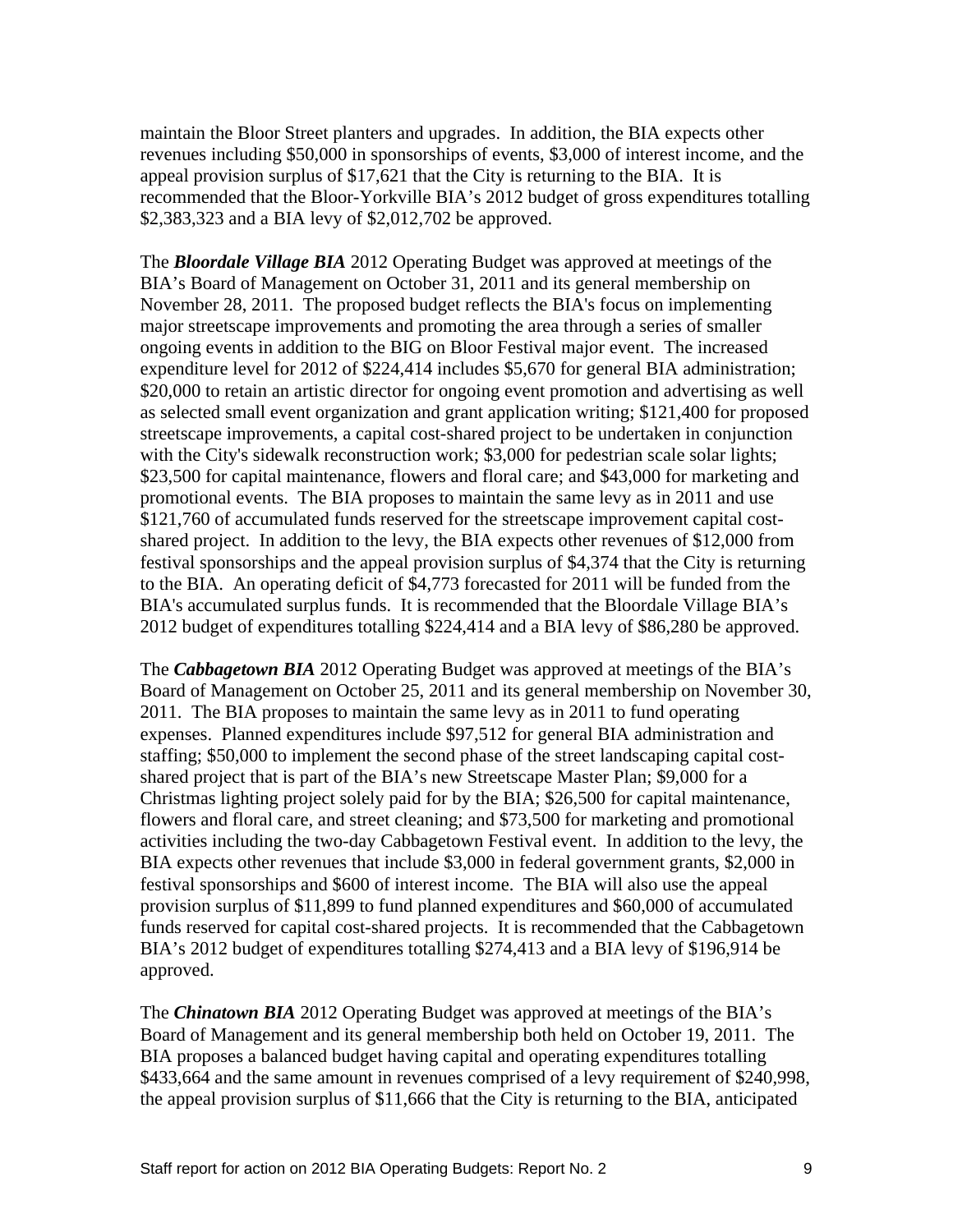Toronto Chinatown Festival sponsorships of \$46,000 and use accumulated surplus funds of \$135,000 to fund 2012 proposed expenditures. The expenditure budget reflects the BIA's ongoing initiatives, including increase market exposure by developing a newly designed website, increase advertising and promotion, continue with the new Chinatown Night Markets, expanding the Chinese New Year event and the Toronto Chinatown Festival. The BIA plans to hire additional staff to assist the Board to implement these marketing initiatives and to implement a graffiti removal program. As well, the BIA plans to install anti-graffiti pole sleeves throughout Chinatown; this capital cost-shared project was deferred from 2011 to 2012. An operating surplus of \$4,581 is forecasted for 2011, mainly from the deferral of the capital project. It is recommended that the Chinatown BIA's 2012 budget of expenditures totalling \$433,664 and a BIA levy of \$240,998 be approved.

The *Church-Wellesley Village BIA* 2012 Operating Budget was approved at meetings of the BIA's Board of Management on October 3, 2011 and its general membership on November 7, 2011. The focus of the 2012 budget is directed towards implementing beautification projects that will enhance and upgrade the Church-Wellesley Village BIA for the upcoming 2014/2015 Toronto events – World Pride and the Pan Am Games. In addition, the budget focuses on marketing initiatives that will promote the Church- Wellesley Village BIA in the following four years through the implementation of the newly developed Strategic Plan. The proposed budget of expenditures allocates \$95,000 for marketing, advertising and promotional events/festivals; \$103,500 for capital cost shared projects to install two gateway markers, hydro pole wraps and LED lighting for the Alexander Wood statue; \$2,000 for new holiday tree lights that is not cost-shared with the City; \$50,000 for capital maintenance; and \$96,450 for general BIA administration. The capital projects to be undertaken in 2012 will be funded by \$122,500 of monies already accumulated for this purpose. To fund the increased expenditures, the BIA proposes to increase the levy by 1% to \$233,730. As well, the BIA expects other revenues of \$5,000 in event sponsorships, \$5,000 from GST recoveries and \$100 of interest income to provide a balanced budget. The BIA will also use the appeal provision surplus of \$1,868 that the City is returning. It is recommended that the Church-Wellesley Village BIA's 2012 budget of expenditures totalling \$368,198 and a BIA levy of \$233,730 be approved.

The *College Promenade BIA* 2012 Operating Budget was approved at meetings of the BIA's Board of Management on October 6, 2011 and its general membership on November 22, 2011. The BIA proposes to maintain the same levy as in 2011 to fund capital and operating expenditures. The main component of the expenditure budget is the allocation of \$109,390 towards a proposed Phase 3 of the pedestrian lamp posts project, a future streetscaping capital project to be cost-shared with the City. The balance of the operating budget includes \$4,611 for general BIA administration, \$13,900 for increased capital maintenance, and \$1,600 for marketing and website maintenance. To balance the budget, the BIA will use the appeal provision surplus of \$10,325 that the City is returning, and expects \$1,200 of interest income and \$4,366 in GST recovery. It is recommended that the College Promenade BIA's 2012 budget of expenditures totalling \$140,862 and a BIA levy of \$124,971 be approved.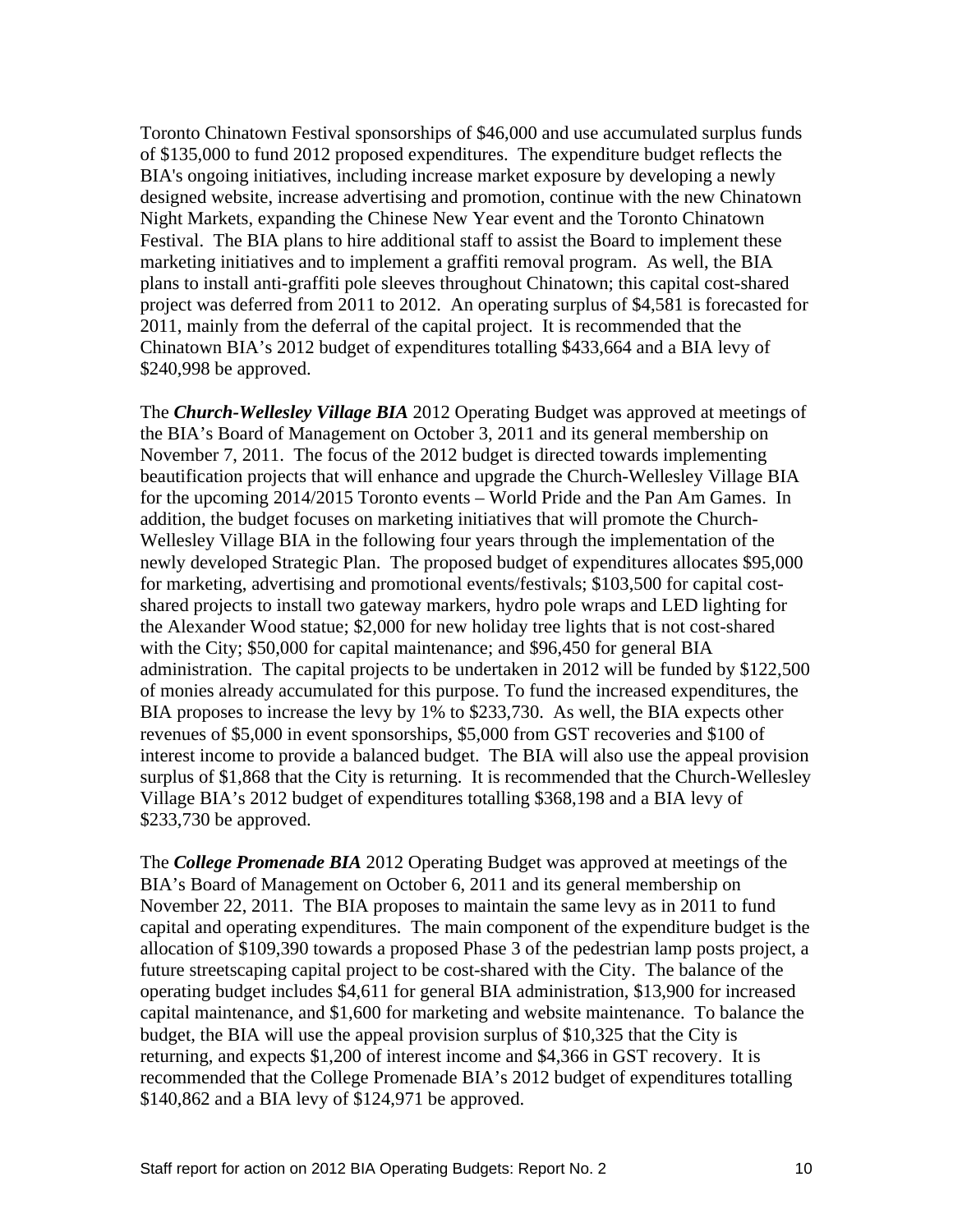The *Crossroads of the Danforth BIA* 2012 Operating Budget was approved at meetings of the BIA's Board of Management on October 19, 2011 and its general membership on December 1, 2011. The proposed budget provides for continued beautification of the area, and more communication and promotion of the member businesses in the BIA. The BIA proposes a 30% increase in the budget having expenditures of \$101,324 and a 35% increase in the levy requirement to \$88,823, with the additional levy going towards funding three capital projects, additional flowers for the new planters and an expanded summer festival. In addition to the levy, the BIA will use the appeal provision surplus of \$5,501 that the City is returning. Other revenues anticipated include \$5,000 in donations to support the BIA's summer festival and \$2,000 of festival revenue. Proposed expenditures include \$32,473 for general BIA administration; \$13,000 for planters and hanging baskets, both capital cost-shared projects; \$395 for new banners; an increased budget of \$22,281 for flowers, winter greenery and floral care, and capital maintenance; and \$25,100 for marketing, advertising and an expanded Summer Festival promotional event. It is recommended that the Crossroads of the Danforth BIA's 2012 budget of expenditures totalling \$101,324 and a BIA levy of \$88,823 be approved.

The *Danforth Village BIA* 2012 Operating Budget was approved at meetings of the BIA's Board of Management on September 14, 2011 and its general membership on November 8, 2011. The proposed budget reflects the BIA's 2012 priorities to continue with the implementation of its Streetscape Plan, capital maintenance program, and marketing and advertising initiatives. To fund these activities solely from BIA levies, the BIA proposes to double the levy requirement to \$483,711. In addition, the BIA plans to use the appeal provision surplus of \$10,036 that the City is returning. The balanced budget of revenues and expenditures totalling \$493,747 allocates \$39,873 for general BIA administration; \$125,000 for pedestrian lights - Phase 2, a capital cost-shared project; \$174,500 for capital maintenance to purchase flowers and winter decorations for the increased number of planters and hanging baskets; and \$110,400 for expanded marketing and promotion initiatives. It is recommended that the Danforth Village BIA's 2012 budget of expenditures totalling \$493,747 and a BIA levy of \$483,711 be approved.

The *Dovercourt Village BIA* 2012 Operating Budget was approved at meetings of the BIA's Board of Management on October 24, 2011 and its general membership on November 23, 2011. The proposed budget reflects the BIA's focus for 2012 on marketing and promotional events. The BIA proposes to maintain a similar levy as in 2011 to fund general BIA administration, a non-cost-shared capital project for benches, capital maintenance, marketing and two new special events. To provide a balanced budget, the BIA will utilize the appeal provision surplus of \$440 and \$160 of expected interest income. It is recommended that the Dovercourt Village BIA's 2012 budget of expenditures totalling \$7,452 and a BIA levy of \$6,852 be approved.

The *Downtown Yonge BIA* 2012 Operating Budget was approved at meetings of the BIA's Board of Management on September 30, 2011 and its general membership on November 16, 2011. The proposed 2012 budget follows from the Board and BIA management team's Strategic Plan; the budget seeks to continue the BIA's core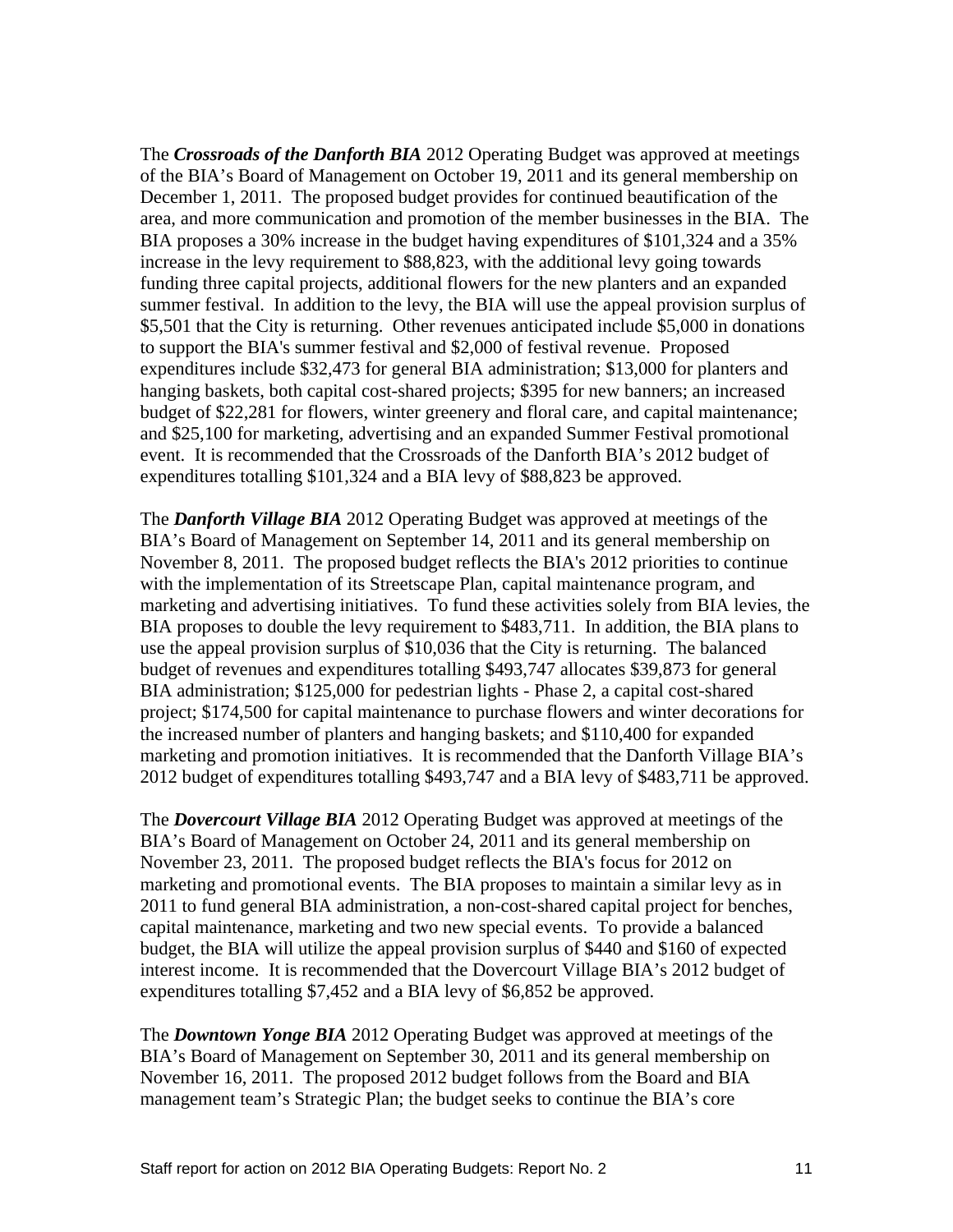initiatives that focus on clean streets, safety, marketing, and streetscape improvements. At the same time, the budget also continues to focus on association management, research and information, and advocacy. The budget provides for continued investment in Downtown Yonge's signature Winter Magic events during the holiday season, a critical time for retail and hospitality. Streetscape improvement projects include branded traffic poles for a new crosswalk location; decorative street signs; electrical service duct installations for tree lighting; and Dundas Square sidewalk widening, lighting and boulevard enhancements. The total levy requirement of \$2,393,523 is maintained at the same level as in 2011. Marketing revenues anticipated from event sponsorships and advertising, plus other income, totalling \$167,459 will help offset some of the marketing and event costs. To provide a balanced budget, the BIA will utilize the appeal provision surplus of \$183,086 that the City is returning in 2012. It is recommended that the Downtown Yonge BIA's 2012 budget of expenditures totalling \$2,744,068 and a BIA levy of \$2,393,523 be approved.

The *Dundas West BIA* 2012 Operating Budget was approved at meetings of the BIA's Board of Management on September 7, 2011 and its general membership on October 18, 2011. The BIA proposes a balanced budget having expenditures of \$231,925 and revenues from a levy requirement of \$137,501, the appeal provision surplus of \$5,328 that the City is returning, an anticipated grant of \$5,000 from the City's Mural Program for a mural project, estimated festival revenue of \$500 and interest income of \$300. The BIA will also use \$83,296 of accumulated surplus funds. Budget expenditures include \$55,325 for general BIA administration; \$30,000 for a capital cost-shared project for planters and hanging baskets; \$4,500 for new banners; \$85,700 for capital maintenance, snow clearing and graffiti removal; and \$43,900 for area marketing and promotional events. It is recommended that the Dundas West BIA's 2012 budget of expenditures totalling \$231,925 and a BIA levy of \$137,501 be approved.

The *Emery Village BIA* 2012 Operating Budget was approved at meetings of the BIA's Board of Management on October 4, 2011 and its general membership on October 28, 2011. The proposed budget reflects the expanded BIA's priority to implement the same streetscape improvements, sidewalk maintenance, security program, marketing and promotional initiatives to the expanded area as in the original BIA boundary. This is a "business as usual" operating budget; there are no items budgeted for the Flagpole Project as it has not been approved by the general membership of the Emery Village BIA. The BIA proposes a balanced budget having increased capital and operating expenditures of \$2,482,682 and revenues from a BIA levy of \$2,248,054 that is 7.8% more than in 2011 driven by increased capital maintenance requirements and additional security patrol required for the expanded BIA, and proposed addition of a summer street festival. The BIA also expects other revenues including a grant of \$5,000 from the City's Mural Program for a proposed mural project, \$30,000 of interest income and \$80,000 in GST recoveries to help offset expenses. As well, the BIA will be receiving the appeal provision surplus of \$119,628 back from the City.

Planned capital expenditures include \$305,280 to implement the next phase of the streetscape improvement capital cost-share project (mixed use corridor enhancements –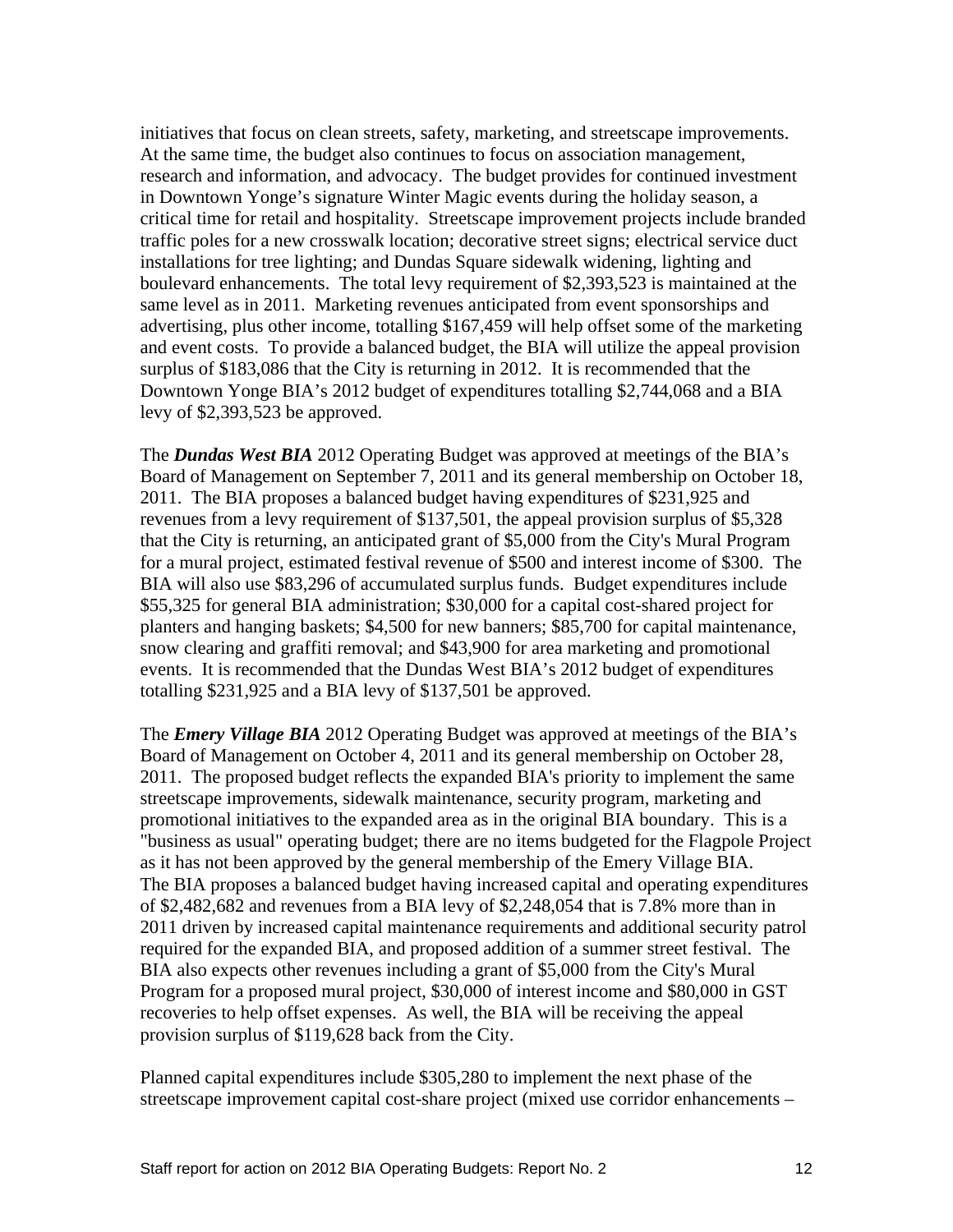Sheppard/Rivalda (east of Samba to Arrow Road); Satterly Road and Plunkett Road); non-cost-shared capital projects of \$30,262 for street furniture, \$71,232 for consulting surveys and architectural drawings and site supervision, and \$71,232 for the construction of historical markers. The budget also includes \$316,226 for capital maintenance, flowers and floral care for the planters, and sidewalk cleaning; \$479,562 for the expanded security program; \$128,425 for advertising, marketing and promotion of the expanded BIA; \$30,528 for market research/landscape architects to update the Streetscape Manual for Landowners; and \$545,566 for general BIA administration and staffing to coordinate the projects and activities of the expanded Emery Village BIA. The BIA will be raising \$300,000 through the 2011 levy for future streetscape improvement capital cost-share projects that are part of the BIA's landscape/urban design Master Plan. It is recommended that the Emery Village BIA's 2012 budget of expenditures totalling \$2,482,682 and a BIA levy of \$2,248,054 be approved.

The *Fairbank Village BIA* 2012 Operating Budget was approved at meetings of the BIA's Board of Management on October 11, 2011 and its general membership on November 22, 2011. The proposed budget will allow the BIA to continue improving the streetscape and local atmosphere, in turn making the area more attractive to potential quality tenants and clients that will support the local businesses. These efforts will be achieved by seasonal promotions, advertising and area branding. To fund these initiatives, a 23.5% increase in the BIA levy requirement to \$165,587 will be necessary in 2012. In addition, the BIA expects the appeal provision surplus of \$1,548 to be returned to them by the City. Proposed expenditures include an increase of \$10,000 to \$34,491 for general BIA administration to hire a permanent part-time BIA coordinator; \$25,350 for capital maintenance, and flowers and floral care for the planters and hanging baskets; \$88,890 for a summer festival and \$3,350 for other marketing activities. It is recommended that the Fairbank Village BIA's 2012 budget of expenditures totalling \$167,134 and a BIA levy of \$165,587 be approved.

The *Forest Hill Village BIA* 2012 Operating Budget was approved at meetings of the BIA's Board of Management on August 25, 2011 and its general membership on October 3, 2011. The primary initiative of the 2012 proposed budget to revitalize Suydam Park that is part of the Village Vision Plan, accounts for over half of the total expenditure budget. To fund the Suydam Park project, the BIA will use up its remaining accumulated funds reserved for capital cost-shared projects of \$99,290. The BIA proposes a 3% increase in the levy requirement to \$197,716 to provide for general BIA administration, capital maintenance, advertising, marketing and promotion of the area. The BIA's appeal provision deficit of \$3,877 will be funded through the 2012 levy. It is recommended that the Forest Hill Village BIA's 2012 budget of expenditures totalling \$297,006 and a BIA levy of \$197,716 be approved.

The *Greektown on the Danforth BIA* 2012 Operating Budget was approved at meetings of the BIA's Board of Management on September 15, 2011 and its general membership on November 21, 2011. The BIA proposes to maintain the same levy as in 2011 to fund operating expenses in 2012 and use \$150,000 of accumulated funds earmarked for capital cost-shared projects to implement next phase of the Streetscape Master Plan. Planned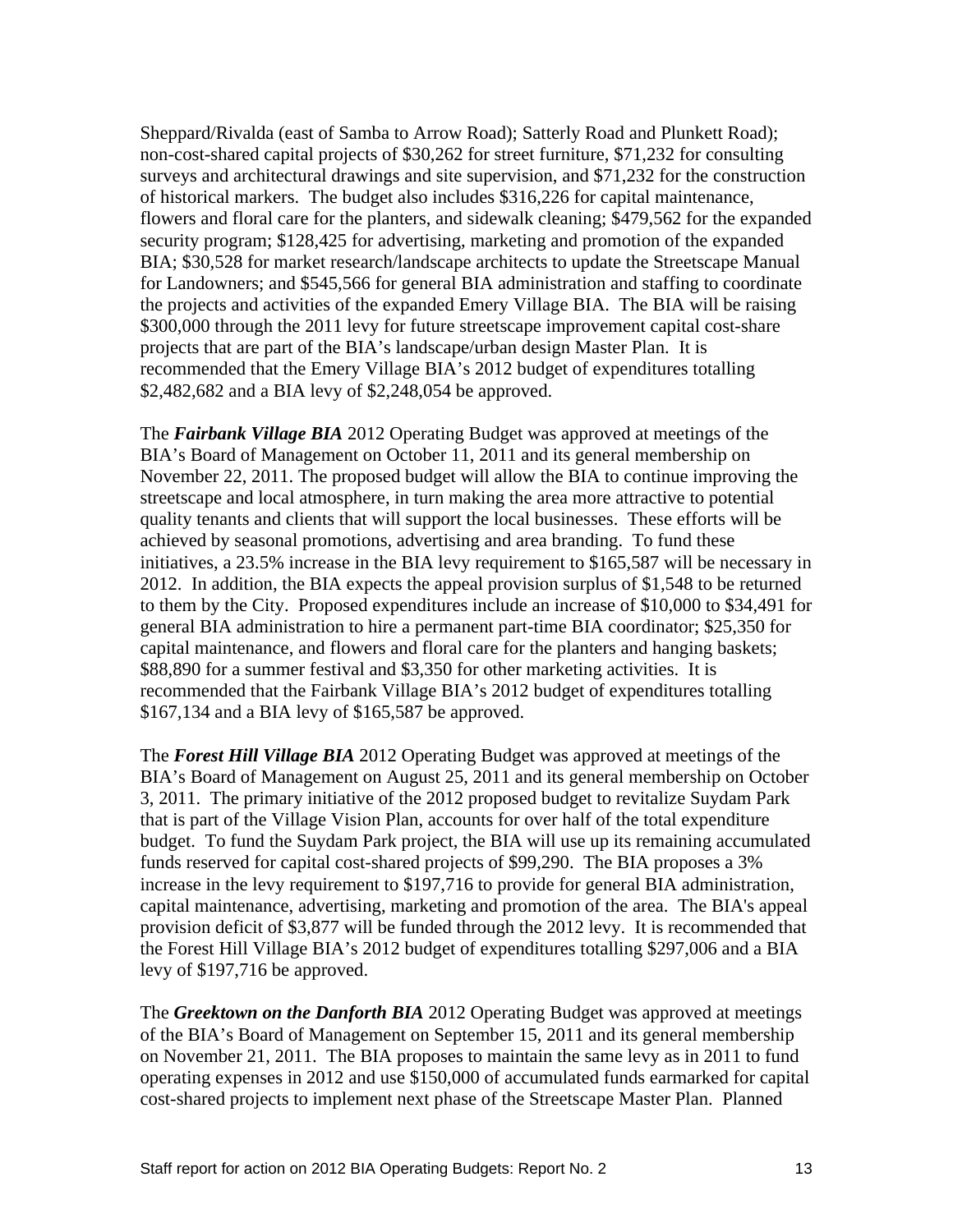expenditures include \$179,772 for general BIA administration; \$150,000 for capital cost shared projects for in-ground trees to be installed in conjunction with the City's sidewalk reconstruction project, and custom cross-street display poles; \$7,500 for new banners solely paid for by the BIA; \$102,500 for ongoing capital maintenance and poster removal /parkette cleaning; \$71,500 for marketing, advertising, and ongoing promotional and community events; and \$525,000 for the BIA's signature Taste of the Danforth Festival event. The BIA anticipates \$372,500 in sponsorships, \$52,500 in provincial grants and \$40,000 in festival revenue to offset the costs of the very popular Taste of the Danforth Festival. To provide a balanced budget, the BIA also expects \$13,000 of interest income and the appeal provision surplus of \$21,009 that the City is returning. It is recommended that the Greektown on the Danforth BIA's 2012 budget of expenditures totalling \$1,074,998 and a BIA levy of \$425,989 be approved.

The *Harbord Street BIA* 2012 Operating Budget was approved at meetings of the BIA's Board of Management on October 20, 2011 and its general membership on November 29, 2011. The BIA proposes a balanced budget consisting of \$25,137 in expenditures and the same amount in revenues obtained from a BIA levy of \$21,614 and the appeal provision surplus of \$1,405 that the City will be returning to the BIA in 2012. In addition, the BIA will use \$2,118 of its accumulated surplus funds. Budget expenditures include \$2,548 for general BIA administration; \$750 for new flower pots, a non-cost-shared capital project; \$9,800 for capital maintenance; and \$10,074 for advertising, promotional events and the very popular fall street festival – The Great Harbord Street Pumpkin Festival. It is recommended that the Harbord Street BIA's 2012 budget of expenditures totalling \$25,137 and a BIA levy of \$21,614 be approved.

The *Hillcrest Village BIA* 2012 Operating Budget was approved at meetings of the BIA's Board of Management on October 19, 2011 and its general membership on November 29, 2011. The BIA's focus in 2012 is on street beautification and securing sponsorships in order to continue holding the highly successful Salsa on St. Clair street festival. The BIA proposes to increase the BIA levy requirement by 8% to \$76,814 to fund general BIA administration, a capital cost-shared project for benches and planters, ongoing capital maintenance, graffiti removal, marketing and promotional events, with the additional levy going towards funding the capital cost-shared project. In addition, the BIA will use \$3,302 of its accumulated surplus funds for the festival event, and use the appeal provision surplus of \$3,256 that the City is returning to the BIA in 2012 to offset other expenditures. It is recommended that the Hillcrest Village BIA's 2012 budget of expenditures totalling \$83,372 and a BIA levy of \$76,814 be approved.

The *Junction Gardens BIA* 2012 Operating Budget was approved at meetings of the BIA's Board of Management on September 13, 2011 and its general membership on October 18, 2011. The proposed increased 2012 budget reflects the BIA's priorities to begin a major 2-year capital streetscape program, to revitalize the annual BIA festival and to continue maintenance of its flower planting programs. Budgeted expenditures include \$114,169 for general BIA administration; \$46,000 for capital projects; \$46,125 for capital maintenance and flower planting programs; and \$154,000 for advertising, marketing and promotional events in 2012. Capital cost-shared projects planned for 2012 include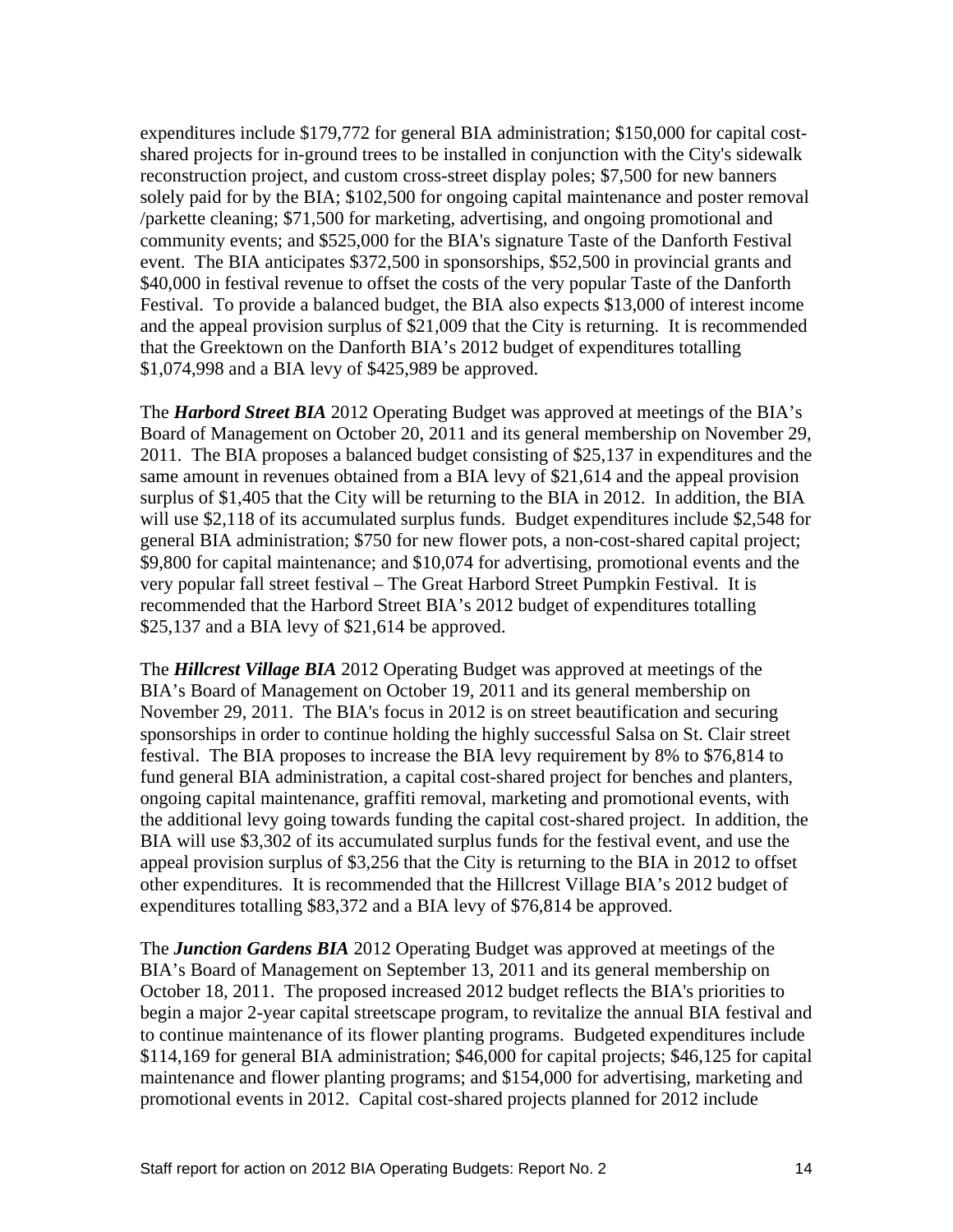heritage plaques, custom bike racks and planter improvements. Capital projects not cost shared with the City include banner replacements and office improvements. To fund the increased budget, the BIA proposes to maintain the same levy requirement as in 2011 and use \$106,728 of accumulated surplus funds. Other revenues expected include the appeal provision surplus of \$15,789 the City is returning to the BIA, anticipated festival revenue of \$7,000 and interest income of \$600. An operating surplus of \$41,139 is forecasted for 2011 due to postponement of some proposed capital cost-shared projects. It is recommended that the Junction Gardens BIA's 2012 budget of expenditures totalling \$383,312 and a BIA levy of \$253,195 be approved.

The *Kennedy Road BIA* 2012 Operating Budget was approved at meetings of the BIA's Board of Management on October 26, 2011 and its general membership on December 6, 2011. The BIA proposes a balanced budget by maintaining a similar levy as in 2011 to fund general BIA administration, capital maintenance, an ongoing security program, advertising, marketing and promotional initiatives, and continue with the boulevard streetscape project. The proposed capital cost-shared project for an entry gateway feature at the south end of the BIA is funded in part by \$30,000 already reserved for this purpose. The BIA will also use the appeal provision surplus of \$32,625 that the City is returning in 2012. An operating surplus of \$51,875 projected for 2011 from lower than expected cost of the median globe light project and a scaled back customer appreciation event, will be saved and earmarked for future capital projects. It is recommended that the Kennedy Road BIA's 2012 budget of expenditures totalling \$302,312 and a BIA levy of \$239,687 be approved.

The *Kensington Market BIA* 2012 Operating Budget was approved at meetings of the BIA's Board of Management on October 11, 2011 and its general membership on November 1, 2011. The proposed budget reflects the BIA's priorities to beautify and clean up the public areas of the BIA and to promote the businesses in the Kensington Market area. To accomplish this, the BIA proposes a 35% increase in the budget, having expenditures of \$138,465 and revenues of the same amount derived from a 25% increase in the levy requirement to \$90,000; use \$43,117 of prior years' operating surplus funds and the appeal provision surplus of \$5,348 that the City is returning to the BIA. Budgeted expenditures include \$35,218 for general BIA administration; \$37,500 for a capital cost-shared project for pedestrian scale lighting design and engineering drawings; \$12,500 for a streetscaping/beautification project not cost-shared with the City; \$30,065 for maintenance, graffiti removal, snow clearing, sidewalk pressure washing and general garbage clean-up of the public alleys and streets; and \$15,000 for marketing, advertising and promotional events including Pedestrian Sundays. As 2011 was the first full operating year for the BIA, some proposed initiatives were not implemented, resulting in a projected operating surplus of \$40,442. It is recommended that the Kensington Market BIA's 2012 budget of expenditures totalling \$138,465 and a BIA levy of \$90,000 be approved.

The *Lakeshore Village BIA* 2012 Operating Budget was approved at meetings of the BIA's Board of Management on October 13, 2011 and its general membership on November 16, 2011. The balanced budget proposes a similar levy as in 2011 to fund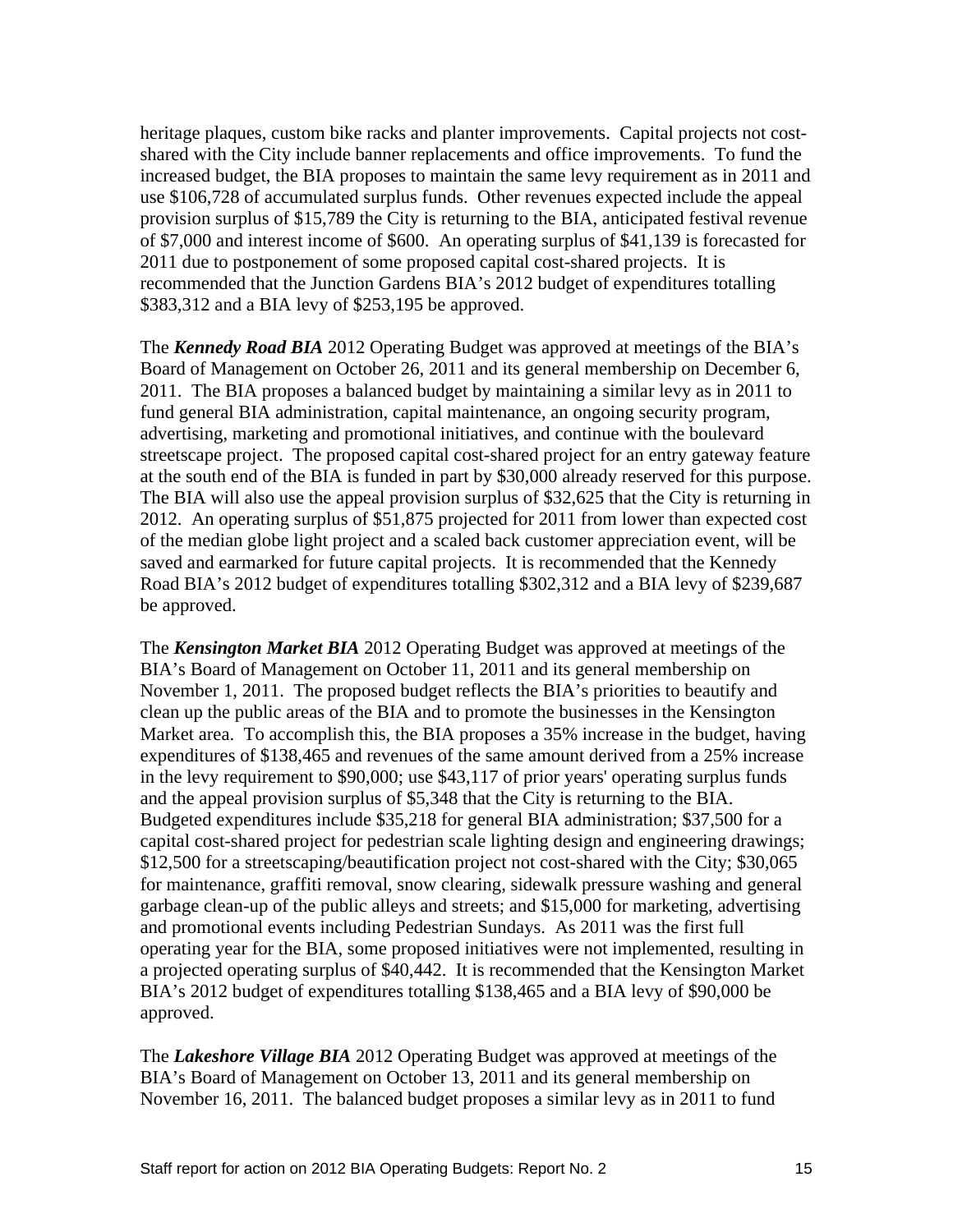general BIA administration, capital maintenance, graffiti removal, marketing and advertising initiatives, and the Shop the Shore promotional event. Proposed capital cost shared projects to be implemented in 2012 include the ongoing Community Square improvement project, banner hardware on TTC poles, LED street signs, and a mural project to be funded by a grant of \$5,000 from the City's Mural Program. In addition to the levy, the BIA expects \$1,500 of donations to support the Shop the Shore event and the appeal provision surplus of \$2,543 that will be returned by the City. It is recommended that the Lakeshore Village BIA's 2012 budget of expenditures totalling \$67,707 and a BIA levy of \$58,664 be approved.

The *Little Italy BIA* 2012 Operating Budget was approved at meetings of the BIA's Board of Management on November 7, 2011 and its general membership on December 14, 2011. The 2012 proposed budget of \$434,183 is 5% higher than in 2011 and will require a levy of \$398,896 which is the same level as in 2011. The proposed operating budget and levy requirement will enable Little Italy BIA to continue with advertising and marketing initiatives, promotional events and festivals, capital maintenance, and general BIA administration. Proposed capital expenditures include \$50,000 for streetscape improvements and \$4,000 for new banners. Other revenues expected include \$13,000 of sponsorships, \$4,000 in festival revenue, \$15,000 from GST recovery and the appeal provision of \$3,287 that the City is returning. In 2011, the BIA's signature festival events (Taste of Little Italy and Fiera street festival) attracted \$52,000 in sponsorships; this additional revenue and the deferral of proposed capital projects to 2012, as well as less repair/maintenance requirements, resulted in a projected year-end actual operating surplus of \$72,995. It is recommended that the Little Italy BIA's 2012 budget of expenditures totalling \$434,183 and a BIA levy of \$398,896 by approved.

The *Little Portugal BIA* 2012 Operating Budget was approved at meetings of the BIA's Board of Management on October 5, 2011 and its general membership on November 9, 2011. The proposed budget reflects the BIA's continued focus on streetscape improvement, beautification and marketing the area. The balanced budget comprises of \$122,238 in expenditures and revenues from a BIA levy that is similar to 2011, the appeal provision surplus of \$5,711 that the City is returning, interest income of \$300, and \$66,000 of funds already accumulated for the streetscape improvement capital cost shared project. Budgeted expenditures include \$8,022 for general BIA administration; \$58,000 to implement Phase 2 of the infrastructure for future pedestrian lighting; \$8,000 for banner replacements; \$14,000 for the graffiti removal program; and \$29,650 for marketing and promotion of the area. It is recommended that the Little Portugal BIA's 2012 budget of expenditures totalling \$122,238 and a BIA levy of \$50,227 be approved.

The *Long Branch BIA* 2012 Operating Budget was approved at meetings of the BIA's Board of Management on September 15, 2011 and its general membership on November 9, 2011. The balanced budget of \$84,055 in proposed expenditures will be funded by revenues from a similar levy as in 2011, the appeal provision surplus of \$1,552 that the City is returning to the BIA and expected investment income of \$9,000. The BIA will use \$10,000 of its accumulated funds reserved for capital projects for banner replacements and use \$13,450 of accumulated surplus funds to cover proposed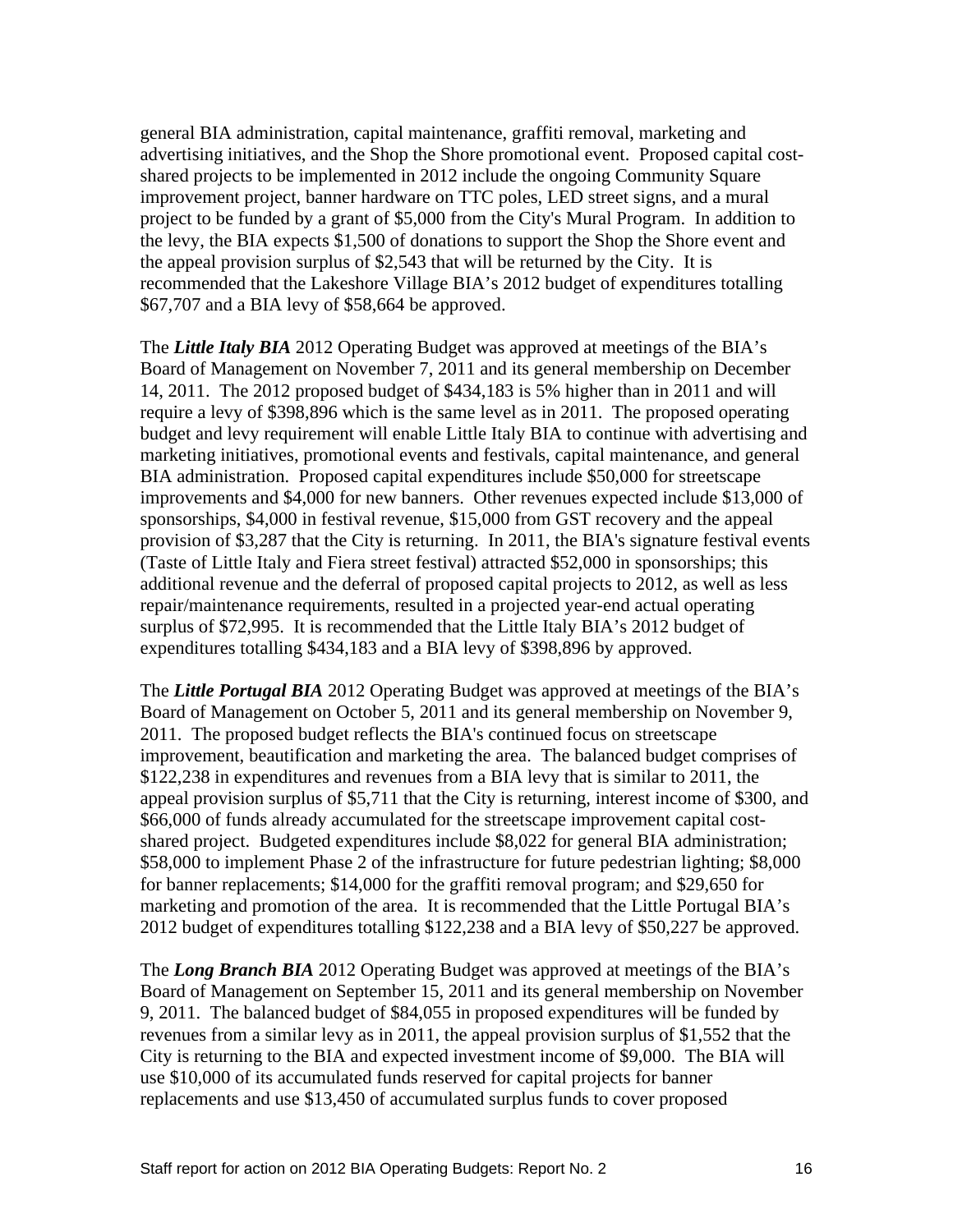expenditures. The expenditure budget for general BIA administration, capital maintenance, advertising and promotion reflects 2011 actual spending levels and the BIA's priorities to maintain and beautify the area with flowers, banners and lighting, and to promote the businesses within the BIA area through promotional events, participation in the publication of the local community newspaper and joint BIA website. It is recommended that the Long Branch BIA's 2012 budget of expenditures totalling \$84,055 and a BIA levy of \$50,053 be approved.

The *Mimico by the Lake BIA* 2012 Operating Budget was approved at meetings of the BIA's Board of Management and its general membership both held on October 18, 2011. The BIA proposes to maintain the same levy as in 2011 and use \$15,250 of accumulated surplus funds to provide for increased marketing and promotion of the businesses in the area through advertising and flyer distribution; increased capital maintenance of the roadside planters; banner replacement; and general BIA administration including increased services of an administrative/event coordinator to assist the BIA with events, promotion and administration. In addition to the levy, the BIA has an appeal provision surplus of \$225 that the City is returning. With proposed streetscape improvement capital cost-shared projects for decorative street signs and year round lighting cancelled in 2011, the BIA is projecting an operating surplus of \$3,045 at 2011 year-end. It is recommended that the Mimico by the Lake BIA's 2012 budget of expenditures totalling \$59,544 and a BIA levy of \$44,069 be approved.

The *Mimico Village BIA* 2012 Operating Budget was approved at meetings of the BIA's Board of Management on October 20, 2011 and its general membership on November 8, 2011. The proposed budget reflects the BIA's priorities to expand the Tulip Festival, increase fundraising initiatives and sponsors. The BIA proposes a 1.5% increase in the levy requirement to \$20,069 to fund general BIA administration, capital maintenance, marketing, advertising and the annual Tulip Festival promotional event. The BIA will use \$2,000 of accumulated funds earmarked for capital projects for banner replacements. Other funds expected include the appeal provision surplus of \$833 that the City is returning to the BIA. It is recommended that the Mimico Village BIA's 2012 budget of expenditures totalling \$22,902 and a BIA levy of \$20,069 be approved.

The *Mirvish Village BIA* 2012 Operating Budget was approved at meetings of the BIA's Board of Management on September 27, 2011 and its general membership on November 8, 2011. The BIA proposes to use \$24,001 of its accumulated surplus funds to cover operating expenses instead of levying its members in 2012 as no major capital projects are planned for the near future. Budgeted expenditures include \$5,804 for general BIA administration and project coordination; \$1,500 for a small capital project for year-round lighting; \$5,000 for a mural project; \$10,411 for maintenance of the flower planter program and banner replacements; and \$6,700 for marketing and promotional initiatives. The BIA's appeal provision deficit of \$86 will also be funded from its accumulated surplus funds. Other funds expected include a grant of \$5,000 from the City's Mural Program and \$500 of interest income. It is recommended that the Mirvish Village BIA's 2012 budget of expenditures totalling \$29,501 with no BIA levy requirement be approved.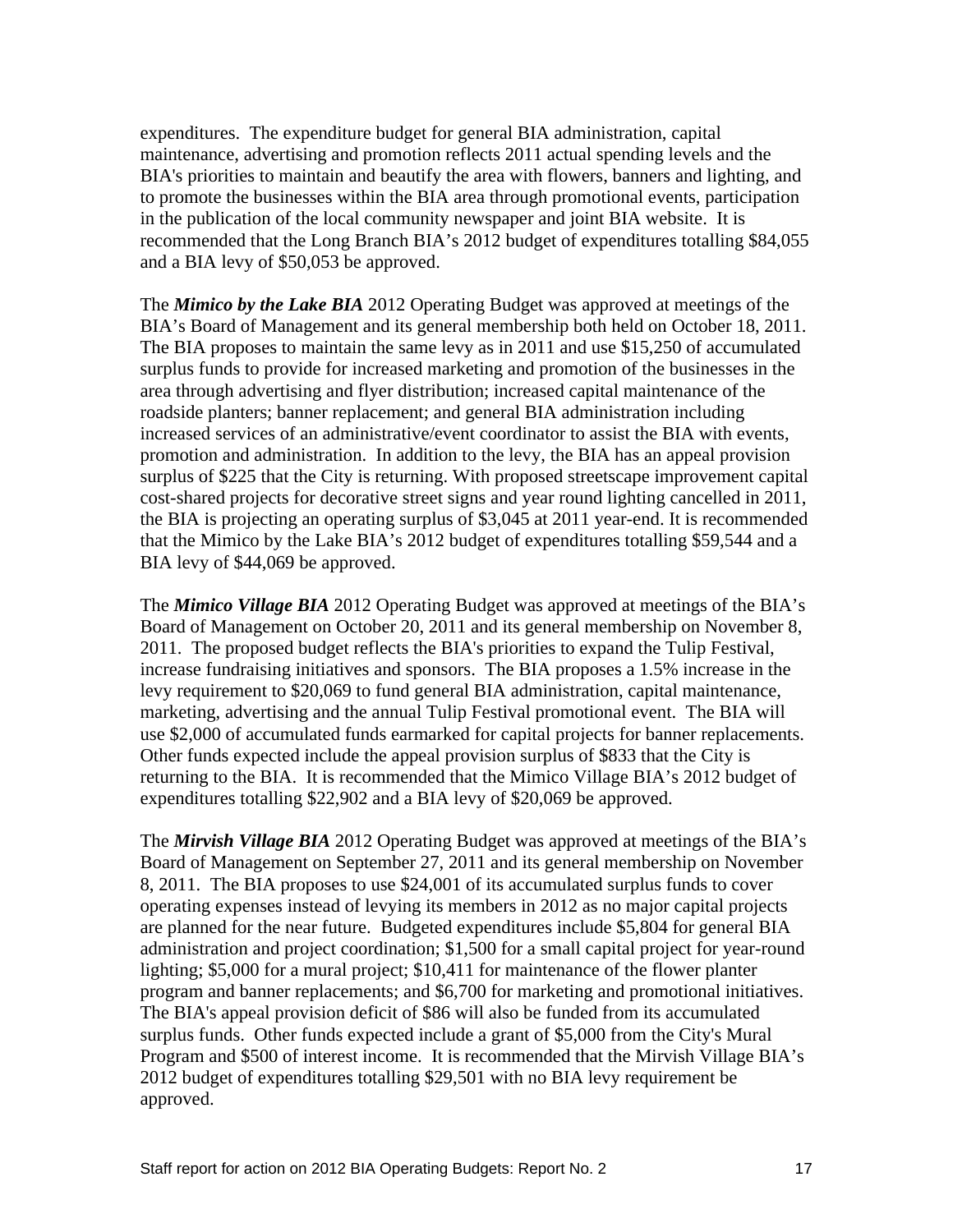The *Mount Dennis BIA* 2012 Operating Budget was approved at meetings of the BIA's Board of Management on October 5, 2011 and its general membership on November 17, 2011. For 2012, in addition to completing Phase 2 of the installation of pedestrian lights, a priority of the BIA is to better engage business owners within the BIA's expanded boundaries and to encourage more involvement by local business owners in the BIA. The proposed budget reflects these priorities by the allocation of \$20,000 for a capital cost-shared project for pedestrian lights and \$9,040 for seasonal decorations that will be solely paid for by the BIA; \$9,200 for capital maintenance and flowers for the hanging baskets; \$3,260 for a summer festival and participation in the Weston Santa Claus parade; \$5,000 to develop a business membership directory; and \$2,399 for general BIA administration. To provide a balanced budget, in addition to a levy requirement of \$35,097, the BIA will use the appeal provision surplus of \$1,993 that the City is returning, and use \$15,000 of accumulated funds earmarked for capital cost-shared projects. It is recommended that the Mount Dennis BIA's 2012 budget of expenditures totalling \$52,090 and a BIA levy of \$35,097 be approved.

The *Mount Pleasant BIA* 2012 Operating Budget was approved at meetings of the BIA's Board of Management on October 3, 2011 and its general membership on November 7, 2011. The BIA continues to focus its efforts on visual branding and street beautification. Budgeted expenditures include \$51,390 for general BIA administration; \$14,000 for replacement banners; \$31,546 for flowers and floral care for the hanging baskets and seasonal decorations; \$19,331 for advertising and marketing to promote the businesses in the area; and \$25,440 for a Fall festival event. To fund these activities, the BIA proposes to maintain the same levy as in 2011 and use the appeal provision surplus of \$6,170 that the City is returning to the BIA in 2012. It is recommended that the Mount Pleasant BIA's 2012 budget of expenditures totalling \$155,261 and a BIA levy of \$149,091 be approved.

The *Oakwood Village BIA* 2012 Operating Budget was approved at meetings of the BIA's Board of Management on October 26, 2011 and its general membership on November 16, 2011. The proposed budget of \$11,936 reflects the BIA's 2012 priorities to clean up and beautify the area, and to promote the member businesses. To fund operating expenditures, the BIA proposes using \$11,936 of prior years' accumulated surplus funds with no levy requirement for 2012. Budgeted expenditures include \$3,169 for general BIA administration; \$1,526 for maintenance; and \$4,073 to create a membership directory and website, and hold a promotional event in 2012. The BIA's appeal provision deficit of \$3,168 will also be funded from accumulated surplus funds. It is recommended that the Oakwood Village BIA's 2012 budget of expenditures totalling \$11,936 with no BIA levy requirement be approved.

The *Pape Village BIA* 2012 Operating Budget was approved at meetings of the BIA's Board of Management on September 14, 2011 and its general membership on November 1, 2011. The BIA proposes an 8% increase in the budget of expenditures to \$77,475 and a 2.5% increase in the levy requirement to \$68,753 to support increased and improved marketing and promotional initiatives, undertake two streetscape improvement capital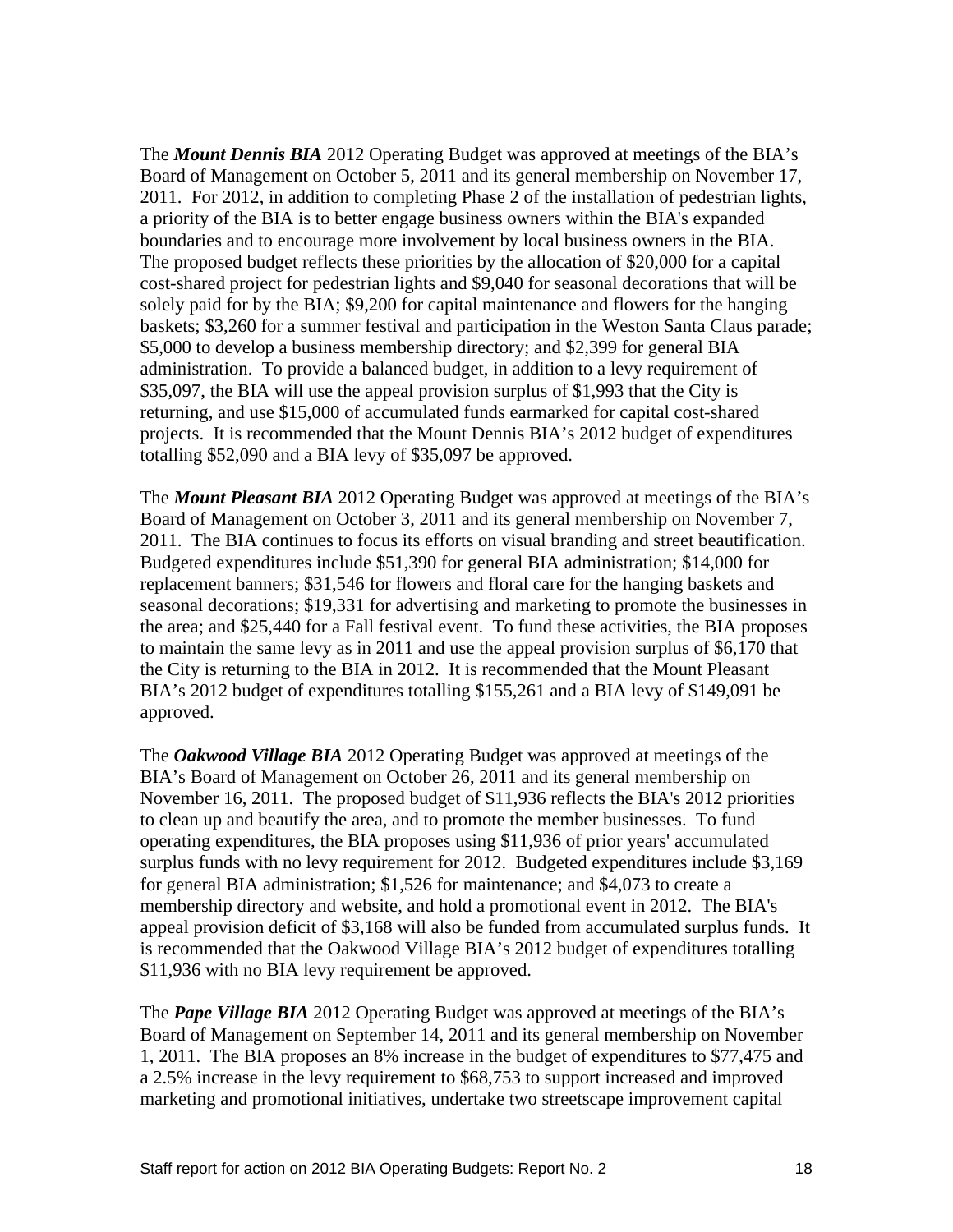projects (pole wraps; replacement banners), capital maintenance and for general BIA administration. To provide a balanced budget, the BIA will utilize the appeal provision surplus of \$4,122 that the City is returning and expects other revenues including \$3,000 in festival revenue, \$1,500 of GST recoveries and \$100 of interest income. The BIA is forecasting an operating surplus of \$11,876 for 2011 due to the deferral of the two capital projects to 2012 and less than expected capital maintenance costs. It is recommended that the Pape Village BIA's 2012 budget of expenditures totalling \$77,475 and a BIA levy of \$68,753 be approved.

The *Queen Street West BIA* 2012 Operating Budget was approved at meetings of the BIA's Board of Management and its general membership both held on November 22, 2011. The proposed budget reflects the BIA's priorities in 2012 to hire a consultant to develop a streetscape master plan and to promote the businesses in the area and capitalize upon the area's profile as a tourist destination through building on the existing events. To do this, the BIA proposes a 7.7% larger operating budget having expenditures of \$253,347 and revenues from a 10.7% increase in the BIA levy to \$219,259, anticipated sponsorships of \$25,000, interest income of \$1,000 and the appeal provision surplus of \$8,088 that the City is returning. Budgeted expenditures include \$60,989 for general BIA administration; \$25,000 for technical drawings and design of the gateway features, a capital cost-shared project with the City; \$25,000 for a streetscape master plan study; \$15,000 to be reserved for future streetscape improvement capital cost-shared projects; \$22,412 for graffiti removal and capital maintenance; and \$85,013 for marketing and promotional events. It is recommended that the Queen Street West BIA's 2012 budget of expenditures totalling \$253,347 and a BIA levy of \$219,259 be approved.

The *Regal Heights Village BIA* 2012 Operating Budget was approved at meetings of the BIA's Board of Management on October 26, 2011 and its general membership on November 23, 2011. The proposed budget reflects the expanded BIA's priorities in 2012 to hire a new public relations co-ordinator, install year-round tree lights and continue implementing the Regal Tender marketing program. The budget of expenditures includes \$15,000 for a capital cost-shared project for year-round tree lighting; \$13,100 for marketing and promotion of the expanded BIA; \$26,000 for capital maintenance and watering program for the hanging flower baskets and planters; and \$18,500 for general BIA administration. To fund these expenditures, the BIA proposes a 5% increase in the levy requirement to \$72,834 and use \$3,000 of funds already accumulated for the capital cost-shared project. In addition to these revenue sources, the BIA is expecting the appeal provision surplus of \$3,387 to be returned to them from the City in 2012. It is recommended that the Regal Heights Village BIA's 2012 budget of expenditures totalling \$79,221 and a BIA levy of \$72,834 be approved.

The *Riverside District BIA* 2012 Operating Budget was approved at meetings of the BIA's Board of Management on October 26, 2011 and its general membership on November 23, 2011. The balanced budget of \$173,152 in expenditures and revenues reflects the BIA's priorities to continue with beautification of the neighbourhood and expand its two annual events/festivals. The BIA proposes to maintain a similar levy as in 2011 and use \$11,800 of accumulated funds reserved for capital cost-shared projects.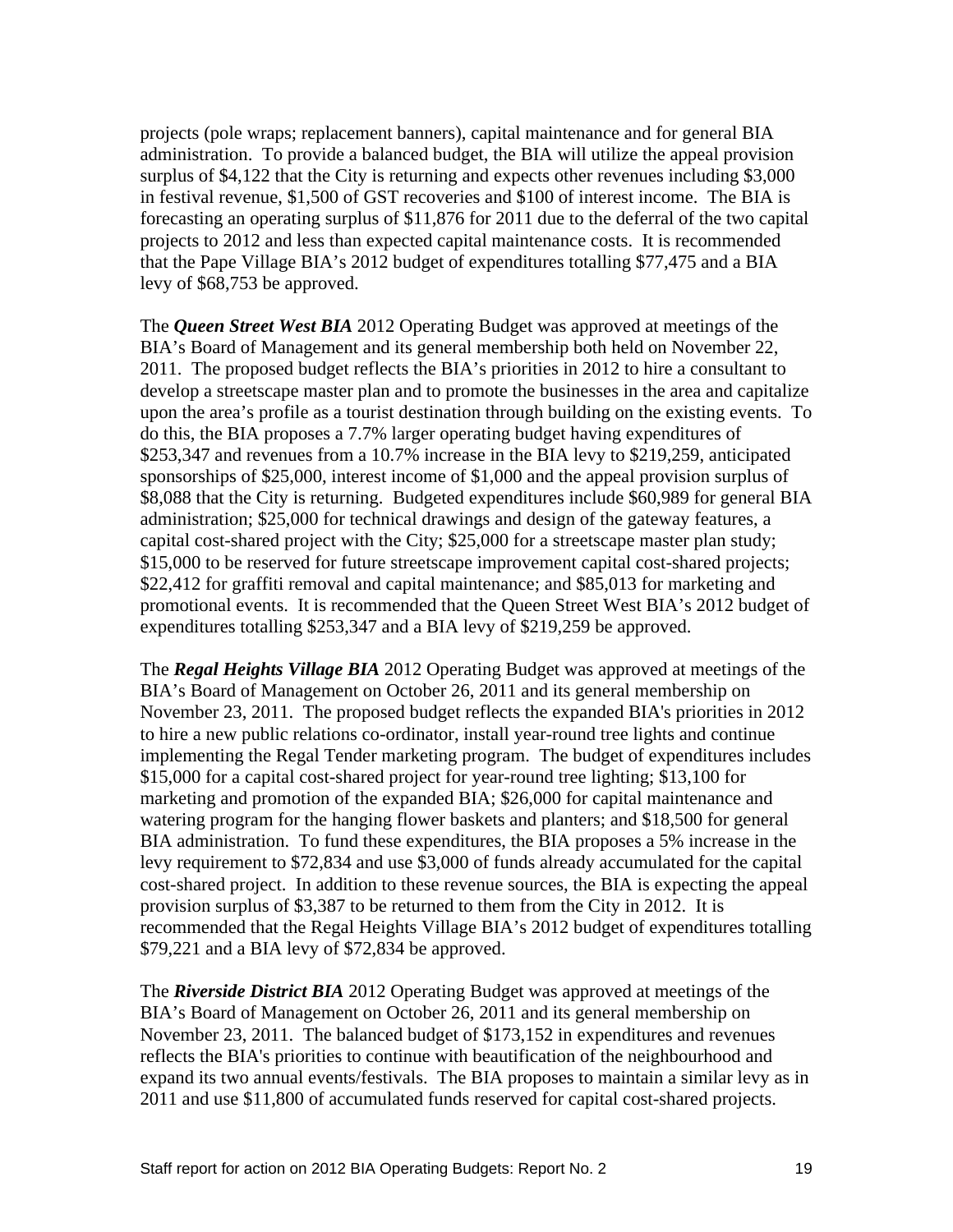Other revenues expected include \$5,000 in event sponsorships, \$6,000 in GST recovery, \$750 of interest income and the appeal provision surplus of \$10,012 that the City is returning. Budgeted expenditures include \$70,362 for general BIA administration with a permanent BIA coordinator; \$11,000 for tree grates, a capital cost-shared project; \$500 for banner replacements; \$42,100 for capital maintenance and graffiti removal; and \$36,500 for marketing and promotion. An operating surplus of \$13,133 is projected for 2011 due to the deferral of the tree grates capital project to 2012. It is recommended that the Riverside District BIA's 2012 budget of expenditures totalling \$173,152 and a BIA levy of \$139,590 be approved.

The *Roncesvalles Village BIA* 2012 Operating Budget was approved at meetings of the BIA's Board of Management and its general membership both held on November 23, 2011. The BIA's key priorities in 2012 are to complete the streetscape improvements to Roncesvalles Avenue, beautify the area and to promote the Roncesvalles area through various marketing and promotional initiatives. Over half or \$256,323 of the 2012 expenditure budget of \$500,347 will be spent on marketing, advertising and promotional events including a fall festival. The remaining budget of expenditures includes \$109,000 for streetscape improvement capital cost-shared projects; \$75,000 for capital maintenance, flowers and floral care, and graffiti removal; and \$44,824 for general BIA administration. The BIA plans to maintain the levy requirement at the same level as in 2011 and use \$109,000 of funds already accumulated for the streetscape improvement projects. To balance the budget and cover costs, the BIA expects other revenues including \$40,000 from the provincial government for the fall festival; \$50,000 in sponsorships of events; \$90,000 in festival revenue from booth rentals; and \$30,000 in GST recoveries, grants and interest income. In addition, the BIA will be receiving the appeal provision surplus of \$14,148 back from the City. It is recommended that the Roncesvalles Village BIA's 2012 budget of expenditures totalling \$500,347 and a BIA levy of \$167,199 be approved.

The *Rosedale Main Street BIA* 2012 Operating Budget was approved at meetings of the BIA's Board of Management on September 28, 2011 and its general membership on November 2, 2011. In 2012, the BIA will continue to focus primarily on promoting its member businesses through the implementation of its marketing plan with a budget allocation of \$91,300. The BIA will continue with area visual enhancements such as street planters and the Roxborough intersection parkette. Also, the BIA will continue to expand the area merchants' exposure through brochures, the Cavalcade of Lights and other public events, plus other promotional initiatives as outlined in the BIA's Strategic Plan. Other budget provisions include \$113,100 for ongoing capital maintenance and graffiti removal, and \$69,232 for general BIA administration. With an appeal provision surplus of \$29,365 being returned to the BIA by the City in 2012, the BIA will reduce its levy requirement by 5% to \$262,864. Other anticipated revenues include \$5,000 in sponsorships and \$300 of interest income. It is recommended that the Rosedale Main Street BIA's 2012 budget of expenditures totalling \$297,529 and a BIA levy of \$262,864 be approved.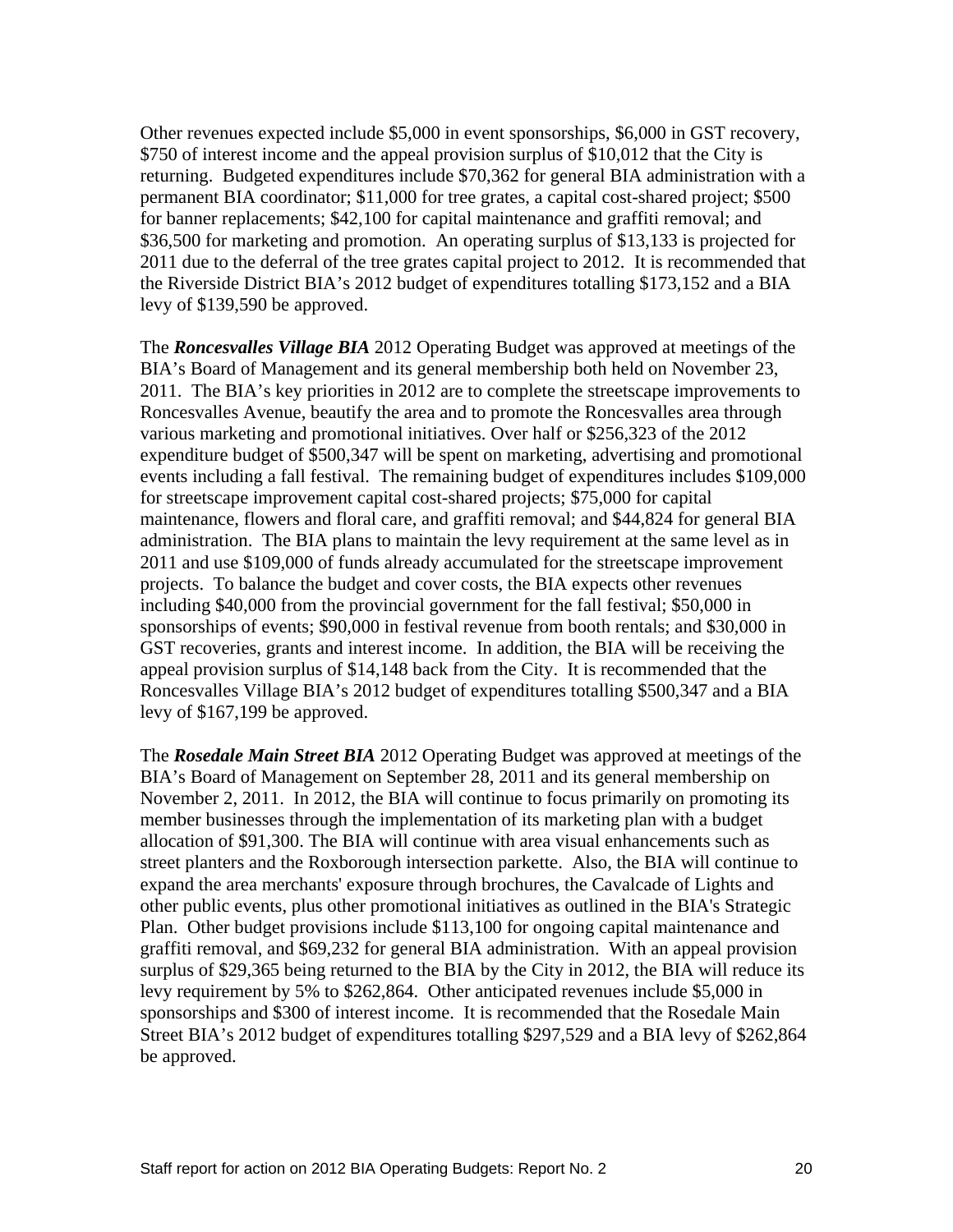The *St. Clair Gardens BIA* 2012 Operating Budget was approved at meetings of the BIA's Board of Management on October 27, 2011 and its general membership on December 8, 2011. The proposed budget of expenditures and revenues reflects the BIA's 2012 priorities to install new BIA banners, continue with the seasonal hanging basket program, and advertise and promote the member businesses in the area. The BIA proposes to maintain the same levy as in 2011 to fund general BIA administration, the banner project, capital maintenance, and advertising and promotional activities. In addition to the levy funds, the BIA expects to receive the appeal provision surplus of \$3,472 that the City is returning, anticipated sponsorship revenue of \$700 and interest income of \$38. It is recommended that the St. Clair Gardens BIA's 2012 budget of expenditures totalling \$69,625 and a BIA levy of \$65,415 be approved.

The *St. Lawrence Market Neighbourhood BIA* 2012 Operating Budget was approved at meetings of the BIA's Board of Management on October 18, 2011 and its general membership on November 22, 2011. The St. Lawrence Market Neighbourhood BIA expansion will provide more BIA levy funds in 2012, with the additional levies obtained from the new BIA members. In order to service the expansion area, a larger expenditure budget of \$1,033,996 is proposed for 2012 with a BIA levy requirement of \$708,876. In addition to the levy, the BIA will use \$300,120 of accumulated funds earmarked for capital cost-shared projects. The proposed budget will enable the BIA to implement streetscape improvements along Front Street East, a capital cost-shared project to be undertaken in conjunction with the City's Transportation Services work in the area; implement non-cost-shared capital projects for heritage lighting, Sherbourne Street streetscape improvements, and new BIA banners. The budget will provide for a more cost efficient maintenance program for the expanded BIA; purchase flowers and floral care for the planters; rebranding and implement new marketing, advertising and promotional initiatives; and provide for general BIA administration. To offset part of the costs of staging the various events/festivals, the BIA expects to generate \$25,000 in sponsorships and advertising revenue from the newsletter, website and advertising programs, and from film shoots in the area. The BIA's appeal provision deficit of \$34,002 will be funded from the 2012 levy. The forecasted 2011 operating surplus funds of \$158,186 resulting from the deferral of proposed capital projects to 2011 will be carried forward and used in 2012 for the intended Front Street improvements. It is recommended that the St. Lawrence Market Neighbourhood BIA's 2012 budget of expenditures totalling \$1,033,996 and a BIA levy of \$708,876 be approved.

The *Sheppard East Village BIA* 2012 Operating Budget was approved at meetings of the BIA's Board of Management on September 20, 2011 and its general membership on October 26, 2011. The proposed budget will allow the BIA to complete its marketing plan, initiate some promotional programs and undertake some capital projects. To accomplish this, the BIA proposes to increase the levy by 25% to \$124,770 to fund an increased operating budget of \$256,915. These levies, along with the appeal provision surplus of \$9,695 that the City is returning to the BIA in 2012, and \$116,900 of accumulated surplus funds, will fund general BIA administration, maintenance, a cost shared capital project for gateway signs, new banners, advertising, marketing and promotional initiatives. The BIA proposes to set aside \$80,000 from the 2012 levies for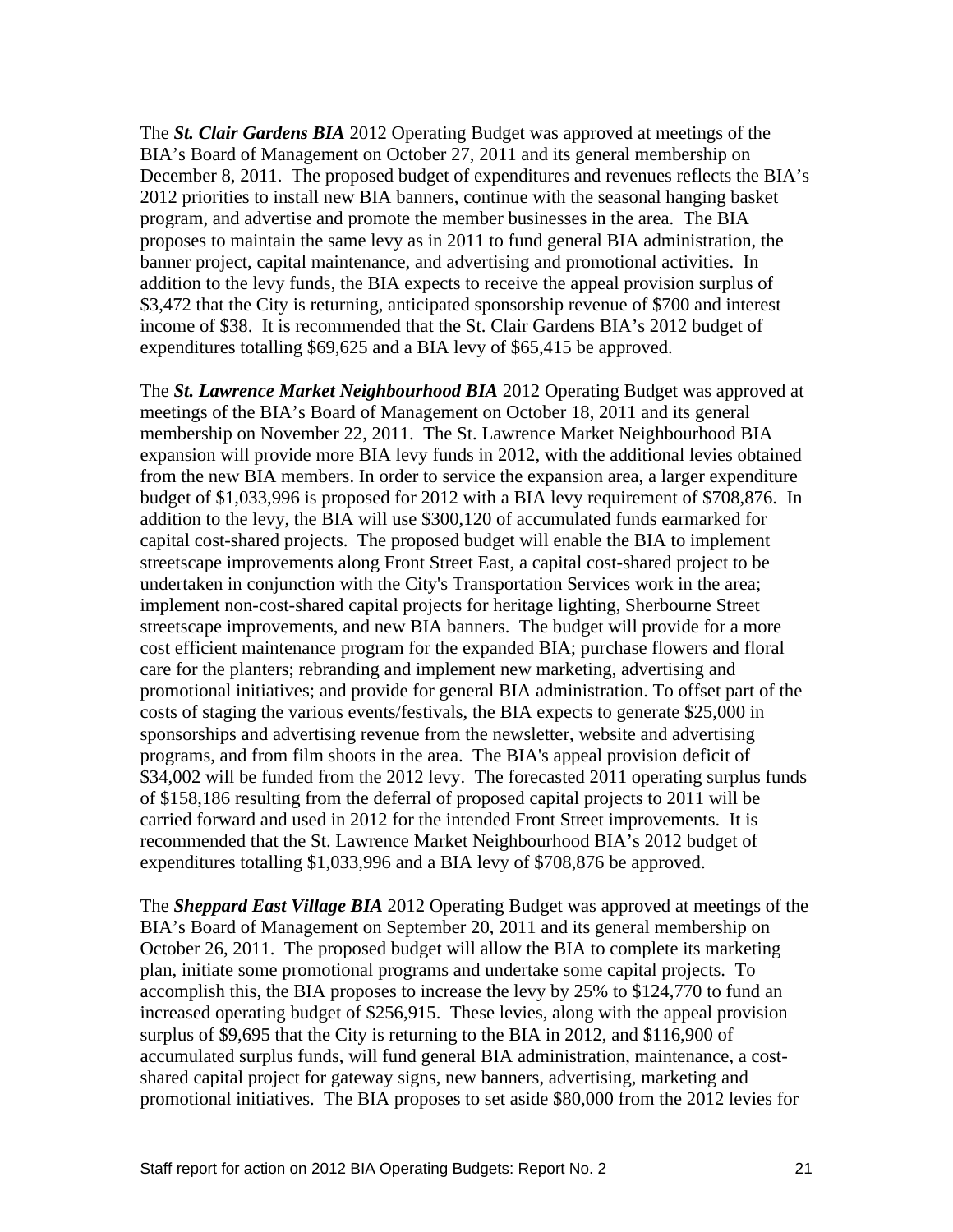future implementation of the BIA's strategic plan and streetscape master plan. Other anticipated revenues of \$3,600 from GST recovery and \$1,950 of interest income will contribute to a balanced budget. It is recommended that the Sheppard East Village BIA's 2012 budget of expenditures totalling \$256,915 and a BIA levy of \$124,770 be approved.

*The Beach BIA* 2012 Operating Budget was approved at meetings of the BIA's Board of Management and its general membership both held on October 26, 2011. Budgeted expenditures in 2012 are maintained at 2011 levels for capital maintenance, plants and graffiti removal, and marketing and promotional events; and adjusted the advertising budget to reflect actual costs. A 4% increase in general BIA administration expenses is proposed due to higher labour costs and rent. The BIA plans to raise \$40,000 through the 2012 levy for a future capital cost-share project for pedestrian multi-use light poles. Overall, the 2012 operating budget is 2.5% higher than the 2011 budget. In addition to the levy requirement which is kept at the 2011 level, the BIA will use the appeal provision surplus of \$15,838 that the City is returning in 2012. Other festival revenue of \$2,400 and expected sponsorship revenue of \$15,000 will offset part of the festival costs. It is recommended that The Beach BIA's 2012 budget of expenditures totalling \$264,422 and a BIA levy of \$231,184 be approved.

*The Danforth BIA* 2012 Operating Budget was approved at meetings of the BIA's Board of Management on September 12, 2011 and its general membership on November 14, 2011. The BIA proposes to increase spending by 5.1% in 2012 with an expenditure budget of \$354,337 to support the BIA's efforts in these key areas: new business development; The Danforth Experience series of events; and street beautification. The proposed budget allocates \$89,522 for general BIA administration; \$2,000 for new banners; \$94,346 for ongoing capital maintenance and graffiti removal; \$116,624 for marketing initiatives and promotional/special events such as the Danforth Experience Event Series; and reserve \$25,000 of the 2012 levies for a future capital project. To fund these activities and provide a balanced budget, the BIA proposes to increase the levy requirement by 3.2% to \$282,337 and use \$35,000 of accumulated surplus funds. Other revenues anticipated include \$12,000 of sponsorships, \$5,000 of festival revenue, \$15,000 in GST recovery and \$5,000 of interest income. The BIA's appeal provision deficit of \$1,178 will be funded from the 2012 levies. It is recommended that The Danforth BIA's 2012 budget of expenditures totalling \$354,337 and a BIA levy of \$282,337 be approved.

*The Dupont Strip BIA* 2012 Operating Budget was approved at meetings of the BIA's Board of Management on October 26, 2011 and its general membership on November 23, 2011. The proposed budget reflects the BIA's priorities in 2012 to implement several streetscape improvement capital projects to enhance the appearance of the area, undertake a mural project and to promote the businesses in the area by launching a new street festival event. The BIA proposed budget of expenditures of \$55,891 is funded by revenues from a BIA levy of \$33,042, an expected \$5,000 grant from the City's Mural Program to fund a planned mural project and interest income of \$300. The BIA will also use \$16,000 of prior year's operating surplus funds and the appeal provision surplus of \$1,549 that the City is returning in 2012. Budgeted expenditures include \$6,687 for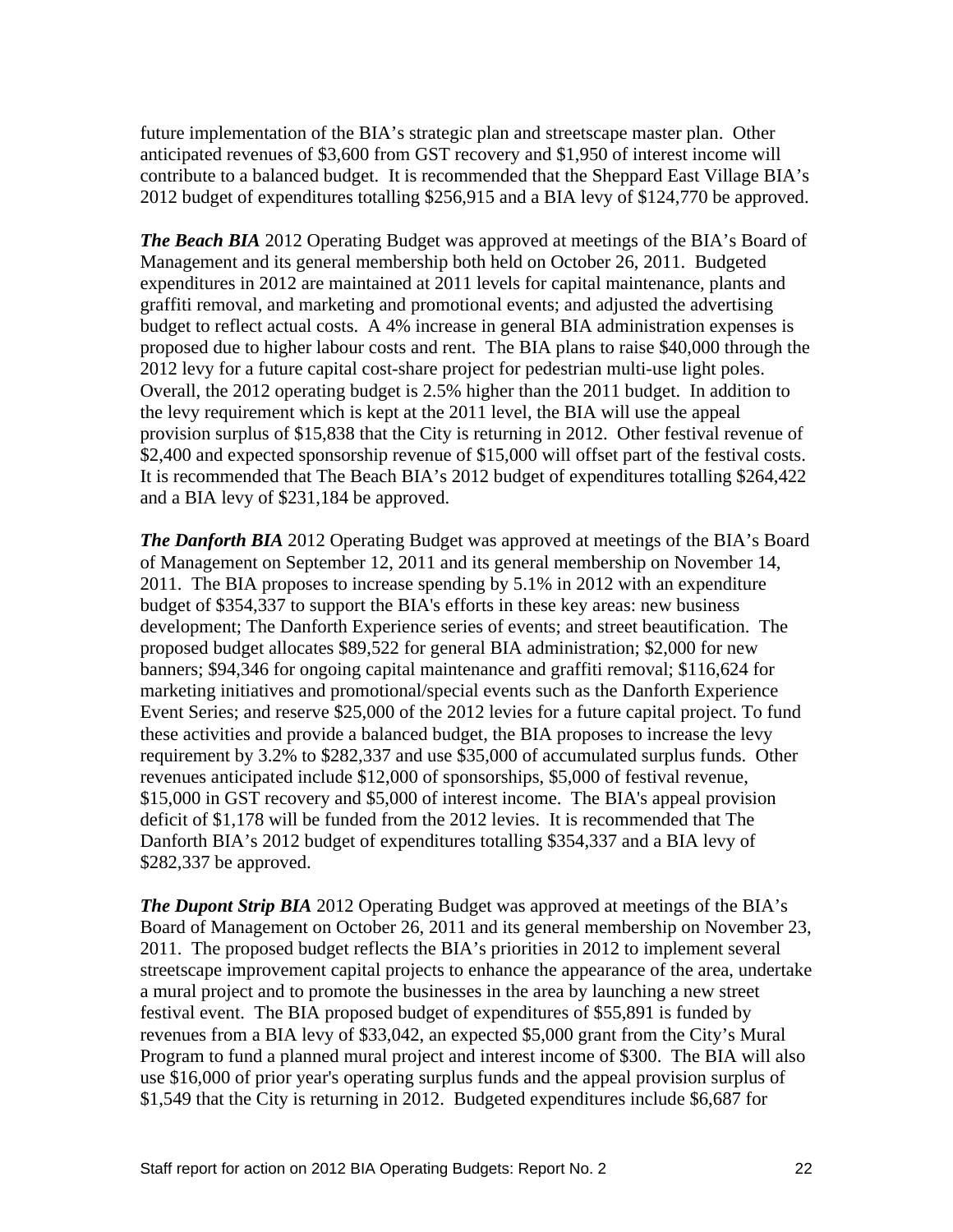general BIA administration; \$20,000 for proposed capital cost-shared projects for planters and anti-graffiti pole wraps; \$10,000 to be reserved for future streetscape improvement capital cost-shared projects; \$5,000 for a mural project; \$1,500 for flowers and floral care for the hanging baskets; \$1,500 for website maintenance; and \$8,200 for marketing and a promotional event. An operating surplus of \$15,255 is forecasted for 2011 due to a number of proposed initiatives delayed or deferred to 2012. It is recommended that The Dupont Strip BIA's 2012 budget of expenditures totalling \$55,891 and a BIA levy of \$33,042 be approved.

*The Eglinton Way BIA* 2012 Operating Budget was approved at meetings of the BIA's Board of Management on September 21, 2011 and its general membership on October 25, 2011. The BIA proposes a balanced budget of \$288,000 in expenditures and the same amount in revenues obtained from a BIA levy of \$261,753 that is 4% higher than in 2011; interest income of \$1,000; and the appeal provision surplus of \$13,247 that the City is returning to the BIA. Budgeted expenditures include \$78,279 for general BIA administration; \$13,485 for capital projects including banner replacements; \$93,780 for capital maintenance and street cleaning; and \$78,660 for advertising, marketing and promotion. The capital project for new banners will be funded by \$12,000 of funds already reserved for this purpose. An operating surplus of \$11,370 is forecasted for 2011 due to lower than anticipated costs for flyers, bulletins and brochures. It is recommended that The Eglinton Way BIA's 2012 budget of expenditures totalling \$288,000 and a BIA levy of \$261,753 be approved.

*The Kingsway BIA* 2012 Operating Budget was approved at meetings of the BIA's Board of Management on October 20, 2011 and its general membership on November 14, 2011. The proposed budget reflects the BIA's priorities to improve the streetscape, enhance the BIA's signature Taste of the Kingsway Festival, and increase marketing and promotion of the area businesses. Budgeted expenditures include \$68,573 for general BIA administration; \$11,000 for capital cost-shared projects for pole wraps, benches and street signs and \$1,000 for banner replacements that is not cost-shared with the City; \$79,900 for capital maintenance and graffiti removal; and \$195,400 for marketing and promotional events including the popular Taste of the Kingsway Festival. With a 10% reduction in proposed expenditures in 2012, the BIA proposes to reduce the levy requirement by 8% to \$331,510 and use the appeal provision surplus of \$42,000 that the City is returning to the BIA. To provide a balanced budget, the BIA expects other revenues of \$10,000 from GST recovery and \$2,500 of interest income. An operating surplus of \$29,869 is forecasted for 2011 resulting from unexpected grants and sponsorship revenues. It is recommended that The Kingsway BIA's 2012 budget of expenditures totalling \$386,010 and a BIA levy of \$331,510 be approved.

*The Waterfront* BIA 2012 Operating Budget was approved at meetings of the BIA's Board of Management on September 8, 2011 and its general membership on October 27, 2011. The proposed budget supports The Waterfront BIA's 2012 priorities: (1) to drive pedestrian traffic to the area while Front Street is under construction; (2) to improve and expand the four signature events in the 'shoulder' season; (3) to support, through sponsorships, the return of the very successful 2010 Toronto Waterfront Festival in June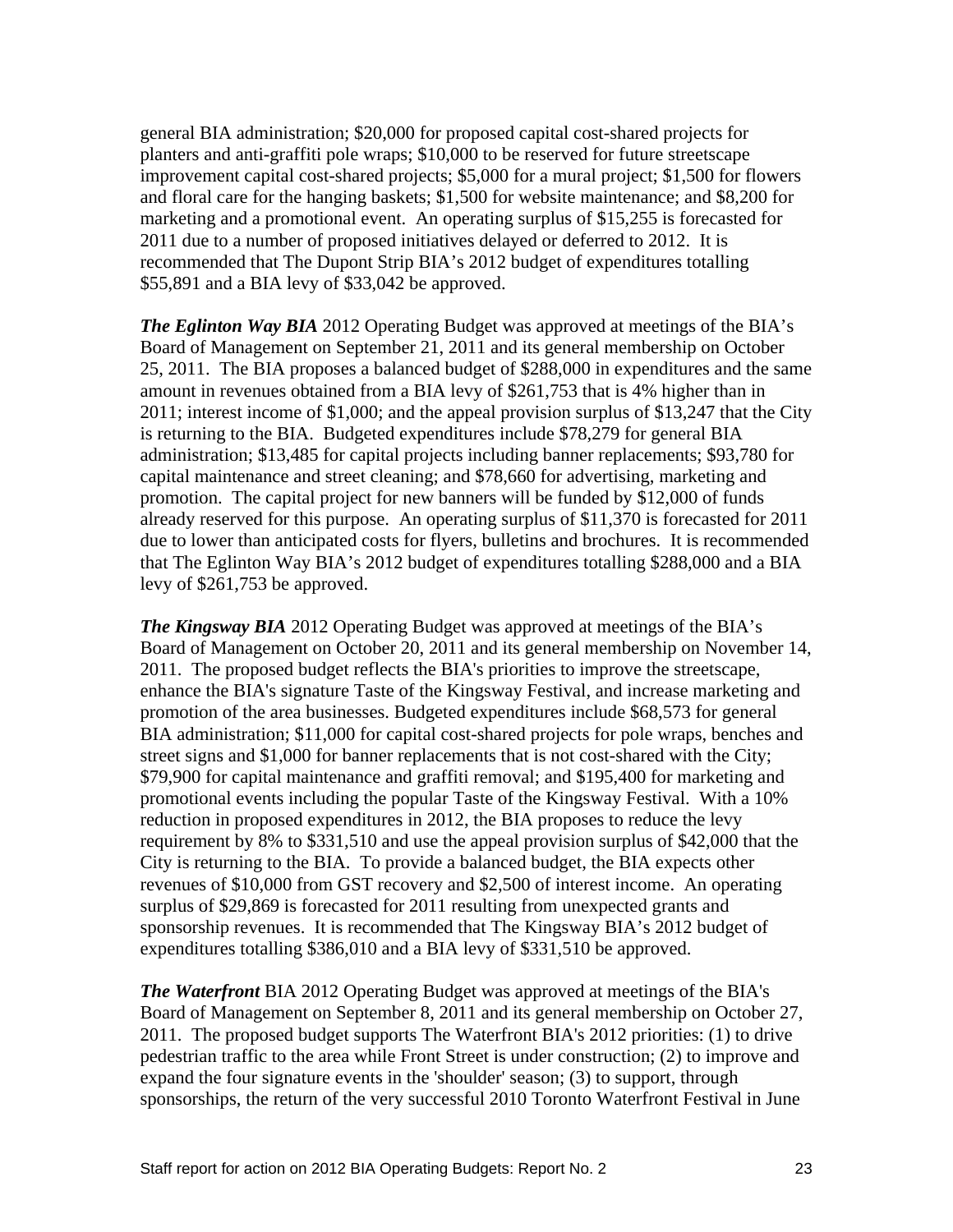2012; and (4) to continue the successful free Waterfront Bus Shuttle program, in partnership with Ontario Place and other local and member sponsors. The BIA will continue with marketing and promotion of the area, sponsorship development and raising funds of \$110,000 through the 2012 BIA levy for a future streetscape improvement capital project. The BIA proposes to maintain the same levy as in 2011 to fund general BIA administration, purchase office furniture and equipment, undertake a non-cost shared capital project for winter lights enhancement, capital maintenance, marketing and advertising, and seasonal promotional events. An additional \$100,000 is budgeted in 2012 for the Toronto Waterfront Festival event, last held in 2010. In 2012, a smaller amount of the BIA levies will go towards funding an appeal provision deficit of \$10,536 as compared to 2011. In addition to the levy requirement, the BIA expects other revenues to offset expenses, including \$150,000 in event sponsorships and bus shuttle sponsor investments; \$500 of interest income and using the projected 2011 operating surplus funds of \$8,522. It is recommended that The Waterfront BIA's 2012 budget of expenditures totalling \$847,637 and a BIA levy of \$688,615 be approved.

The *Toronto Entertainment District BIA* 2012 Operating Budget was approved at meetings of the BIA's Board of Management on September 16, 2011 and its general membership on October 20, 2011. The proposed budget reflects the BIA's priorities and initiatives identified in the Master Plan. The BIA will continue with Phase 1 of the Master Plan with the rollout of the King Street capital improvements and the continuum of the John Street technical plans and undertake some non-cost-shared streetscape improvement capital projects in 2012. As part of the Marketing/Branding Strategy, the BIA will continue with its public relations and branding campaign in 2012, as well as its advertising campaign and outdoor digital promotional program. The BIA proposes a 5.8% increase in the levy requirement to \$1,899,419, an increase of \$104,115 to fund planned streetscape improvement non-cost-shared capital projects, which also require funding of \$300,000 carried forward from 2011. Other revenues expected include interest income of \$6,000. The BIA's appeal provision deficit of \$125,640 will be funded from the 2012 levies. A projected operating surplus of \$343,792 is forecasted for 2011, mainly from the postponement of proposed capital cost-shared projects to 2012. It is recommended that the Toronto Entertainment District BIA's 2012 budget of expenditures totalling \$2,205,419 and a BIA levy of \$1,899,419 be approved.

The *Trinity Bellwoods BIA* 2012 Operating Budget was approved at meetings of the BIA's Board of Management on October 11, 2011 and its general membership on November 9, 2011. The BIA plans to aggressively market and promote the area as an emerging local design district with a far reaching influence, and will continue to position its brand through web presence and promotional events such as the successful Do West Design Event and a proposed summer music festival. The BIA proposes to maintain a similar levy as in 2011 to provide funding for marketing and promotional initiatives, general BIA administration and the appeal provision deficit of \$23,678. Funds in the amount of \$15,000 already accumulated for the streetscape improvement infrastructure capital cost-shared project will be spent in 2012 to complete Phase II of the project. To balance the budget, the BIA expects other revenues of \$4,000 from sponsorship of events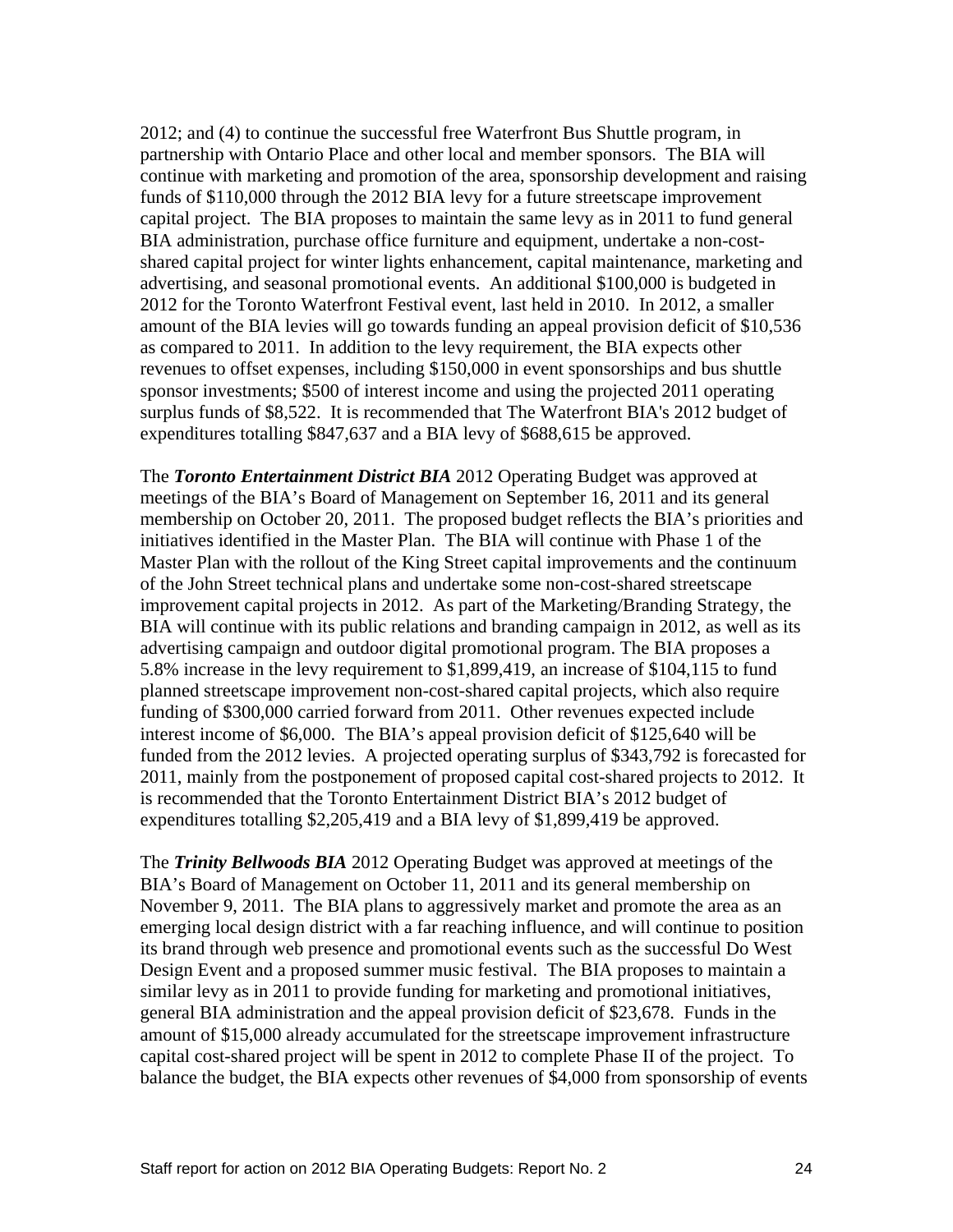and \$200 of interest income. It is recommended that the Trinity Bellwoods BIA's 2012 budget of expenditures totalling \$69,043 and a BIA levy of \$49,843 be approved.

The *Upper Village BIA* 2012 Operating Budget was approved at meetings of the BIA's Board of Management on September 27, 2011 and its general membership on November 1, 2011. The proposed budget reflects the BIA's focus on street beautification, marketing and promotion. The BIA proposes to maintain the same levy requirement as in 2011. Budgeted expenditures include \$12,084 for general BIA administration; \$33,886 for capital maintenance including flowers and floral care for the planters; and \$39,584 for advertising and a SpringFest 2012 event as part of its marketing and promotional initiatives. In addition to the levy, the BIA will use the appeal provision surplus of \$7,652 that the City is returning in 2012. It is recommended that the Upper Village BIA's 2012 budget of expenditures totalling \$93,344 and a BIA levy of \$85,692 be approved.

The *Uptown Yonge BIA* 2012 Operating Budget was approved at meetings of the BIA's Board of Management on October 5, 2011 and its general membership on November 16, 2011. The BIA will continue to focus its efforts on marketing, promotion and generating broader community awareness of the area in 2012. To do this, the BIA proposes a balanced budget having expenditures of \$122,324 and revenues from a constant BIA levy of \$115,094. In addition, the BIA will use the appeal provision surplus of \$4,870 that the City is returning and other anticipated revenues of \$2,360 to help offset expenses. Budgeted expenditures include \$39,200 for marketing and promotion; \$22,000 for planter enhancements, benches and new banners; \$11,000 for capital maintenance; and \$39,661 for general BIA administration. It is recommended that the Uptown Yonge BIA's 2012 budget of expenditures totalling \$122,324 and a BIA levy of \$115,094 be approved.

The *Village of Islington BIA* 2012 Operating Budget was approved at meetings of the BIA's Board of Management on September 14, 2011 and its general membership on November 22, 2011. Since 2004 the Village of Islington BIA has produced 22 largerthan-life, exceptional-quality murals and these amazing works are beginning to attract tourists. The primary focus of the 2012 budget is to add to this mural collection, promote the area as a destination through events such as Art Walk, Paint the Street!, and Fall Festival of Murals, production of the 2012 Mural Calendar and self-guided mural tour brochures, and to enhance the pedestrian experience within the BIA by repairing or replacing damaged street furniture. The BIA proposes to maintain a similar levy as in 2011 to fund planned BIA capital projects for new banners and more murals, advertising and promotional activities, capital maintenance, and general BIA administration. The mural project is funded by \$6,900 of remaining Section 37 monies that the BIA received for this purpose. The BIA also expects one-time funding of \$5,000 from the City's Mural Program for the mural project. The Paint the Street Festival is expected to generate \$10,000 of sponsorship revenue to help defray event costs; and based on prior year experience, the BIA expects to secure \$10,000 in sponsorships for the production of its 2012 mural calendar. The BIA also anticipates other revenues of \$500 and the return of the appeal provision surplus of \$11,976 held by the City. To produce a balanced budget, the BIA will also use \$4,000 of prior years' surplus funds. It is recommended that the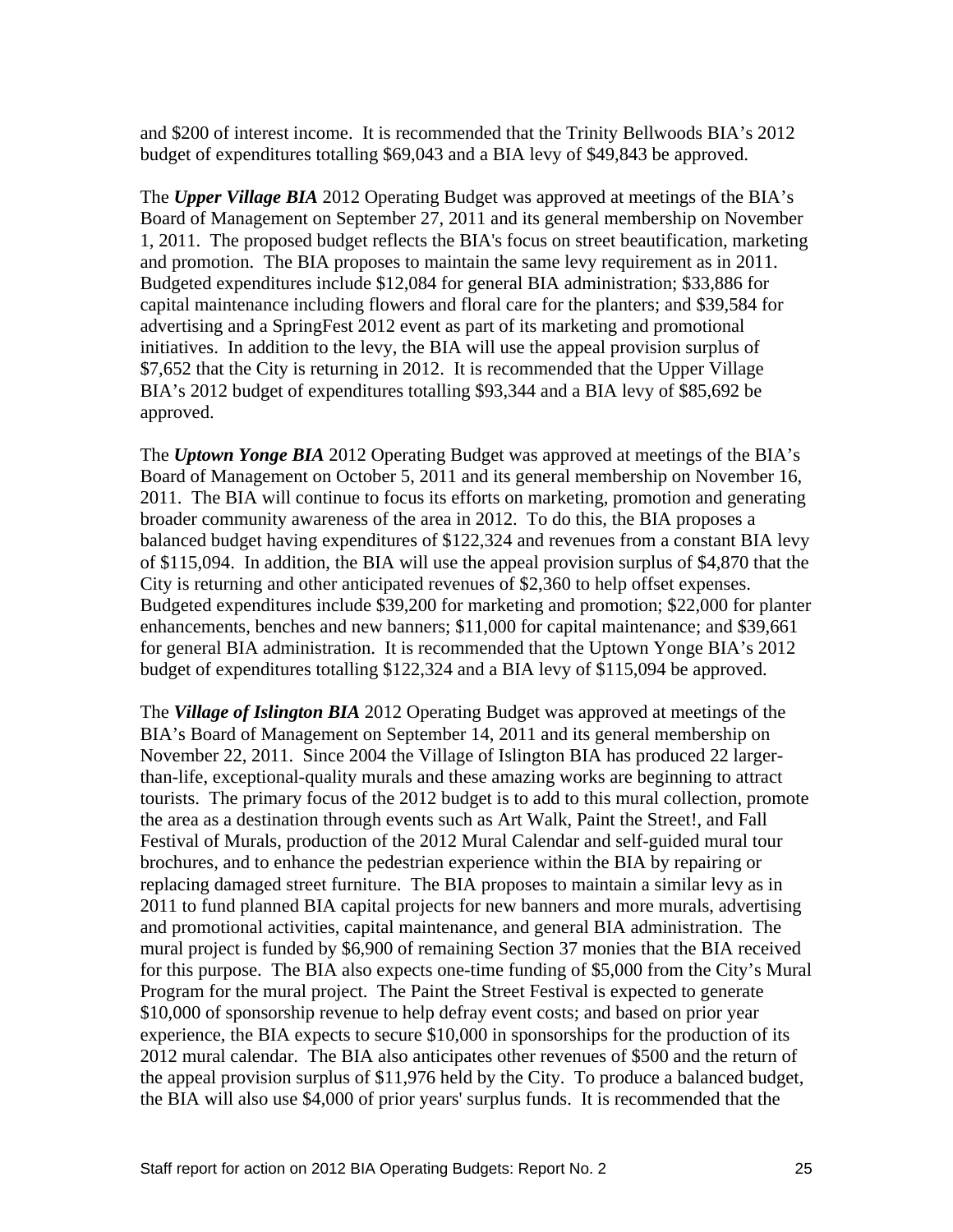Village of Islington BIA's 2012 budget of expenditures totalling \$141,655 and a BIA levy of \$93,279 be approved.

The *West Queen West BIA* 2012 Operating Budget was approved at meetings of the BIA's Board of Management on November 21, 2011 and its general membership on November 22, 2011. With implementation of Phase 2 of the streetscape improvement project for additional planters and floral plantings at selected tree bases, a non-cost shared capital project completed in 2011, the BIA will now focus on maintenance of these flower planters and tree beds, and continuation of the successful seasonal events in 2012. The balanced budget of expenditures and revenues of \$277,914 will enable the BIA to continue with marketing, advertising and promotional initiatives; ongoing capital maintenance; continuation of the graffiti maintenance program; and general BIA administration. The BIA plans to raise \$16,500 from the 2012 levy and reserve it for future capital cost-shared projects. The 2012 BIA levy requirement will be maintained at the same amount as in 2011. In addition to the levy, the BIA expects other revenues of \$1,000 in interest income and the appeal provision surplus of \$69,454 that the City is returning. It is recommended that the West Queen West BIA's 2012 budget of expenditures totalling \$277,914 and a BIA levy of \$207,460 be approved.

The *Weston Village BIA* 2012 Operating Budget was approved at meetings of the BIA's Board of Management on October 13, 2011 and its general membership on November 21, 2011. The proposed budget of \$149,127 is 19% higher than in 2011 driven by increased general BIA administration costs (higher office rent), planned streetscape enhancements, increased maintenance costs from more flower planters and trees, and continued marketing and promotional activities to attract a more balanced variety of stores and upscale businesses to the area. The BIA will continue with the Farmer's Market, the annual Santa Claus Parade and the Best of Weston Festival in 2012. The budgeted expenditures reflect these proposed initiatives, allocating \$64,683 for general BIA administration and a full-time BIA coordinator; \$37,250 for marketing, advertising and promotional events; \$28,500 for increased capital maintenance; and \$8,900 for capital cost-shared projects for planters, benches and tree lighting. To offset some of the costs, anticipated revenues that will be generated from promotional or special events include \$25,000 from the BIA's Farmer's Market and ads placed in the BIA newsletter, and \$7,000 in event sponsorships. To fund all the proposed activities and have a balanced budget, the BIA proposes to increase the levy requirement by 23.5% to \$107,733 and use the appeal provision surplus of \$9,394 that the City is returning to the BIA. It is recommended that the Weston Village BIA's 2012 budget of expenditures totalling \$149,127 and a BIA levy of \$107,733 be approved.

The *Wexford Heights BIA* 2012 Operating Budget was approved at meetings of the BIA's Board of Management on October 18, 2011 and its general membership on December 5, 2011. The proposed budget reflects the BIA's 2012 priority to implement a number of streetscape improvement capital projects with a budget allocation of \$160,000 for expansion of streetscape elements to include additional locations for planters (Phase 2), clamp-on pedestrian lights and gateway signage; and correspondingly, an increased allocation of \$34,500 for capital maintenance. The budget for marketing and promotion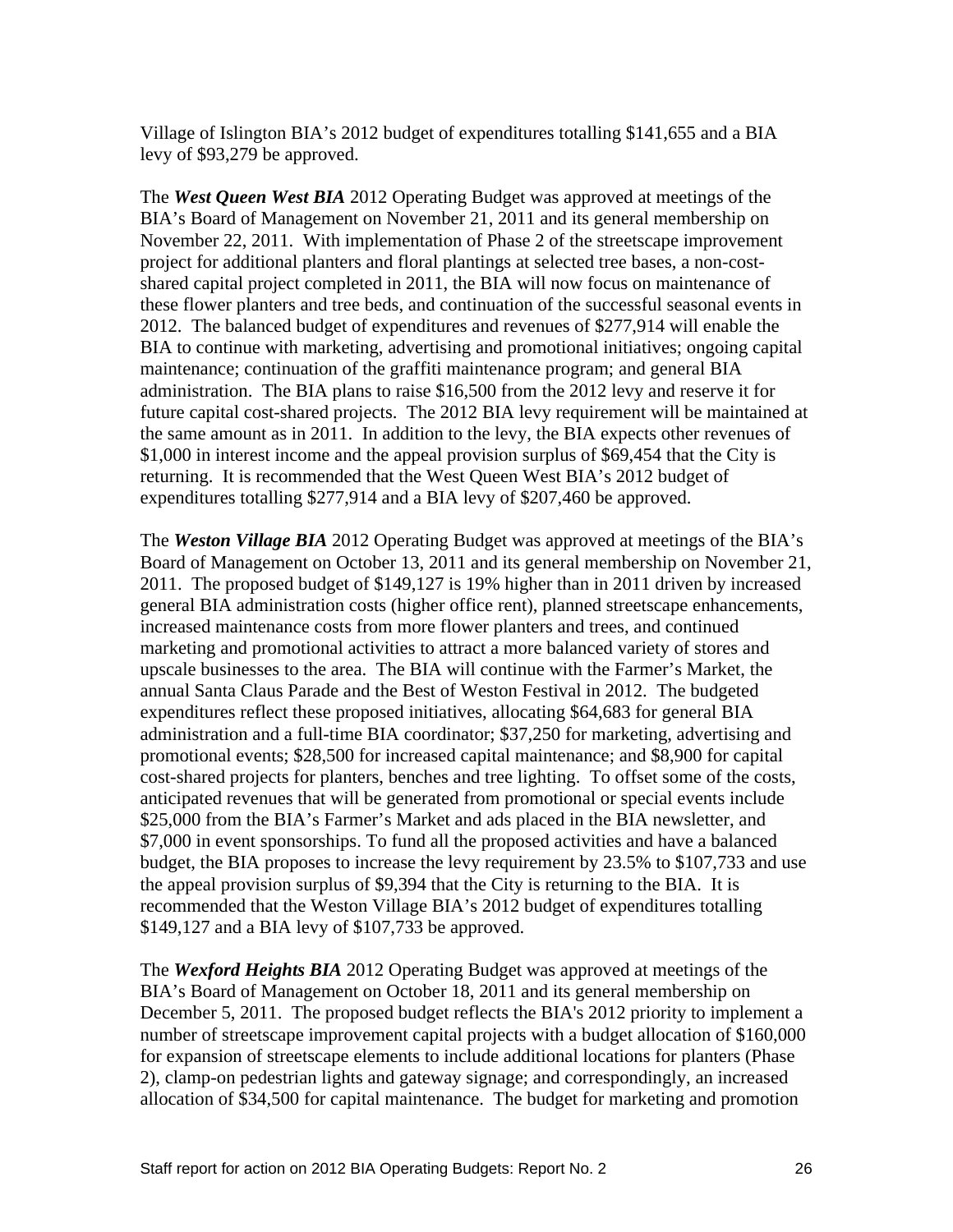is increased by 1.5% to \$187,500 reflecting the BIA's priority to promote the businesses in the area through advertising, publishing a newsletter, creating a membership directory, updating the website, and through signature events such as the Taste of Lawrence Festival that brings the business community and residential community together. A budget allocation of \$61,687 for general BIA administration is reflective of 2011 actual spending. The BIA proposes to maintain the same levy as in 2011 and use \$142,000 of accumulated funds reserved for the streetscape improvement capital cost-shared projects. The BIA expects \$110,000 in festival revenue, and vendor/event sponsorships of the Taste of Lawrence Festival event to help defray event costs. In addition, the BIA expects other revenues of \$9,000 from GST recoveries, \$1,800 in interest income, and the appeal provision surplus of \$13,238 that the City is returning, to help offset planned expenditures. Planned technical design work for the gateway capital cost-shared project deferred from 2011 will be carried out in 2012. As a result of the deferral of the gateway project, the BIA is projecting an operating surplus of \$12,588 in 2011. It is recommended that the Wexford Heights BIA's 2012 budget of expenditures totalling \$460,452 and a BIA levy of \$184,414 be approved.

The *Wychwood Heights BIA* 2012 Operating Budget was approved at meetings of the BIA's Board of Management on November 1, 2011 and its general membership on December 6, 2011. The proposed budget of \$118,349 requiring a BIA levy of \$75,349 reflects the BIA's priority to increase focus on marketing and promotion of the Wychwood Heights BIA area along St. Clair West. Proposed initiatives include developing a Strategic Plan and Marketing Program, implementation of key marketing initiatives from the Strategic Plan and four hallmark events in 2012. The Strategic Plan and Marketing Program will dictate the design of the banners and other streetscape features. To fund these marketing initiatives, new banners, capital maintenance, and general BIA administration, the BIA proposes to maintain the same levy as in 2011 and use \$43,000 of accumulated funds. An appeal provision deficit of \$911 will be funded from the 2012 levies. It is recommended that the Wychwood Heights BIA's 2012 budget of expenditures totalling \$118,349 and a BIA levy of \$75,349 be approved.

The *Yonge-Lawrence Village BIA* 2012 Operating Budget was approved at meetings of the BIA's Board of Management on September 13, 2011 and its general membership on October 18, 2011. The BIA proposes to maintain the same levy as in 2011 to fund ongoing marketing and advertising initiatives and promotional events, capital maintenance, and general BIA administration in 2012. Capital projects continuing into 2012 include purchasing more street banners and sidewalk benches. To provide a balanced budget, in addition to the levy, the BIA expects other revenues such as sponsorships and interest income totalling \$10,200, GST recoveries of \$16,000 and the appeal provision surplus of \$3,124 that the City is returning to the BIA. It is recommended that the Yonge-Lawrence Village BIA's 2012 budget of expenditures totalling \$220,592 and a BIA levy of \$191,268 be approved.

The *York-Eglinton BIA* 2012 Operating Budget was approved at meetings of the BIA's Board of Management on October 19, 2011 and its general membership on November 24, 2011. The BIA will continue with its marketing and advertising initiatives to define and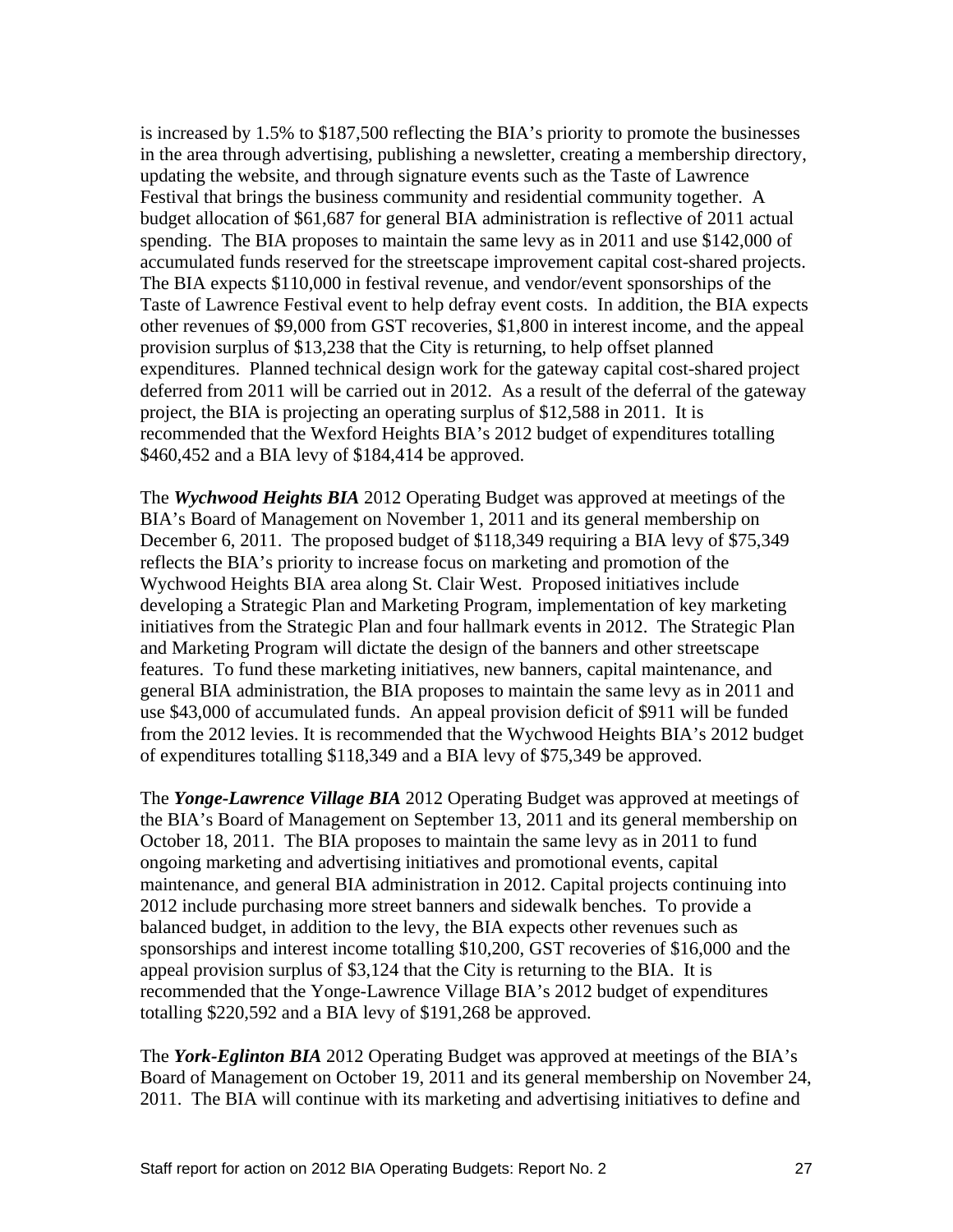brand the area. The BIA proposes to develop additional promotional events for the area, create a website to promote its business members, and develop projects and cross promotions with local businesses to increase branding and awareness of the shopping district. To do this, the BIA proposes a balanced budget having expenditures of \$262,217 funded by revenues from a BIA levy of \$254,288 and the appeal provision surplus of \$7,929 that the City is returning to the BIA. Budgeted expenditures include \$111,600 for general BIA administration; \$30,000 for capital maintenance; and \$97,500 for advertising, marketing and promotional events and pilot projects that are aimed at branding the area and creating more awareness for the community. It is recommended that the York-Eglinton BIA's 2012 budget of expenditures totalling \$262,217 and a BIA levy of \$254,288 be approved.

# **CONTACT**

Nick Naddeo Manager, Revenue Accounting & Collection Revenue Services Division Phone: 416-395-6789 Fax: 416-395-6703 e-mail: nnaddeo@toronto.ca

### Judy Skinner Mike Major Manager, Financial Planning Manager, Business Improvement Areas Financial Planning Division Economic Development and Culture Phone: 416-397-4219 Phone: 416-392-0623 Fax: 416-392-3649 Fax: 416-392-1380 e-mail: jskinnel@toronto.ca e-mail: mmajor@toronto.ca

**SIGNATURE**

Cam Weldon Deputy City Manager and Chief Financial Officer

# **ATTACHMENTS**

Appendix A – BIA Budget Summary Appendix B – Status of BIA Budget Submission

 $\overline{\phantom{a}}$  , we can assume that the contract of  $\overline{\phantom{a}}$  , we can assume that the contract of  $\overline{\phantom{a}}$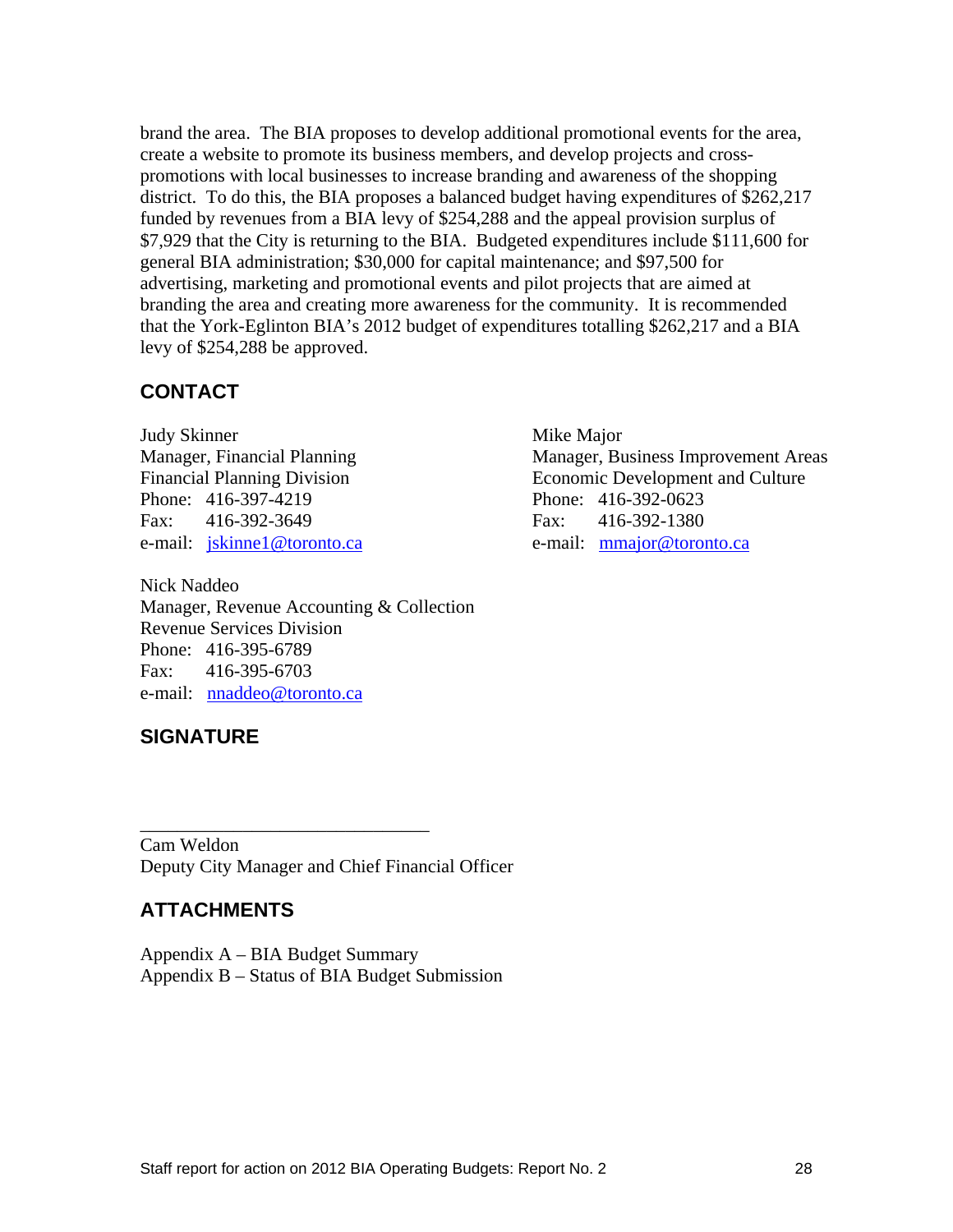| Albion-Islington BIA 2012 Budget Summary       |               |           |             |  |
|------------------------------------------------|---------------|-----------|-------------|--|
|                                                | 2011          | 2011      | 2012 Budget |  |
|                                                | Approved      | Projected | Request     |  |
|                                                | <b>Budget</b> | Actual    | $($ \$)     |  |
| Revenue:                                       |               |           |             |  |
| - Levy Funds Required (incl. 10% provision)    | 184,430       | 184,430   | 184,176     |  |
| - Other Revenue                                | 19,150        | 53,027    | 26,150      |  |
| - Appeal Provision Surplus                     | 7,524         | 7,524     | 8,254       |  |
| - Contribution from Accumulated Surplus        | 37,000        |           | 57,000      |  |
| <b>Total Revenues</b>                          | 248,104       | 244,981   | 275,580     |  |
| Expenditures:                                  |               |           |             |  |
| - Administration                               | 60,622        | 59,919    | 61,387      |  |
| - Capital                                      | 65,000        | 24,500    | 92,500      |  |
| Maintenance                                    | 16,866        | 12,200    | 37,200      |  |
| - Promotion & Advertising                      | 88,850        | 88,700    | 67,750      |  |
| 10% Provision for Assessment Appeal Reductions | 16,766        | 16,766    | 16,743      |  |
| <b>Total Expenditures</b>                      | 248,104       | 202,085   | 275,580     |  |
| Surplus/(Deficit)                              |               | 42,896    |             |  |

### **APPENDIX A**

| Baby Point Gates BIA 2012 Budget Summary         |          |           |             |
|--------------------------------------------------|----------|-----------|-------------|
|                                                  | 2011     | 2011      | 2012 Budget |
|                                                  | Approved | Projected | Request     |
|                                                  | Budget   | Actual    | (S)         |
| Revenue:                                         |          |           |             |
| - Levy Funds Required (incl. 10% provision)      | 40,000   | 40,000    | 40,000      |
| - Other Revenue                                  |          | 24,400    | 2,400       |
| - Appeal Provision Surplus                       | N/A      | N/A       | 3,445       |
| - Contribution from Accumulated Surplus          | N/A      | N/A       | 34,964      |
| <b>Total Revenues</b>                            | 40,000   | 64,400    | 80,808      |
|                                                  |          |           |             |
| Expenditures:                                    |          |           |             |
| - Administration                                 | 8,274    | 4,400     | 10,222      |
| - Capital                                        | 15,840   | 11,000    | 54,700      |
| - Maintenance                                    | 2,500    |           | 2,500       |
| - Promotion & Advertising                        | 9,750    | 10,400    | 9,750       |
| - 10% Provision for Assessment Appeal Reductions | 3,636    | 3,636     | 3,636       |
| <b>Total Expenditures</b>                        | 40,000   | 29,436    | 80,808      |
| Surplus/(Deficit)                                |          | 34,964    |             |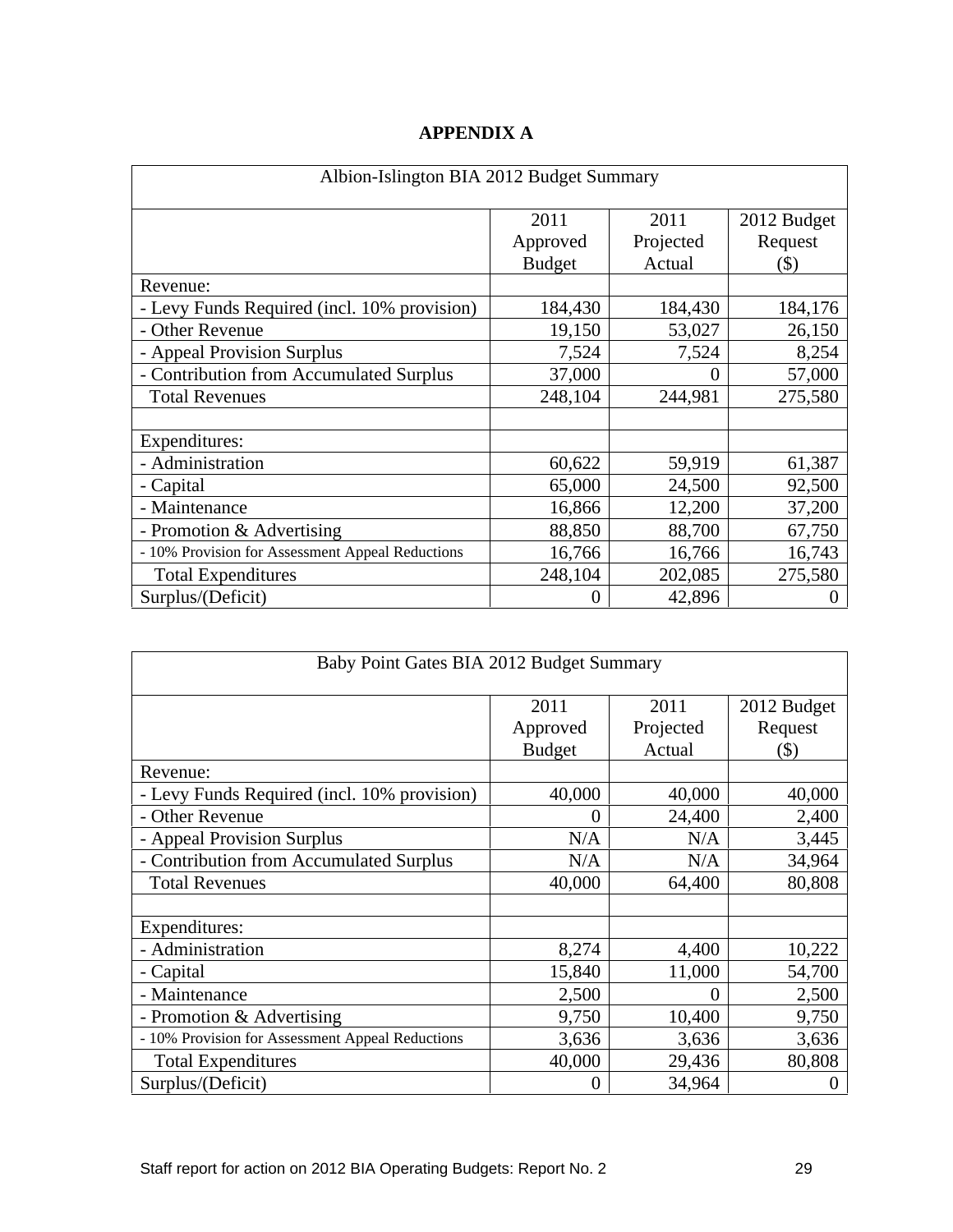| Bloor by the Park BIA 2012 Budget Summary      |               |           |             |
|------------------------------------------------|---------------|-----------|-------------|
|                                                | 2011          | 2011      | 2012 Budget |
|                                                | Approved      | Projected | Request     |
|                                                | <b>Budget</b> | Actual    | $($ \$)     |
| Revenue:                                       |               |           |             |
| Levy Funds Required (incl. 10% provision)      | 82,500        | 82,500    | 80,912      |
| - Other Revenue                                |               | 4,060     | 160         |
| - Appeal Provision Surplus                     |               |           | 2,784       |
| <b>Total Revenues</b>                          | 82,500        | 86,560    | 83,856      |
| Expenditures:                                  |               |           |             |
| - Administration                               | 12,000        | 8,173     | 10,000      |
| - Capital                                      | 12,000        | 12,000    | 12,000      |
| - Maintenance                                  | 27,000        | 29,893    | 30,000      |
| - Promotion & Advertising                      | 24,000        | 5,700     | 24,500      |
| 10% Provision for Assessment Appeal Reductions | 7,500         | 7,500     | 7,356       |
| <b>Total Expenditures</b>                      | 82,500        | 63,266    | 83,856      |
| Surplus/(Deficit)                              |               | 23,294    |             |

| Bloor Street BIA 2012 Budget Summary             |                           |                     |                |
|--------------------------------------------------|---------------------------|---------------------|----------------|
|                                                  |                           |                     |                |
|                                                  | 2011                      | 2011                | 2012 Budget    |
|                                                  | Approved<br><b>Budget</b> | Projected<br>Actual | Request<br>(S) |
| Revenue:                                         |                           |                     |                |
| - Levy Funds Required (incl. 10% provision)      | 1,650,000                 | 1,650,000           | 1,650,000      |
| - Bloor-Yorkville BIA's contribution             | 250,000                   | 250,000             | 250,000        |
| - Other Revenue                                  | 3,000                     | 8,500               | 3,000          |
| - Appeal Provision Surplus                       | N/A                       | N/A                 | 13,840         |
| - Contribution from Capital Fund                 | 1,138,938                 | 1,083,438           |                |
| <b>Total Revenues</b>                            | 3,041,938                 | 2,991,938           | 1,916,840      |
|                                                  |                           |                     |                |
| Expenditures:                                    |                           |                     |                |
| - Administration                                 | 2,550                     | 2,550               | 2,650          |
| - Debt Repayment                                 | 990,872                   | 990,872             | 990,872        |
| - Capital Expenditure                            | 872,000                   | 872,000             | 740,968        |
| - BSTP Maintenance Reserve Contribution          | 30,000                    | 30,000              | 30,000         |
| - Maintenance                                    | 390,000                   | 390,000             |                |
| - Promotion & Advertising                        | 552,450                   | 502,450             | 2,350          |
| - Appeal Provision Deficit                       | 54,066                    | 54,066              | N/A            |
| - 10% Provision for Assessment Appeal Reductions | 150,000                   | 150,000             | 150,000        |
| <b>Total Expenditures</b>                        | 3,041,938                 | 2,991,938           | 1,916,840      |
| Surplus/(Deficit)                                |                           |                     |                |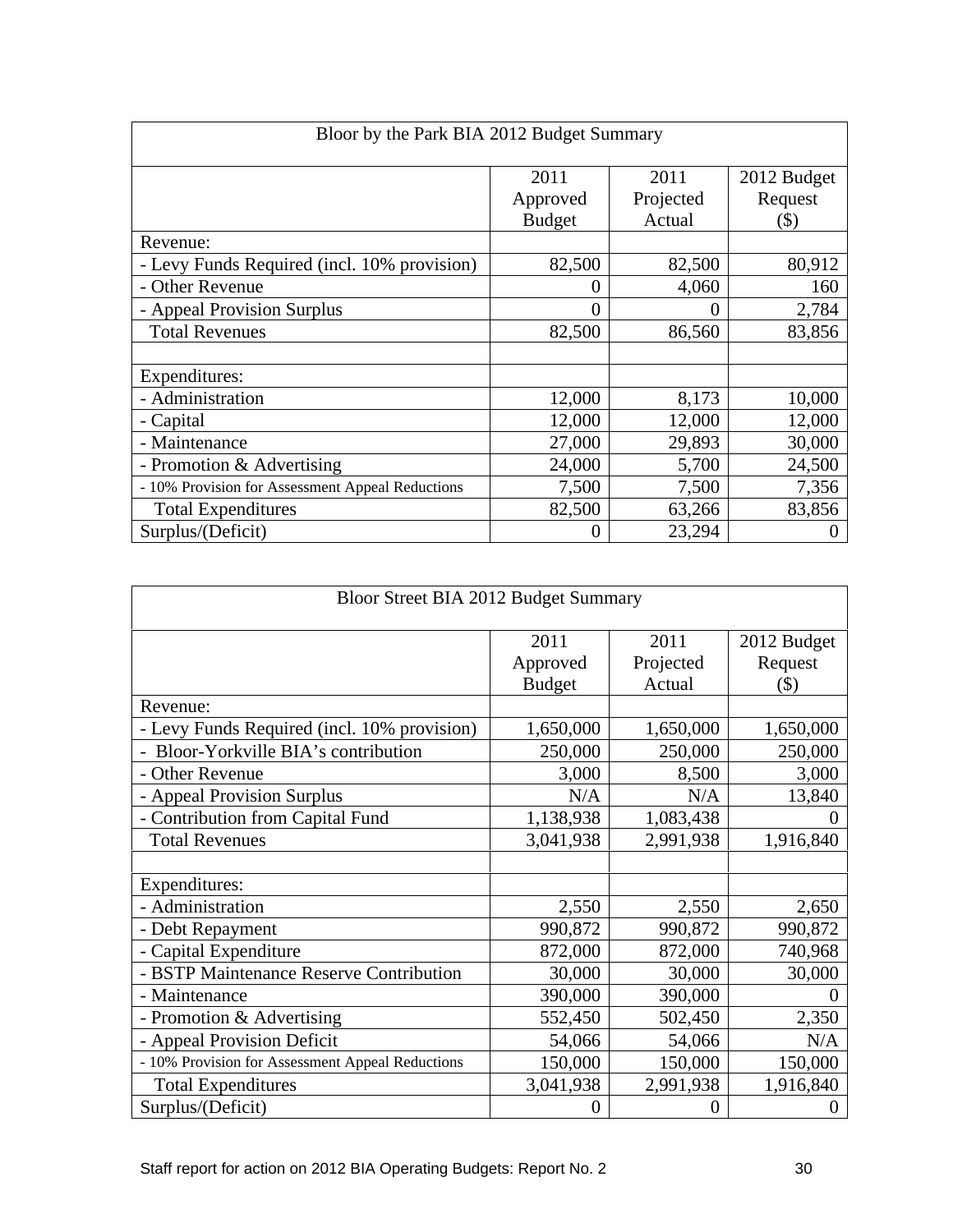|                                             | Bloor West Village BIA 2012 Budget Summary |                   |                        |  |  |
|---------------------------------------------|--------------------------------------------|-------------------|------------------------|--|--|
|                                             | 2011<br>Approved                           | 2011<br>Projected | 2012 Budget<br>Request |  |  |
|                                             | <b>Budget</b>                              | Actual            | (S)                    |  |  |
| Revenue:                                    |                                            |                   |                        |  |  |
| - Levy Funds Required (incl. 10% provision) | 364,201                                    | 364,201           | 352,900                |  |  |
| - Other Revenue                             | 20,200                                     | 3,728             | 3,200                  |  |  |
| - Appeal Provision Surplus                  | 12,606                                     | 12,606            | 20,610                 |  |  |
| - Contribution from Accumulated Surplus     | 10,312                                     | 7,553             | 45,932                 |  |  |
| <b>Total Revenues</b>                       | 407,319                                    | 388,088           | 422,642                |  |  |
| Expenditures:                               |                                            |                   |                        |  |  |
| - Administration                            | 16,710                                     | 11,950            | 17,060                 |  |  |
| - Capital                                   | 90,000                                     | 60,000            | 89,000                 |  |  |
| - Maintenance                               | 107,000                                    | 113,029           | 114,500                |  |  |
| - Promotion & Advertising                   | 160,500                                    | 170,000           | 170,000                |  |  |
| - 10% Provision for Assessment Appeal       | 33,109                                     | 33,109            | 32,082                 |  |  |
| Reductions and Write-offs                   |                                            |                   |                        |  |  |
| <b>Total Expenditures</b>                   | 407,319                                    | 388,088           | 422,642                |  |  |
| Surplus/(Deficit)                           |                                            |                   |                        |  |  |

| Bloor-Yorkville BIA 2012 Budget Summary     |                  |                   |                        |  |
|---------------------------------------------|------------------|-------------------|------------------------|--|
|                                             | 2011<br>Approved | 2011<br>Projected | 2012 Budget<br>Request |  |
|                                             | Budget           | Actual            | $($ \$)                |  |
| Revenue:                                    |                  |                   |                        |  |
| - Levy Funds Required (incl. 10% provision) | 1,814,943        | 1,814,943         | 2,012,702              |  |
| - Other Revenue                             | 53,000           | 53,000            | 53,000                 |  |
| - Appeal Provision Surplus                  | 45,094           | 45,094            | 17,621                 |  |
| - Contribution from Accumulated Surplus     | 79,858           | 57,058            | 300,000                |  |
| <b>Total Revenues</b>                       | 1,992,895        | 1,970,095         | 2,383,323              |  |
| Expenditures:                               |                  |                   |                        |  |
| - Administration                            | 509,900          | 504,400           | 517,100                |  |
| - Capital                                   | 300,000          | 284,000           | 250,000                |  |
| - Maintenance                               | 452,000          | 454,100           | 870,000                |  |
| - Promotion & Advertising                   | 566,000          | 562,600           | 563,250                |  |
| - 10% Provision for Assessment Appeal       | 164,995          | 164,995           | 182,973                |  |
| <b>Reductions and Write-offs</b>            |                  |                   |                        |  |
| <b>Total Expenditures</b>                   | 1,992,895        | 1,970,095         | 2,383,323              |  |
| Surplus/(Deficit)                           |                  |                   |                        |  |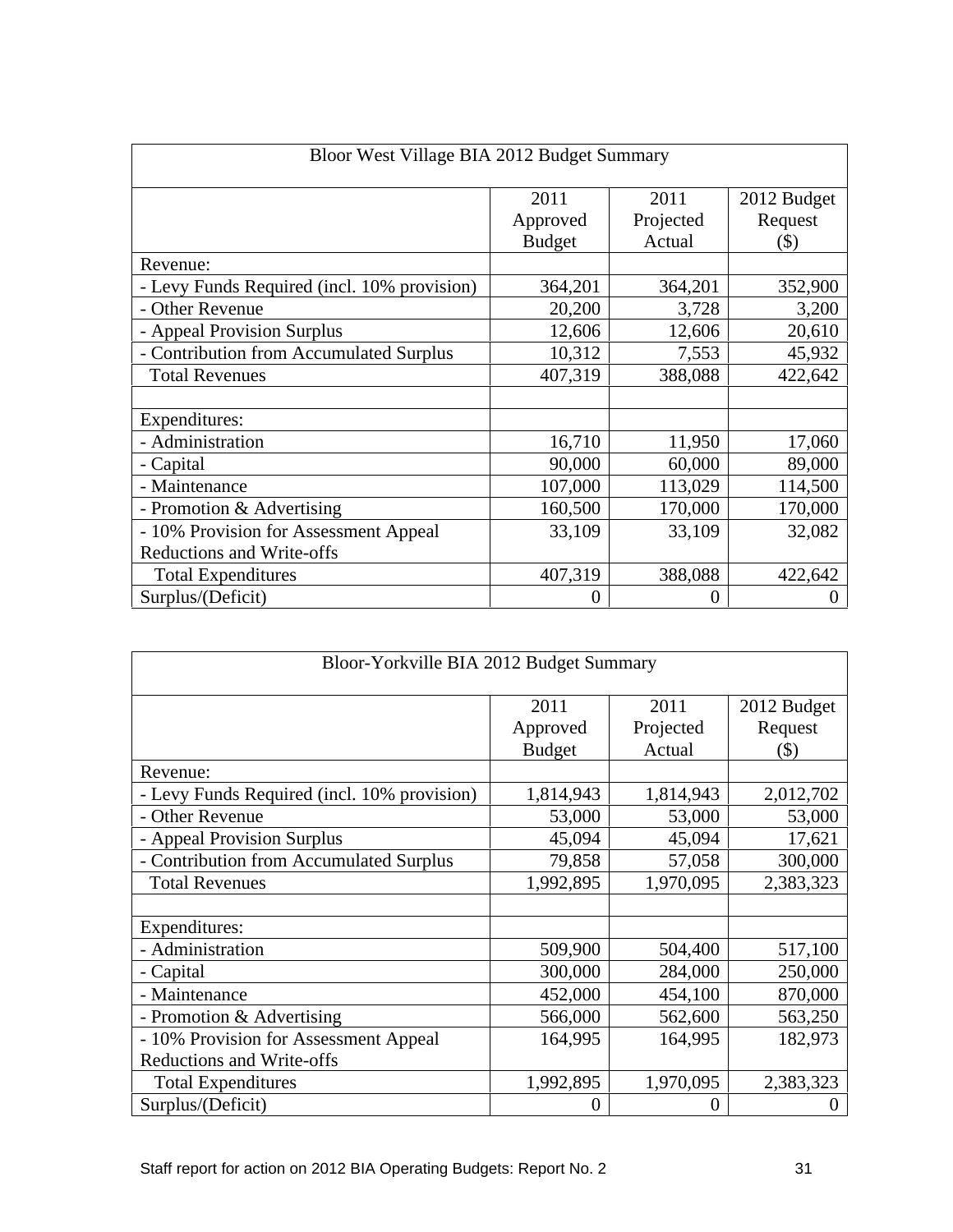| Bloordale Village BIA 2012 Budget Summary   |                  |                   |                        |  |
|---------------------------------------------|------------------|-------------------|------------------------|--|
|                                             | 2011<br>Approved | 2011<br>Projected | 2012 Budget<br>Request |  |
|                                             | <b>Budget</b>    | Actual            | (S)                    |  |
| Revenue:                                    |                  |                   |                        |  |
| - Levy Funds Required (incl. 10% provision) | 86,506           | 86,506            | 86,280                 |  |
| - Other Revenue                             | 8,000            | 19,500            | 12,000                 |  |
| - Appeal Provision Surplus                  | 6,296            | 6,296             | 4,374                  |  |
| - Contribution from Accumulated Surplus     |                  |                   | 121,760                |  |
| <b>Total Revenues</b>                       | 100,802          | 112,302           | 224,414                |  |
|                                             |                  |                   |                        |  |
| Expenditures:                               |                  |                   |                        |  |
| - Administration                            | 26,438           | 26,195            | 25,670                 |  |
| - Capital                                   | 5,000            | 1,502             | 124,400                |  |
| - Maintenance                               | 19,000           | 41,368            | 23,500                 |  |
| - Promotion & Advertising                   | 42,500           | 40,146            | 43,000                 |  |
| - 10% Provision for Assessment Appeal       | 7,864            | 7,864             | 7,844                  |  |
| Reductions and Write-offs                   |                  |                   |                        |  |
| <b>Total Expenditures</b>                   | 100,802          | 117,075           | 224,414                |  |
| Surplus/(Deficit)                           |                  | (4,773)           |                        |  |

| Cabbagetown BIA 2012 Budget Summary         |                  |                   |                        |  |  |
|---------------------------------------------|------------------|-------------------|------------------------|--|--|
|                                             | 2011<br>Approved | 2011<br>Projected | 2012 Budget<br>Request |  |  |
|                                             | Budget           | Actual            | $($ \$)                |  |  |
| Revenue:                                    |                  |                   |                        |  |  |
| - Levy Funds Required (incl. 10% provision) | 197,291          | 197,291           | 196,914                |  |  |
| - Other Revenue                             | 46,000           | 42,560            | 5,600                  |  |  |
| - Appeal Provision Surplus                  | 13,645           | 13,645            | 11,899                 |  |  |
| - Contribution from Accumulated Surplus     | 60,000           | $\Omega$          | 60,000                 |  |  |
| <b>Total Revenues</b>                       | 316,936          | 253,496           | 274,413                |  |  |
| Expenditures:                               |                  |                   |                        |  |  |
| - Administration                            | 100,000          | 100,000           | 97,512                 |  |  |
| - Capital                                   | 60,000           | 2,125             | 59,000                 |  |  |
| - Maintenance                               | 30,000           | 35,600            | 26,500                 |  |  |
| - Promotion & Advertising                   | 109,000          | 97,063            | 73,500                 |  |  |
| - 10% Provision for Assessment Appeal       | 17,936           | 17,936            | 17,901                 |  |  |
| Reductions and Write-offs                   |                  |                   |                        |  |  |
| <b>Total Expenditures</b>                   | 316,936          | 252,724           | 274,413                |  |  |
| Surplus/(Deficit)                           |                  | 772               |                        |  |  |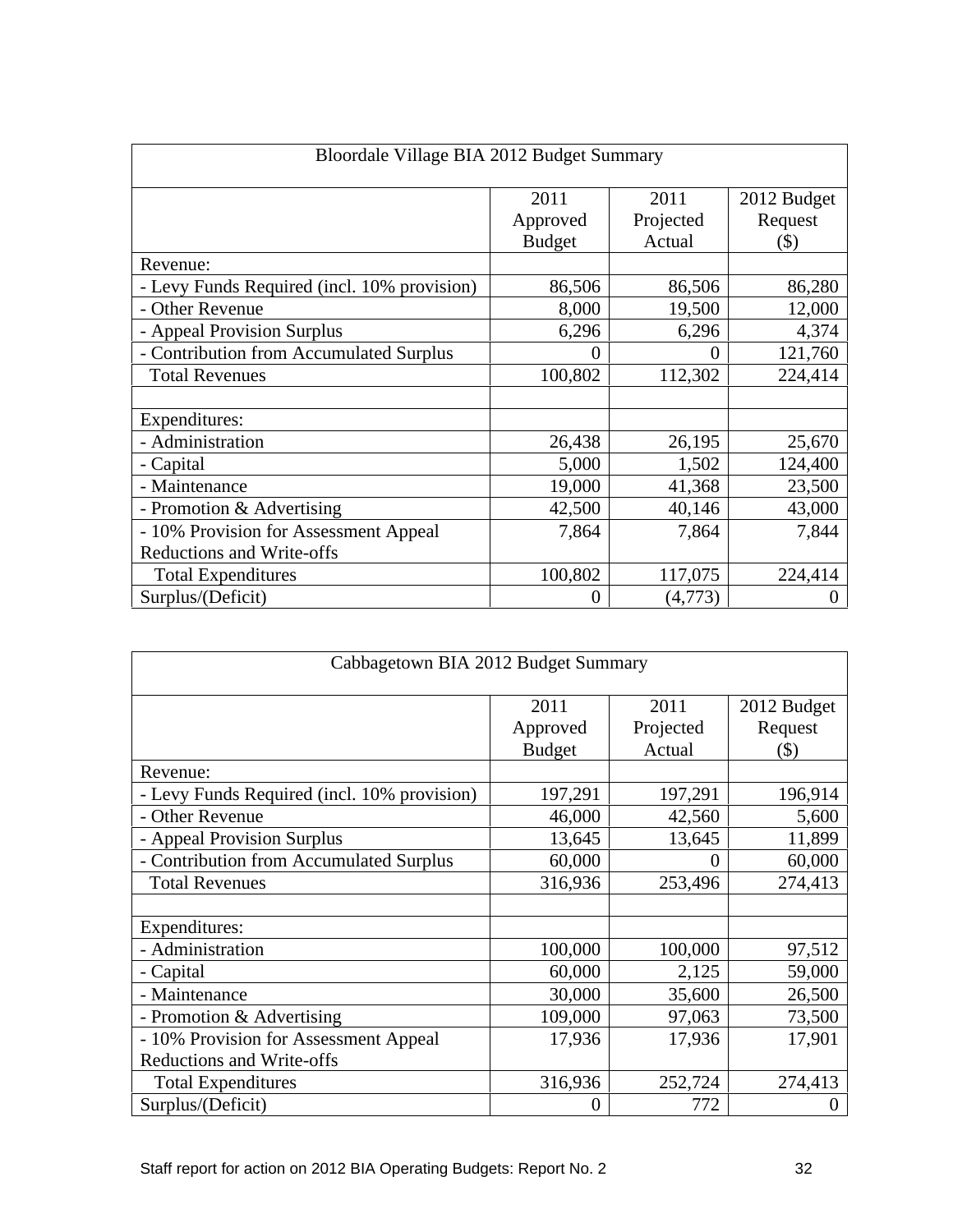| Chinatown BIA 2012 Budget Summary           |                  |                   |                        |  |  |
|---------------------------------------------|------------------|-------------------|------------------------|--|--|
|                                             | 2011<br>Approved | 2011<br>Projected | 2012 Budget<br>Request |  |  |
|                                             | <b>Budget</b>    | Actual            | $($ \$)                |  |  |
| Revenue:                                    |                  |                   |                        |  |  |
| - Levy Funds Required (incl. 10% provision) | 206,643          | 206,643           | 240,998                |  |  |
| - Other Revenue                             | 48,000           | 46,000            | 46,000                 |  |  |
| - Appeal Provision Surplus                  | 9,938            | 9,938             | 11,666                 |  |  |
| - Contribution from Accumulated Surplus     | 22,500           | $\Omega$          | 135,000                |  |  |
| <b>Total Revenues</b>                       | 287,081          | 262,581           | 433,664                |  |  |
| Expenditures:                               |                  |                   |                        |  |  |
| - Administration                            | 77,845           | 89,940            | 122,905                |  |  |
| - Capital                                   | 22,500           | $\Omega$          | 22,500                 |  |  |
| Maintenance                                 | 59,000           | 29,300            | 106,100                |  |  |
| - Promotion & Advertising                   | 108,950          | 119,974           | 160,250                |  |  |
| - 10% Provision for Assessment Appeal       | 18,786           | 18,786            | 21,909                 |  |  |
| <b>Reductions and Write-offs</b>            |                  |                   |                        |  |  |
| <b>Total Expenditures</b>                   | 287,081          | 258,000           | 433,664                |  |  |
| Surplus/(Deficit)                           |                  | 4,581             |                        |  |  |

|                                                  | Church-Wellesley Village BIA 2012 Budget Summary |                             |                                   |
|--------------------------------------------------|--------------------------------------------------|-----------------------------|-----------------------------------|
|                                                  | 2011<br>Approved<br><b>Budget</b>                | 2011<br>Projected<br>Actual | 2012 Budget<br>Request<br>$($ \$) |
| Revenue:                                         |                                                  |                             |                                   |
| - Levy Funds Required (incl. 10% provision)      | 231,933                                          | 231,933                     | 233,730                           |
| - Other Revenue                                  | 17,700                                           | 16,912                      | 10,100                            |
| - Appeal Provision Surplus                       | N/A                                              | N/A                         | 1,868                             |
| - Contribution from Accumulated Surplus          | 87,500                                           | 4,368                       | 122,500                           |
| <b>Total Revenues</b>                            | 337,133                                          | 253,213                     | 368,198                           |
| Expenditures:                                    |                                                  |                             |                                   |
| - Administration                                 | 87,050                                           | 91,830                      | 96,450                            |
| - Capital                                        | 89,500                                           | 6,800                       | 105,500                           |
| - Maintenance                                    | 42,000                                           | 44,000                      | 50,000                            |
| - Promotion & Advertising                        | 95,150                                           | 87,150                      | 95,000                            |
| - Appeal Provision Deficit                       | 2,348                                            | 2,348                       | N/A                               |
| - 10% Provision for Assessment Appeal Reductions | 21,085                                           | 21,085                      | 21,248                            |
| <b>Total Expenditures</b>                        | 337,133                                          | 253,213                     | 368,198                           |
| Surplus/(Deficit)                                |                                                  |                             |                                   |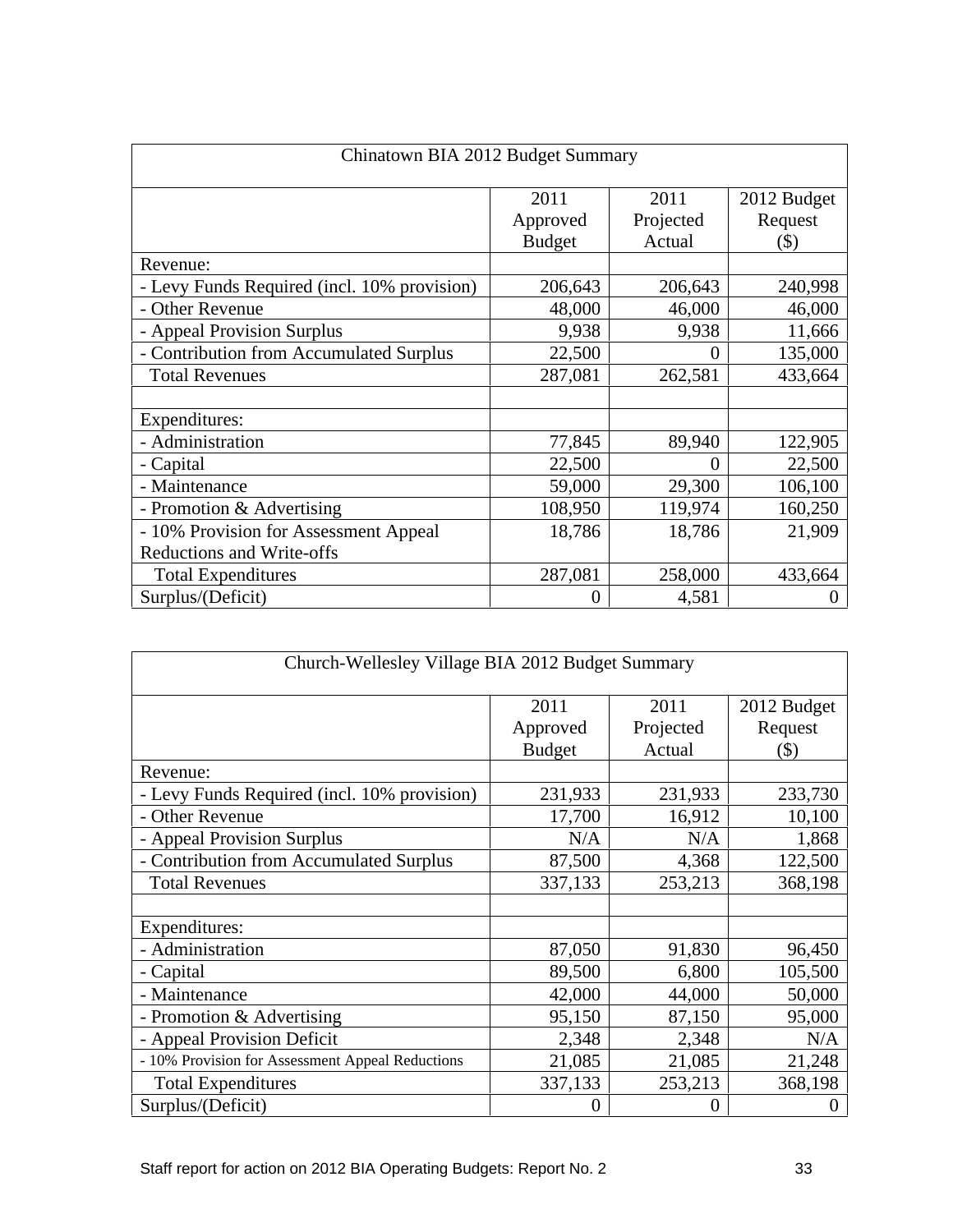| College Promenade BIA 2012 Budget Summary   |                  |                   |                        |  |
|---------------------------------------------|------------------|-------------------|------------------------|--|
|                                             | 2011<br>Approved | 2011<br>Projected | 2012 Budget<br>Request |  |
|                                             | <b>Budget</b>    | Actual            | $($ \$)                |  |
| Revenue:                                    |                  |                   |                        |  |
| - Levy Funds Required (incl. 10% provision) | 124,971          | 124,971           | 124,971                |  |
| - Other Revenue                             | 1,291            | 1,996             | 5,566                  |  |
| - Appeal Provision Surplus                  | 10,901           | 10,901            | 10,325                 |  |
| - Contribution from Accumulated Surplus     | 182,215          | 97,935            |                        |  |
| <b>Total Revenues</b>                       | 319,378          | 235,803           | 140,862                |  |
| Expenditures:                               |                  |                   |                        |  |
| - Administration                            | 6,432            | 4,562             | 4,611                  |  |
| - Capital                                   | 275,485          | 180,922           | 109,390                |  |
| - Maintenance                               | 5,500            | 8,671             | 13,900                 |  |
| - Promotion & Advertising                   | 20,600           | 30,287            | 1,600                  |  |
| - 10% Provision for Assessment Appeal       | 11,361           | 11,361            | 11,361                 |  |
| Reductions and Write-offs                   |                  |                   |                        |  |
| <b>Total Expenditures</b>                   | 319,378          | 235,803           | 140,862                |  |
| Surplus/(Deficit)                           |                  |                   |                        |  |

| Crossroads of the Danforth BIA 2012 Budget Summary |               |           |             |  |  |
|----------------------------------------------------|---------------|-----------|-------------|--|--|
|                                                    | 2011          | 2011      | 2012 Budget |  |  |
|                                                    | Approved      | Projected | Request     |  |  |
|                                                    | <b>Budget</b> | Actual    | $($ \$)     |  |  |
| Revenue:                                           |               |           |             |  |  |
| - Levy Funds Required (incl. 10% provision)        | 65,925        | 65,925    | 88,823      |  |  |
| - Other Revenue                                    | 8,302         | 5,665     | 7,000       |  |  |
| - Appeal Provision Surplus                         | 3,888         | 3,888     | 5,501       |  |  |
| <b>Total Revenues</b>                              | 78,115        | 75,479    | 101,324     |  |  |
|                                                    |               |           |             |  |  |
| Expenditures:                                      |               |           |             |  |  |
| - Administration                                   | 34,324        | 26,023    | 32,473      |  |  |
| - Capital                                          |               |           | 13,395      |  |  |
| - Maintenance                                      | 19,210        | 14,612    | 22,281      |  |  |
| - Promotion & Advertising                          | 18,588        | 21,915    | 25,100      |  |  |
| - 10% Provision for Assessment Appeal              | 5,993         | 5,993     | 8,075       |  |  |
| <b>Reductions and Write-offs</b>                   |               |           |             |  |  |
| <b>Total Expenditures</b>                          | 78,115        | 68,543    | 101,324     |  |  |
| Surplus/(Deficit)                                  |               | 6,936     |             |  |  |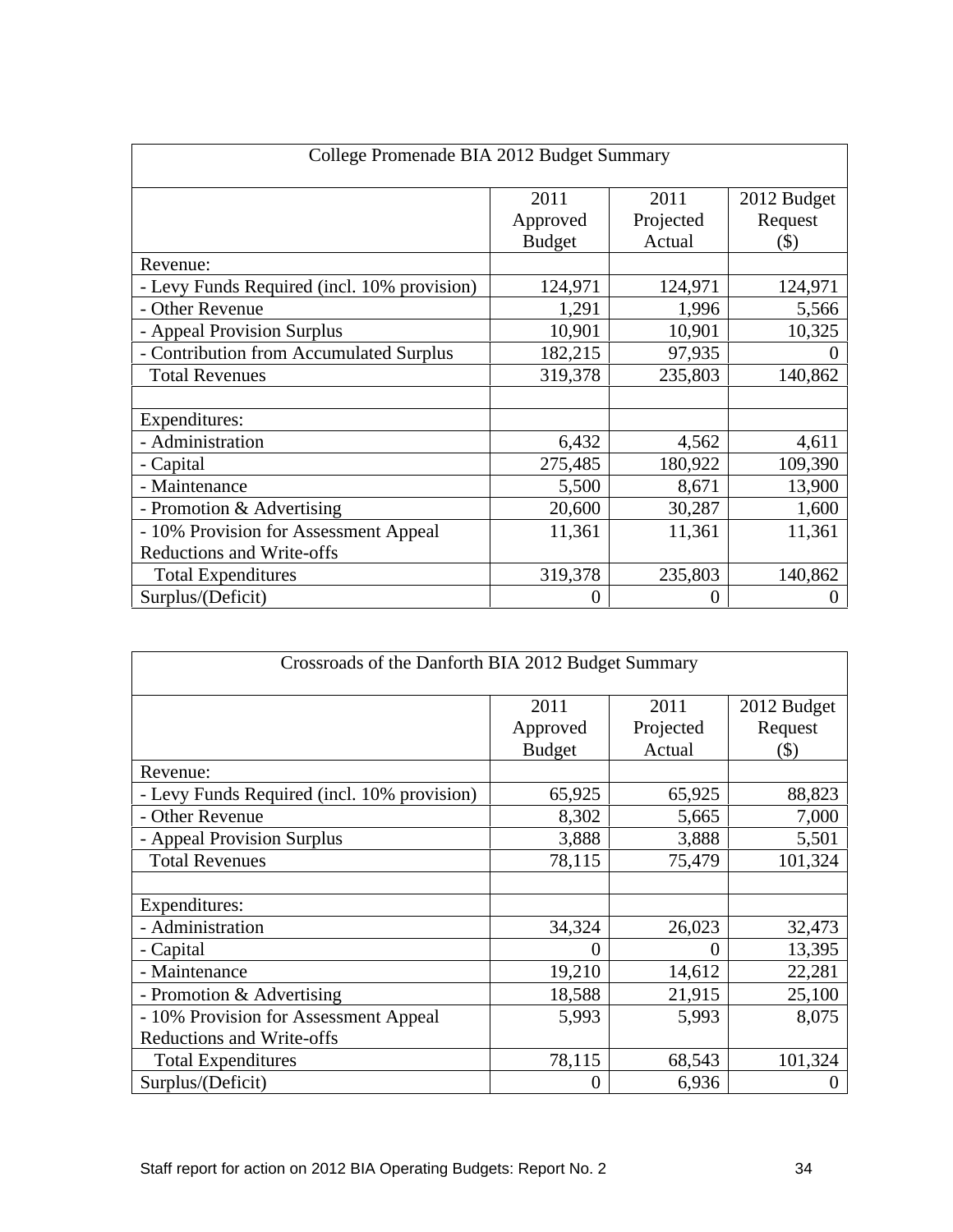| Danforth Village BIA 2012 Budget Summary                      |                  |                   |                        |  |
|---------------------------------------------------------------|------------------|-------------------|------------------------|--|
|                                                               | 2011<br>Approved | 2011<br>Projected | 2012 Budget<br>Request |  |
|                                                               | <b>Budget</b>    | Actual            | (S)                    |  |
| Revenue:                                                      |                  |                   |                        |  |
| - Levy Funds Required (incl. 10% provision)                   | 242,451          | 242,451           | 483,711                |  |
| - Other Revenue                                               | 45,890           | 55,243            |                        |  |
| - Appeal Provision Surplus                                    | 42,046           | 42,046            | 10,036                 |  |
| - Contribution from Accumulated Surplus                       | 166,054          | 166,361           |                        |  |
| <b>Total Revenues</b>                                         | 496,441          | 506,101           | 493,747                |  |
| Expenditures:                                                 |                  |                   |                        |  |
| - Administration                                              | 27,000           | 49,810            | 39,873                 |  |
| - Capital                                                     | 95,000           | 70,000            | 125,000                |  |
| - Maintenance                                                 | 302,000          | 266,000           | 174,500                |  |
| - Promotion & Advertising                                     | 50,400           | 98,250            | 110,400                |  |
| - 10% Provision for Assessment Appeal                         | 22,041           | 22,041            | 43,974                 |  |
| <b>Reductions and Write-offs</b><br><b>Total Expenditures</b> | 496,441          | 506,101           | 493,747                |  |
| Surplus/(Deficit)                                             |                  | $\left($          |                        |  |

| Dovercourt Village BIA 2012 Budget Summary  |          |           |             |  |
|---------------------------------------------|----------|-----------|-------------|--|
|                                             | 2011     | 2011      | 2012 Budget |  |
|                                             | Approved | Projected | Request     |  |
|                                             | Budget   | Actual    | $($ \$)     |  |
| Revenue:                                    |          |           |             |  |
| - Levy Funds Required (incl. 10% provision) | 6,778    | 6,778     | 6,852       |  |
| - Other Revenue                             | 200      | 355       | 160         |  |
| - Appeal Provision Surplus                  | 600      | 600       | 440         |  |
| - Contribution from Accumulated Surplus     | 10,000   | 24,339    |             |  |
| <b>Total Revenues</b>                       | 17,578   | 32,072    | 7,452       |  |
|                                             |          |           |             |  |
| Expenditures:                               |          |           |             |  |
| - Administration                            | 2,017    | 2,017     | 2,029       |  |
| - Capital                                   | 14,472   | 28,864    | 2,000       |  |
| Maintenance                                 | 473      | 203       | 300         |  |
| - Promotion & Advertising                   |          | 372       | 2,500       |  |
| - 10% Provision for Assessment Appeal       | 616      | 616       | 623         |  |
| <b>Reductions and Write-offs</b>            |          |           |             |  |
| <b>Total Expenditures</b>                   | 17,578   | 32,072    | 7,452       |  |
| Surplus/(Deficit)                           |          | $\Omega$  |             |  |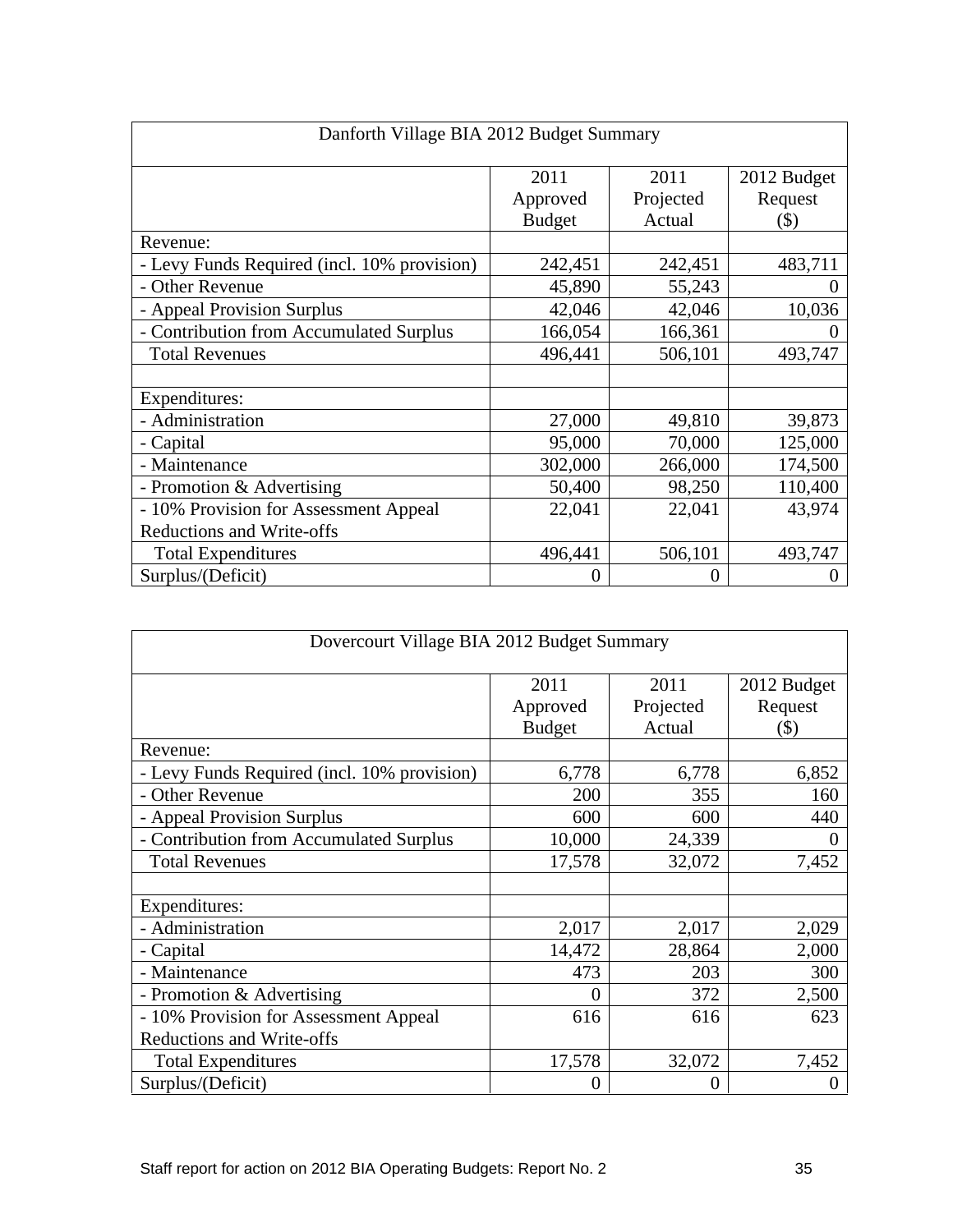| Downtown Yonge BIA 2012 Budget Summary      |                           |                   |                        |  |
|---------------------------------------------|---------------------------|-------------------|------------------------|--|
|                                             | 2011                      | 2011<br>Projected | 2012 Budget<br>Request |  |
|                                             | Approved<br><b>Budget</b> | Actual            | (S)                    |  |
| Revenue:                                    |                           |                   |                        |  |
| - Levy Funds Required (incl. 10% provision) | 2,393,542                 | 2,393,542         | 2,393,523              |  |
| - Other Revenue                             | 77,536                    | 118,844           | 167,459                |  |
| - Appeal Provision Surplus                  | 47,049                    | 47,049            | 183,086                |  |
| - Contribution from Accumulated Surplus     |                           | 207,348           |                        |  |
| <b>Total Revenues</b>                       | 2,518,127                 | 2,766,783         | 2,744,068              |  |
| Expenditures:                               |                           |                   |                        |  |
| Administration, Member Services & Advocacy  | 704,055                   | 649,403           | 723,793                |  |
| - Capital                                   | 477,725                   | 848,556           | 649,795                |  |
| Maintenance, Clean & Safe Streets           | 350,691                   | 307,032           | 385,023                |  |
| - Marketing, Promotion & Advertising        | 768,061                   | 744,197           | 767,865                |  |
| - 10% Provision for Assessment Appeal       | 217,595                   | 217,595           | 217,593                |  |
| Reductions and Write-offs                   |                           |                   |                        |  |
| <b>Total Expenditures</b>                   | 2,518,127                 | 2,766,783         | 2,744,068              |  |
| Surplus/(Deficit)                           |                           |                   |                        |  |

| Dundas West BIA 2012 Budget Summary         |               |           |             |  |  |
|---------------------------------------------|---------------|-----------|-------------|--|--|
|                                             | 2011          | 2011      | 2012 Budget |  |  |
|                                             | Approved      | Projected | Request     |  |  |
|                                             | <b>Budget</b> | Actual    | $($ \$)     |  |  |
| Revenue:                                    |               |           |             |  |  |
| - Levy Funds Required (incl. 10% provision) | 137,501       | 137,501   | 137,501     |  |  |
| - Other Revenue                             | 6,000         | 5,920     | 5,800       |  |  |
| - Appeal Provision Surplus                  | 10,199        | 10,199    | 5,328       |  |  |
| - Contribution from Accumulated Surplus     | 170,000       | 75,000    | 83,296      |  |  |
| <b>Total Revenues</b>                       | 323,700       | 228,620   | 231,925     |  |  |
|                                             |               |           |             |  |  |
| Expenditures:                               |               |           |             |  |  |
| - Administration                            | 47,850        | 40,289    | 55,325      |  |  |
| - Capital                                   | 213,000       | 139,463   | 34,500      |  |  |
| Maintenance                                 | 39,500        | 17,606    | 85,700      |  |  |
| - Promotion & Advertising                   | 10,850        | 17,630    | 43,900      |  |  |
| - 10% Provision for Assessment Appeal       | 12,500        | 12,500    | 12,500      |  |  |
| Reductions and Write-offs                   |               |           |             |  |  |
| <b>Total Expenditures</b>                   | 323,700       | 227,488   | 231,925     |  |  |
| Surplus/(Deficit)                           |               | 1,132     |             |  |  |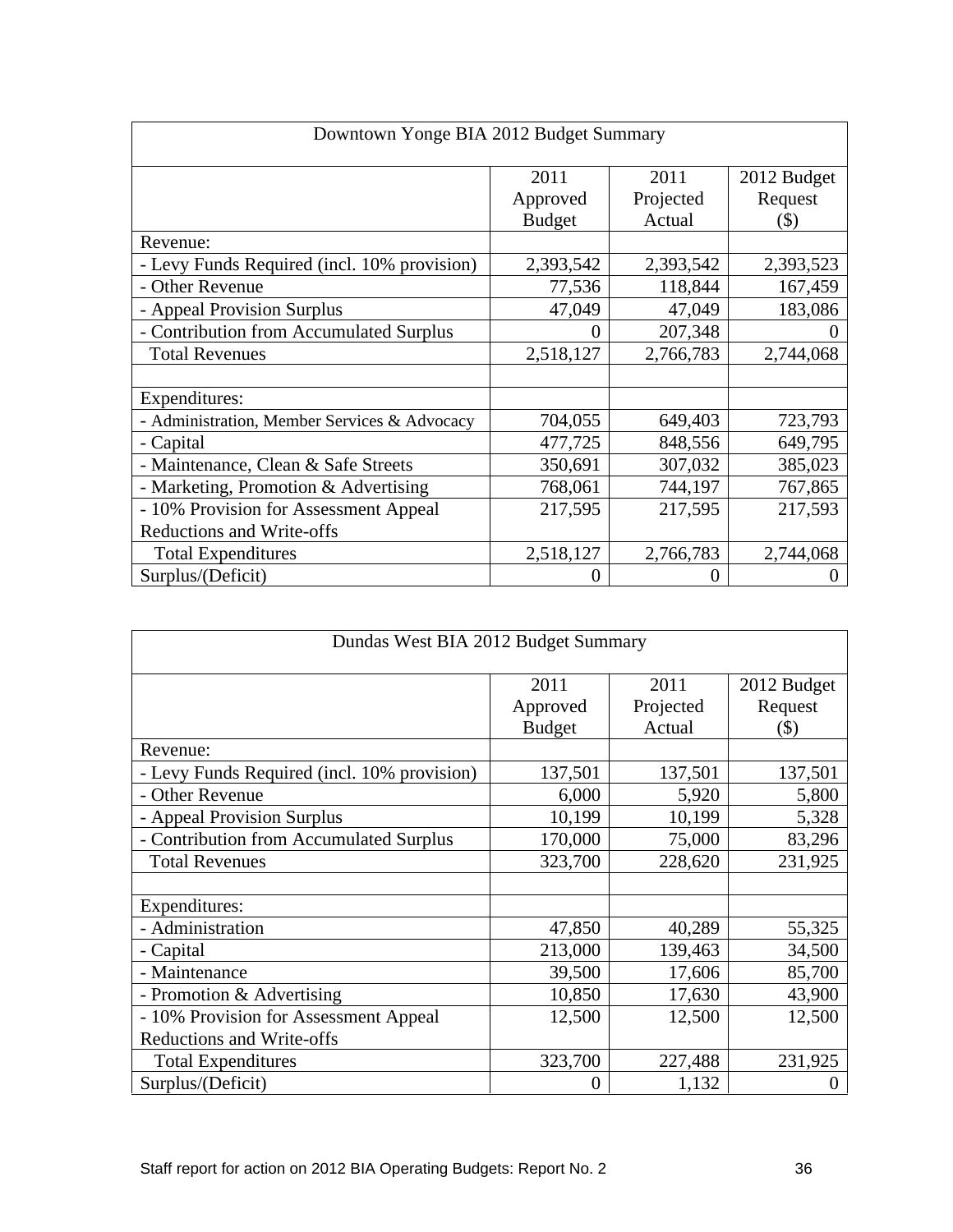| Emery Village BIA 2012 Budget Summary       |                           |                     |                |  |
|---------------------------------------------|---------------------------|---------------------|----------------|--|
|                                             | 2011                      | 2011                | 2012 Budget    |  |
|                                             | Approved<br><b>Budget</b> | Projected<br>Actual | Request<br>(S) |  |
| Revenue:                                    |                           |                     |                |  |
| - Levy Funds Required (incl. 10% provision) | 2,086,139                 | 2,086,139           | 2,248,054      |  |
| - Other Revenue                             | 155,000                   | 33,000              | 115,000        |  |
| - Appeal Provision Surplus                  | 11,810                    | 11,810              | 119,628        |  |
| - Contribution from Accumulated Surplus     |                           | 103,600             |                |  |
| <b>Total Revenues</b>                       | 2,252,949                 | 2,234,549           | 2,482,682      |  |
| Expenditures:                               |                           |                     |                |  |
| - Administration                            | 535,800                   | 513,200             | 545,566        |  |
| - Capital                                   | 770,000                   | 770,000             | 778,006        |  |
| - Maintenance                               | 235,000                   | 232,200             | 316,226        |  |
| - Promotion & Advertising                   | 522,500                   | 529,500             | 638,515        |  |
| - 10% Provision for Assessment Appeal       | 189,649                   | 189,649             | 204,369        |  |
| Reductions and Write-offs                   |                           |                     |                |  |
| <b>Total Expenditures</b>                   | 2,252,949                 | 2,234,549           | 2,482,682      |  |
| Surplus/(Deficit)                           |                           |                     |                |  |

| Fairbank Village BIA 2012 Budget Summary    |                           |                     |                    |
|---------------------------------------------|---------------------------|---------------------|--------------------|
|                                             | 2011                      | 2011                | 2012 Budget        |
|                                             | Approved<br><b>Budget</b> | Projected<br>Actual | Request<br>$($ \$) |
| Revenue:                                    |                           |                     |                    |
| - Levy Funds Required (incl. 10% provision) | 134,110                   | 134,110             | 165,587            |
| - Other Revenue                             | 17,655                    | 11,500              |                    |
| - Appeal Provision Surplus                  | 4,425                     | 4,425               | 1,548              |
| - Contribution from Accumulated Surplus     |                           | 290                 |                    |
| <b>Total Revenues</b>                       | 156,190                   | 150,325             | 167,134            |
|                                             |                           |                     |                    |
| Expenditures:                               |                           |                     |                    |
| - Administration                            | 25,248                    | 22,333              | 34,491             |
| - Capital                                   | 5,000                     |                     |                    |
| - Maintenance                               | 23,165                    | 21,188              | 25,350             |
| - Promotion & Advertising                   | 90,585                    | 94,612              | 92,240             |
| - 10% Provision for Assessment Appeal       | 12,192                    | 12,192              | 15,053             |
| Reductions and Write-offs                   |                           |                     |                    |
| <b>Total Expenditures</b>                   | 156,190                   | 150,325             | 167,134            |
| Surplus/(Deficit)                           |                           |                     |                    |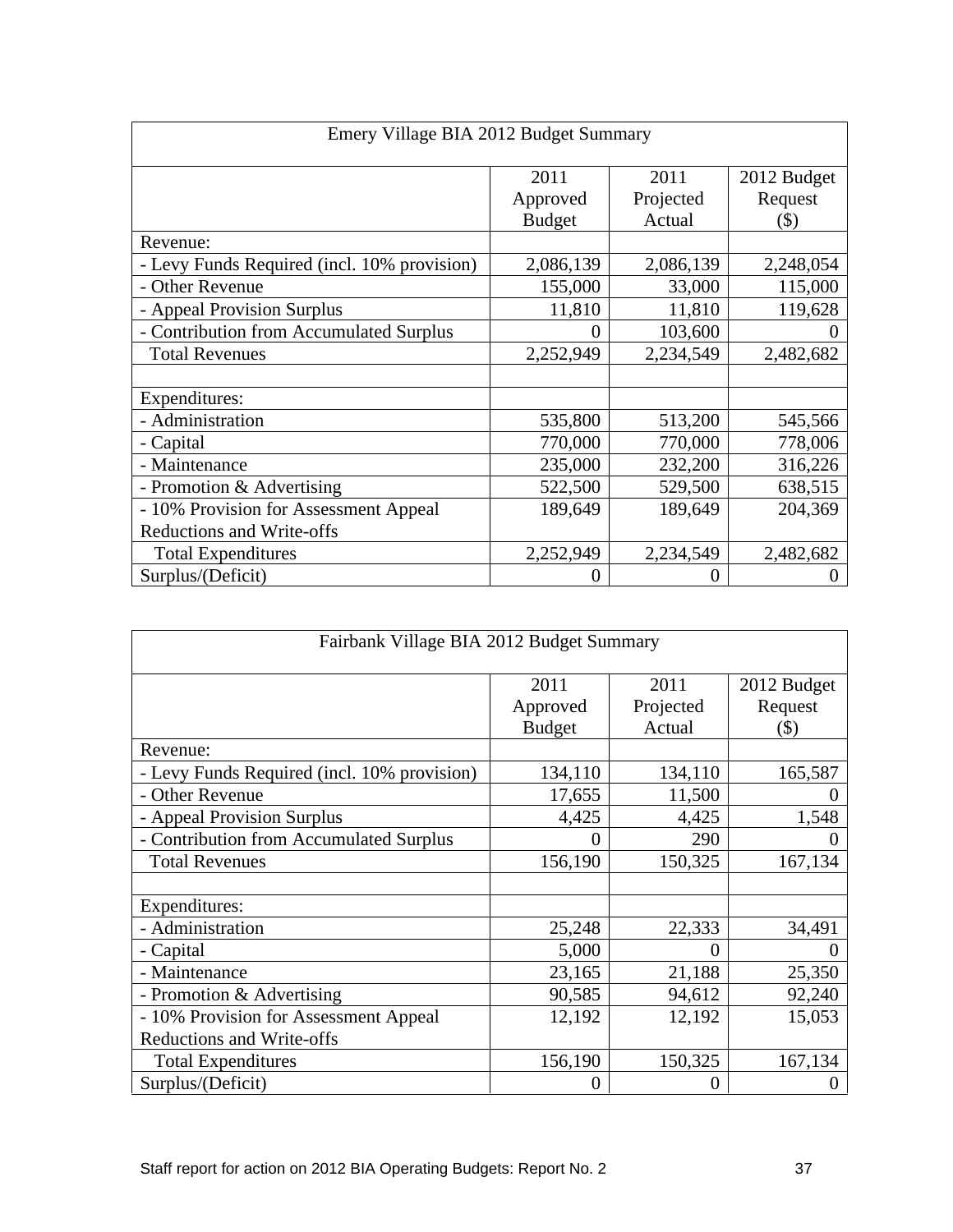| Forest Hill Village BIA 2012 Budget Summary |                           |                     |                |  |
|---------------------------------------------|---------------------------|---------------------|----------------|--|
|                                             | 2011                      | 2011                | 2012 Budget    |  |
|                                             | Approved<br><b>Budget</b> | Projected<br>Actual | Request<br>(S) |  |
| Revenue:                                    |                           |                     |                |  |
| - Levy Funds Required (incl. 10% provision) | 192,006                   | 192,006             | 197,716        |  |
| - Other Revenue                             |                           |                     |                |  |
| - Contribution from Accumulated Surplus     | 169,827                   | 205,477             | 99,290         |  |
| <b>Total Revenues</b>                       | 361,833                   | 397,483             | 297,006        |  |
| Expenditures:                               |                           |                     |                |  |
| - Administration                            | 68,025                    | 58,125              | 58,355         |  |
| - Capital                                   | 200,000                   | 265,000             | 150,000        |  |
| - Maintenance                               | 29,500                    | 16,200              | 26,000         |  |
| - Promotion & Advertising                   | 38,800                    | 32,650              | 40,800         |  |
| - Appeal Provision Deficit                  | 8,053                     | 8,053               | 3,877          |  |
| - 10% Provision for Assessment Appeal       | 17,455                    | 17,455              | 17,974         |  |
| Reductions and Write-offs                   |                           |                     |                |  |
| <b>Total Expenditures</b>                   | 361,833                   | 397,483             | 297,006        |  |
| Surplus/(Deficit)                           |                           |                     |                |  |

| Greektown on the Danforth BIA 2012 Budget Summary |               |           |             |  |  |
|---------------------------------------------------|---------------|-----------|-------------|--|--|
|                                                   | 2011          | 2011      | 2012 Budget |  |  |
|                                                   | Approved      | Projected | Request     |  |  |
|                                                   | <b>Budget</b> | Actual    | (S)         |  |  |
| Revenue:                                          |               |           |             |  |  |
| - Levy Funds Required (incl. 10% provision)       | 425,876       | 425,876   | 425,989     |  |  |
| - Other Revenue                                   | 422,000       | 606,707   | 478,000     |  |  |
| - Appeal Provision Surplus                        | 40,350        | 40,350    | 21,009      |  |  |
| - Contribution from Accumulated Surplus           | 350,000       | 215,000   | 150,000     |  |  |
| <b>Total Revenues</b>                             | 1,238,226     | 1,287,933 | 1,074,998   |  |  |
|                                                   |               |           |             |  |  |
| Expenditures:                                     |               |           |             |  |  |
| - Administration                                  | 184,310       | 172,679   | 179,772     |  |  |
| - Capital                                         | 337,500       | 300,000   | 157,500     |  |  |
| Maintenance                                       | 114,200       | 96,800    | 102,500     |  |  |
| - Promotion & Advertising                         | 563,500       | 673,027   | 596,500     |  |  |
| - 10% Provision for Assessment Appeal             | 38,716        | 38,716    | 38,726      |  |  |
| Reductions and Write-offs                         |               |           |             |  |  |
| <b>Total Expenditures</b>                         | 1,238,226     | 1,281,222 | 1,074,998   |  |  |
| Surplus/(Deficit)                                 |               | 6,711     |             |  |  |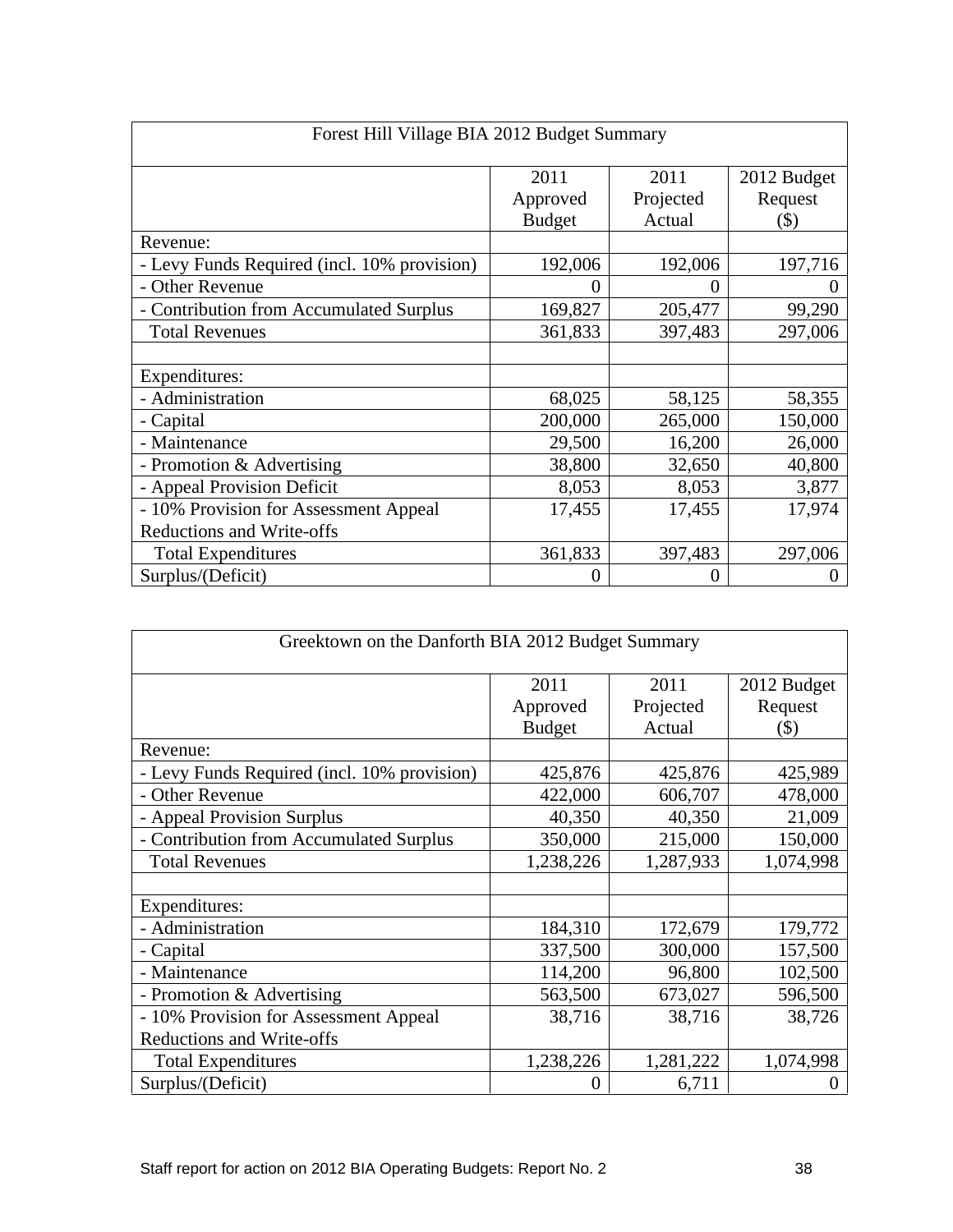| Harbord Street BIA 2012 Budget Summary                             |                                   |                             |                                   |
|--------------------------------------------------------------------|-----------------------------------|-----------------------------|-----------------------------------|
|                                                                    | 2011<br>Approved<br><b>Budget</b> | 2011<br>Projected<br>Actual | 2012 Budget<br>Request<br>$($ \$) |
| Revenue:                                                           |                                   |                             |                                   |
| - Levy Funds Required (incl. 10% provision)                        | 20,174                            | 20,174                      | 21,614                            |
| - Other Revenue                                                    |                                   |                             |                                   |
| - Appeal Provision Surplus                                         | 1,512                             | 1,512                       | 1,405                             |
| - Contribution from Accumulated Surplus                            |                                   | 806                         | 2,118                             |
| <b>Total Revenues</b>                                              | 21,686                            | 22,492                      | 25,137                            |
| Expenditures:                                                      |                                   |                             |                                   |
| - Administration                                                   | 2,052                             | 2,002                       | 2,548                             |
| - Capital                                                          | 750                               | 750                         | 750                               |
| - Maintenance                                                      | 8,450                             | 10,280                      | 9,800                             |
| - Promotion & Advertising                                          | 8,600                             | 7,626                       | 10,074                            |
| - 10% Provision for Assessment Appeal<br>Reductions and Write-offs | 1,834                             | 1,834                       | 1,965                             |
| <b>Total Expenditures</b>                                          | 21,686                            | 22,492                      | 25,137                            |
| Surplus/(Deficit)                                                  |                                   | $\left($                    |                                   |

| Hillcrest Village BIA 2012 Budget Summary   |               |                     |                |  |  |
|---------------------------------------------|---------------|---------------------|----------------|--|--|
|                                             | 2011          | 2011                | 2012 Budget    |  |  |
|                                             | Approved      | Projected<br>Actual | Request<br>(S) |  |  |
| Revenue:                                    | <b>Budget</b> |                     |                |  |  |
| - Levy Funds Required (incl. 10% provision) | 71,133        | 71,133              | 76,814         |  |  |
| - Other Revenue                             |               | 3,302               |                |  |  |
| - Appeal Provision Surplus                  | 2,158         | 2,158               | 3,256          |  |  |
| - Contribution from Accumulated Surplus     | 14,208        | 6,573               | 3,302          |  |  |
| <b>Total Revenues</b>                       | 87,499        | 83,166              | 83,372         |  |  |
|                                             |               |                     |                |  |  |
| Expenditures:<br>- Administration           | 3,832         | 3,337               | 3,575          |  |  |
| - Capital                                   | 4,500         | 6,980               | 7,000          |  |  |
| - Maintenance                               | 16,500        | 7,813               | 7,860          |  |  |
| - Promotion & Advertising                   | 56,200        | 58,570              | 57,954         |  |  |
| - 10% Provision for Assessment Appeal       | 6,467         | 6,467               | 6,983          |  |  |
| <b>Reductions and Write-offs</b>            |               |                     |                |  |  |
| <b>Total Expenditures</b>                   | 87,499        | 83,166              | 83,372         |  |  |
| Surplus/(Deficit)                           |               | $\Omega$            |                |  |  |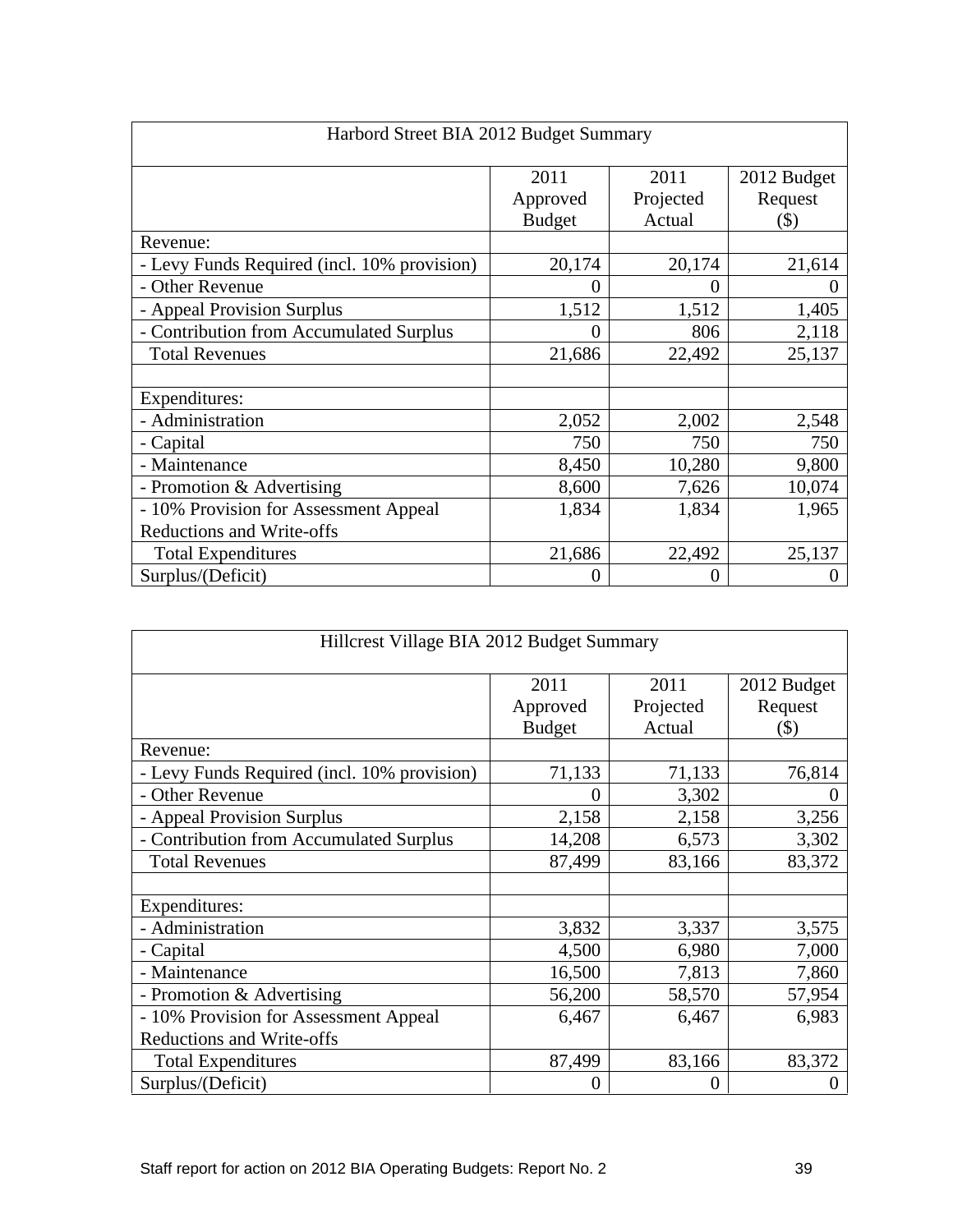| Junction Gardens BIA 2012 Budget Summary    |                                   |                             |                                   |  |
|---------------------------------------------|-----------------------------------|-----------------------------|-----------------------------------|--|
|                                             | 2011<br>Approved<br><b>Budget</b> | 2011<br>Projected<br>Actual | 2012 Budget<br>Request<br>$($ \$) |  |
| Revenue:                                    |                                   |                             |                                   |  |
| - Levy Funds Required (incl. 10% provision) | 254,142                           | 254,142                     | 253,195                           |  |
| - Other Revenue                             | 9,000                             | 16,470                      | 7,600                             |  |
| - Appeal Provision Surplus                  | 11,797                            | 11,797                      | 15,789                            |  |
| - Contribution from Accumulated Surplus     | 75,316                            | $\Omega$                    | 106,728                           |  |
| <b>Total Revenues</b>                       | 350,255                           | 282,409                     | 383,312                           |  |
| Expenditures:                               |                                   |                             |                                   |  |
| - Administration                            | 86,101                            | 90,067                      | 114,169                           |  |
| - Capital                                   | 62,050                            | 21,188                      | 46,000                            |  |
| Maintenance                                 | 50,000                            | 38,405                      | 46,125                            |  |
| - Promotion & Advertising                   | 129,000                           | 68,506                      | 154,000                           |  |
| - 10% Provision for Assessment Appeal       | 23,104                            | 23,104                      | 23,018                            |  |
| <b>Reductions and Write-offs</b>            |                                   |                             |                                   |  |
| <b>Total Expenditures</b>                   | 350,255                           | 241,270                     | 383,312                           |  |
| Surplus/(Deficit)                           |                                   | 41,139                      |                                   |  |

| Kennedy Road BIA 2012 Budget Summary        |          |           |             |  |  |
|---------------------------------------------|----------|-----------|-------------|--|--|
|                                             | 2011     | 2011      | 2012 Budget |  |  |
|                                             | Approved | Projected | Request     |  |  |
|                                             | Budget   | Actual    | $($ \$)     |  |  |
| Revenue:                                    |          |           |             |  |  |
| - Levy Funds Required (incl. 10% provision) | 243,927  | 243,927   | 239,687     |  |  |
| - Other Revenue                             | 16,000   | 16,000    |             |  |  |
| - Appeal Provision Surplus                  | 14,498   | 14,498    | 32,625      |  |  |
| - Contribution from Accumulated Surplus     | 50,000   | $\Omega$  | 30,000      |  |  |
| <b>Total Revenues</b>                       | 324,425  | 274,425   | 302,312     |  |  |
|                                             |          |           |             |  |  |
| Expenditures:                               |          |           |             |  |  |
| - Administration                            | 25,250   | 24,509    | 24,022      |  |  |
| - Capital                                   | 50,000   | 15,060    | 80,000      |  |  |
| Maintenance                                 | 147,500  | 148,753   | 149,000     |  |  |
| - Promotion & Advertising                   | 79,500   | 12,053    | 27,500      |  |  |
| - 10% Provision for Assessment Appeal       | 22,175   | 22,175    | 21,790      |  |  |
| Reductions and Write-offs                   |          |           |             |  |  |
| <b>Total Expenditures</b>                   | 324,425  | 222,550   | 302,312     |  |  |
| Surplus/(Deficit)                           |          | 51,875    |             |  |  |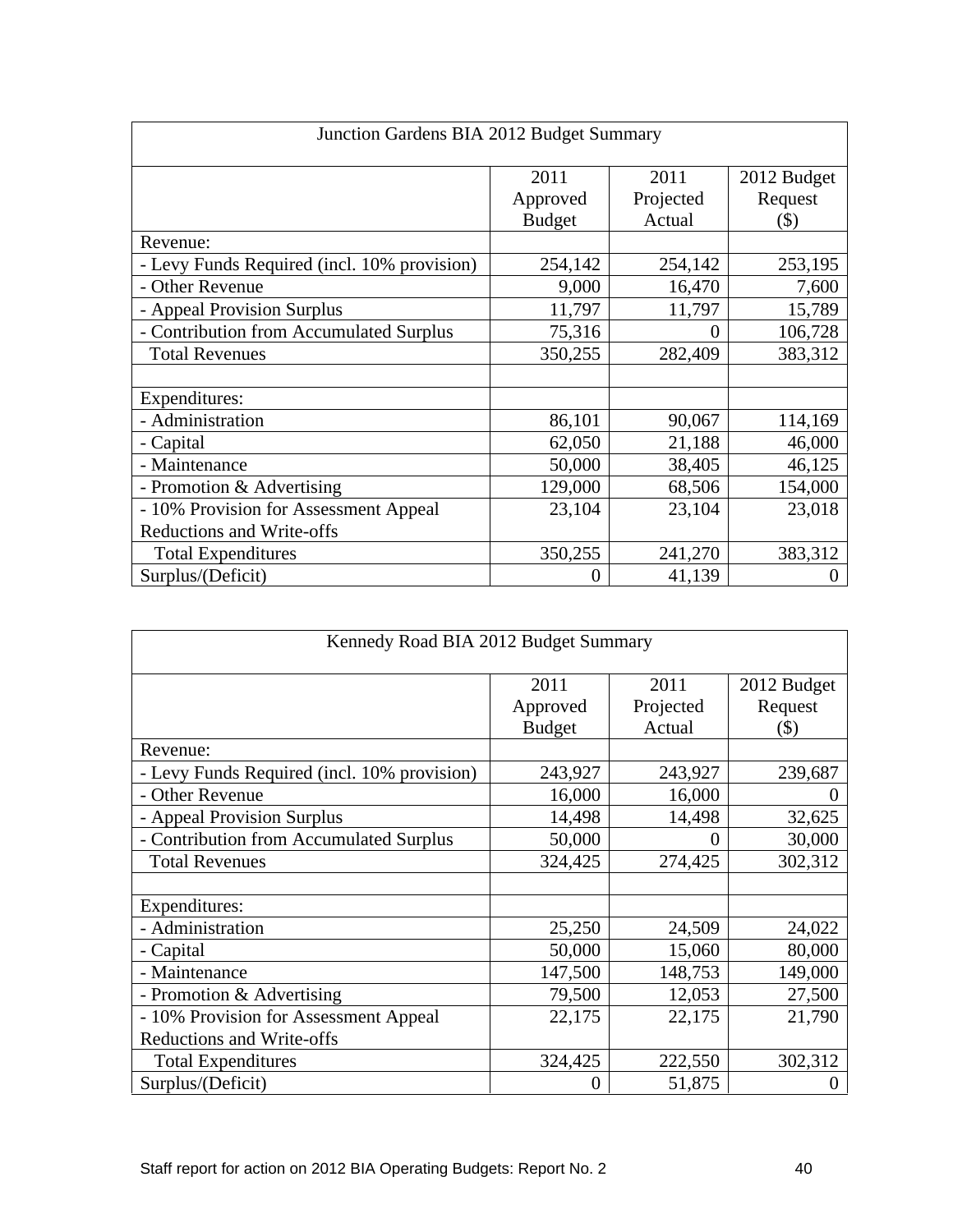| Kensington Market BIA 2012 Budget Summary   |                  |                   |                        |  |
|---------------------------------------------|------------------|-------------------|------------------------|--|
|                                             | 2011<br>Approved | 2011<br>Projected | 2012 Budget<br>Request |  |
|                                             | <b>Budget</b>    | Actual            | $($ \$)                |  |
| Revenue:                                    |                  |                   |                        |  |
| - Levy Funds Required (incl. 10% provision) | 72,006           | 72,006            | 90,000                 |  |
| - Other Revenue                             | 4,480            | $\Omega$          |                        |  |
| - Appeal Provision Surplus                  | 8,066            | 8,066             | 5,348                  |  |
| - Contribution from Accumulated Surplus     | 17,500           |                   | 43,117                 |  |
| <b>Total Revenues</b>                       | 102,052          | 80,072            | 138,465                |  |
| Expenditures:                               |                  |                   |                        |  |
| - Administration                            | 26,924           | 16,094            | 35,218                 |  |
| - Capital                                   | 38,000           | 3,000             | 50,000                 |  |
| Maintenance                                 | 21,131           |                   | 30,065                 |  |
| - Promotion & Advertising                   | 9,451            | 13,990            | 15,000                 |  |
| - 10% Provision for Assessment Appeal       | 6,546            | 6,546             | 8,182                  |  |
| <b>Reductions and Write-offs</b>            |                  |                   |                        |  |
| <b>Total Expenditures</b>                   | 102,052          | 39,630            | 138,465                |  |
| Surplus/(Deficit)                           |                  | 40,442            |                        |  |

| Lakeshore Village BIA 2012 Budget Summary   |                           |                   |                    |  |
|---------------------------------------------|---------------------------|-------------------|--------------------|--|
|                                             | 2011                      | 2011<br>Projected | 2012 Budget        |  |
|                                             | Approved<br><b>Budget</b> | Actual            | Request<br>$($ \$) |  |
| Revenue:                                    |                           |                   |                    |  |
| - Levy Funds Required (incl. 10% provision) | 60,321                    | 60,321            | 58,664             |  |
| - Other Revenue                             | 1,000                     | 8,643             | 6,500              |  |
| - Appeal Provision Surplus                  | 4,728                     | 4,728             | 2,543              |  |
| - Contribution from Accumulated Surplus     | 9,000                     | 19,100            |                    |  |
| <b>Total Revenues</b>                       | 75,049                    | 92,792            | 67,707             |  |
| Expenditures:                               |                           |                   |                    |  |
| - Administration                            | 3,865                     | 4,107             | 3,824              |  |
| - Capital                                   | 33,000                    | 39,601            | 16,250             |  |
| Maintenance                                 | 21,000                    | 19,200            | 23,000             |  |
| - Promotion & Advertising                   | 11,700                    | 24,400            | 19,300             |  |
| - 10% Provision for Assessment Appeal       | 5,484                     | 5,484             | 5,333              |  |
| <b>Reductions and Write-offs</b>            |                           |                   |                    |  |
| <b>Total Expenditures</b>                   | 75,049                    | 92,792            | 67,707             |  |
| Surplus/(Deficit)                           |                           | $\Omega$          |                    |  |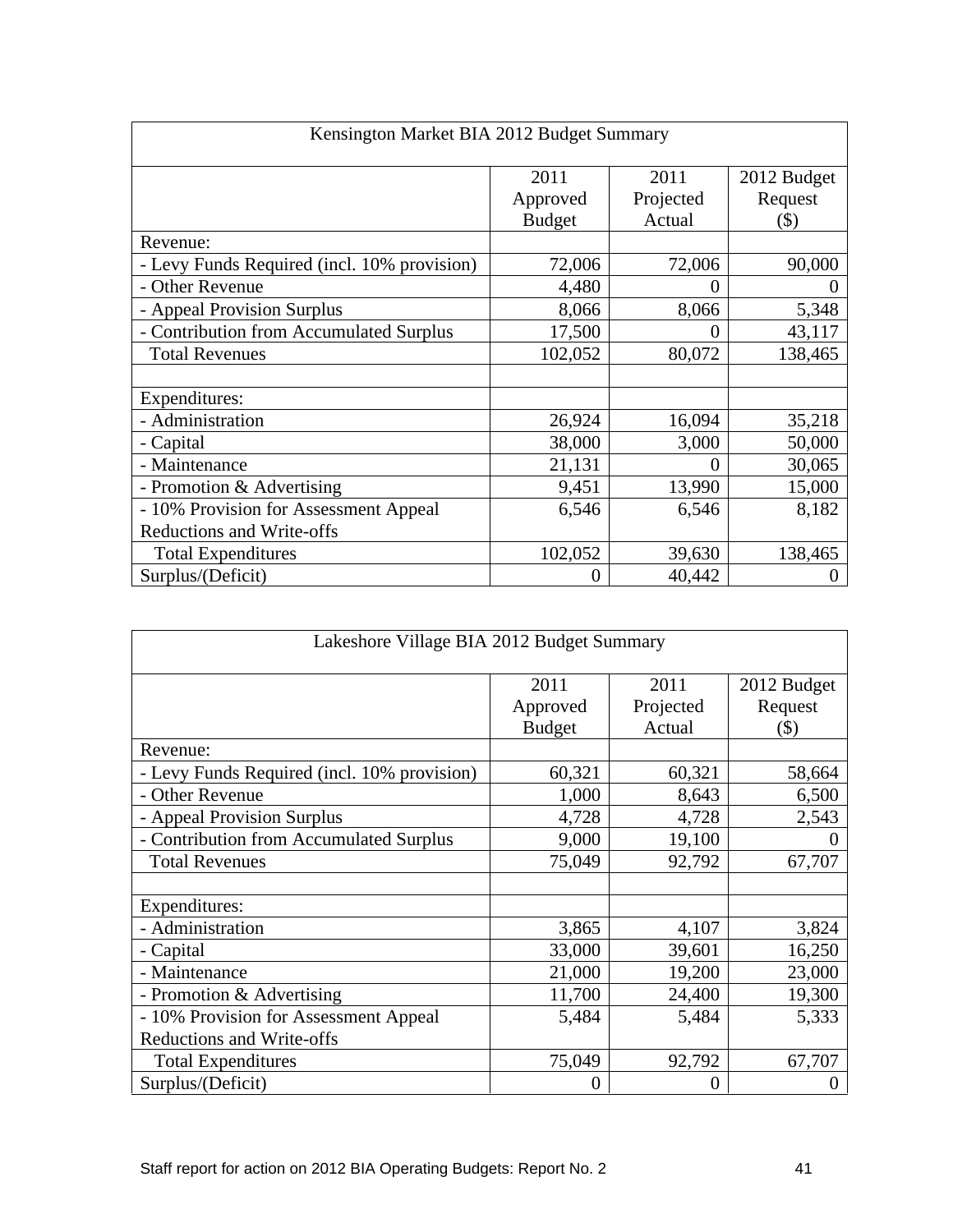| Little Italy BIA 2012 Budget Summary        |               |           |             |  |  |
|---------------------------------------------|---------------|-----------|-------------|--|--|
|                                             | 2011          | 2011      | 2012 Budget |  |  |
|                                             | Approved      | Projected | Request     |  |  |
|                                             | <b>Budget</b> | Actual    | $(\$)$      |  |  |
| Revenue:                                    |               |           |             |  |  |
| - Levy Funds Required (incl. 10% provision) | 399,738       | 399,738   | 398,896     |  |  |
| - Other Revenue                             |               | 78,400    | 32,000      |  |  |
| - Appeal Provision Surplus                  | 15,107        | 15,107    | 3,287       |  |  |
| <b>Total Revenues</b>                       | 414,845       | 493,245   | 434,183     |  |  |
|                                             |               |           |             |  |  |
| Expenditures:                               |               |           |             |  |  |
| - Administration                            | 23,505        | 23,410    | 23,420      |  |  |
| - Capital                                   | 45,000        | 30,000    | 54,000      |  |  |
| - Maintenance                               | 34,000        | 21,000    | 36,000      |  |  |
| - Promotion & Advertising                   | 276,000       | 309,500   | 284,500     |  |  |
| - 10% Provision for Assessment Appeal       | 36,340        | 36,340    | 36,263      |  |  |
| <b>Reductions and Write-offs</b>            |               |           |             |  |  |
| <b>Total Expenditures</b>                   | 414,845       | 420,250   | 434,183     |  |  |
| Surplus/(Deficit)                           |               | 72,995    |             |  |  |

| Little Portugal BIA 2012 Budget Summary     |          |           |             |  |  |
|---------------------------------------------|----------|-----------|-------------|--|--|
|                                             | 2011     | 2011      | 2012 Budget |  |  |
|                                             | Approved | Projected | Request     |  |  |
|                                             | Budget   | Actual    | $($ \$)     |  |  |
| Revenue:                                    |          |           |             |  |  |
| - Levy Funds Required (incl. 10% provision) | 49,668   | 49,668    | 50,227      |  |  |
| - Other Revenue                             |          | 450       | 300         |  |  |
| - Appeal Provision Surplus                  | 1,957    | 1,957     | 5,711       |  |  |
| - Contribution from Accumulated Surplus     | 28,000   | 15,605    | 66,000      |  |  |
| <b>Total Revenues</b>                       | 79,625   | 67,680    | 122,238     |  |  |
|                                             |          |           |             |  |  |
| Expenditures:                               |          |           |             |  |  |
| - Administration                            | 3,510    | 3,123     | 8,022       |  |  |
| - Capital                                   | 50,000   | 45,892    | 66,000      |  |  |
| Maintenance                                 | 14,000   | 12,000    | 14,000      |  |  |
| - Promotion & Advertising                   | 7,600    | 2,150     | 29,650      |  |  |
| - 10% Provision for Assessment Appeal       | 4,515    | 4,515     | 4,566       |  |  |
| Reductions and Write-offs                   |          |           |             |  |  |
| <b>Total Expenditures</b>                   | 79,625   | 67,680    | 122,238     |  |  |
| Surplus/(Deficit)                           |          |           |             |  |  |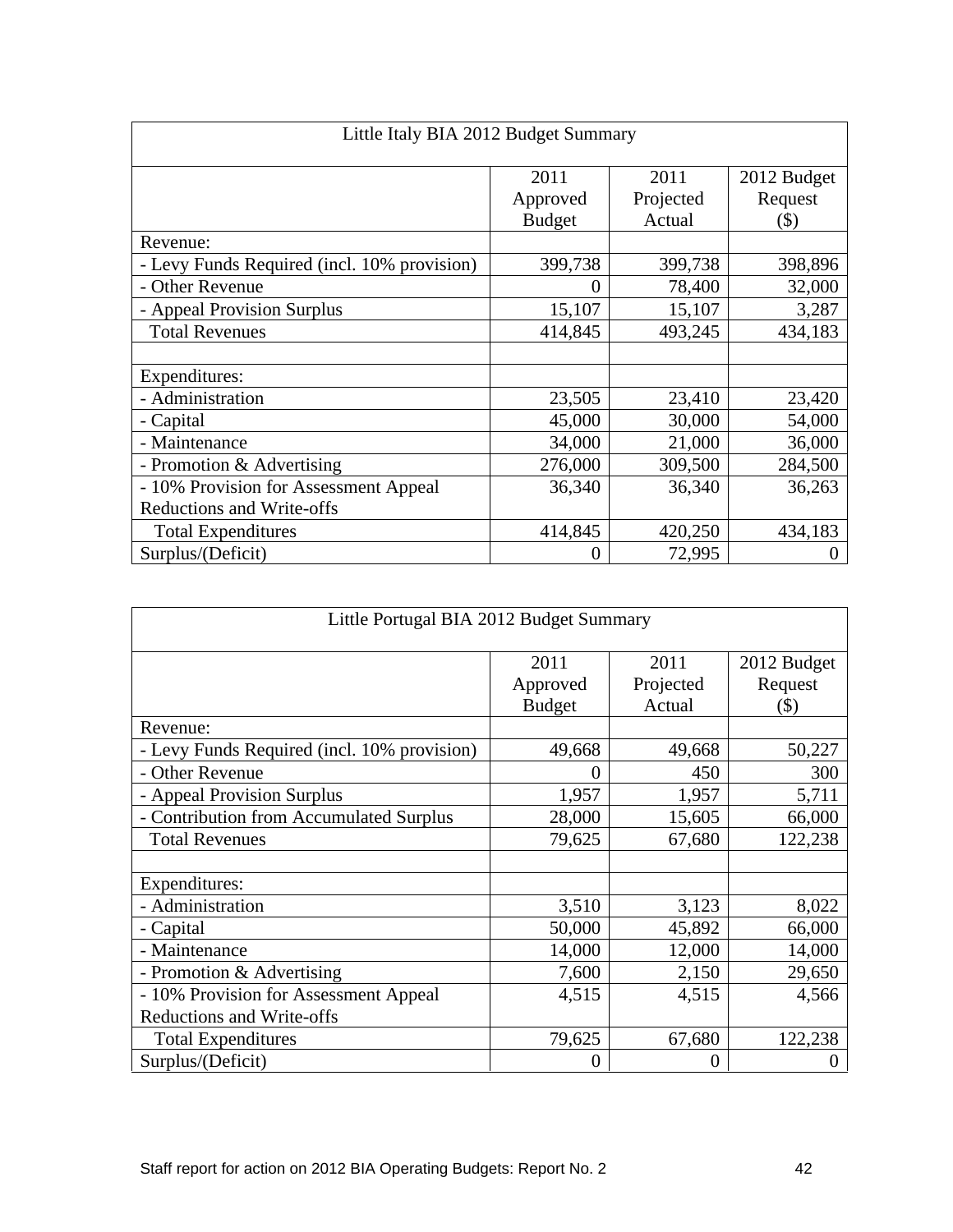| Long Branch BIA 2012 Budget Summary                                |                  |                   |                        |  |  |
|--------------------------------------------------------------------|------------------|-------------------|------------------------|--|--|
|                                                                    | 2011<br>Approved | 2011<br>Projected | 2012 Budget<br>Request |  |  |
|                                                                    | <b>Budget</b>    | Actual            | $($ \$)                |  |  |
| Revenue:                                                           |                  |                   |                        |  |  |
| - Levy Funds Required (incl. 10% provision)                        | 50,026           | 50,026            | 50,053                 |  |  |
| - Other Revenue                                                    | 9,400            | 14,400            | 9,000                  |  |  |
| - Appeal Provision Surplus                                         | 3,014            | 3,014             | 1,552                  |  |  |
| - Contribution from Accumulated Surplus                            | 19,000           | 15,093            | 23,450                 |  |  |
| <b>Total Revenues</b>                                              | 81,440           | 82,533            | 84,055                 |  |  |
| Expenditures:                                                      |                  |                   |                        |  |  |
| - Administration                                                   | 9,092            | 8,843             | 9,705                  |  |  |
| - Capital                                                          | 10,000           | 17,750            | 10,000                 |  |  |
| - Maintenance                                                      | 41,300           | 37,300            | 45,300                 |  |  |
| - Promotion & Advertising                                          | 16,500           | 14,092            | 14,500                 |  |  |
| - 10% Provision for Assessment Appeal<br>Reductions and Write-offs | 4,548            | 4,548             | 4,550                  |  |  |
| <b>Total Expenditures</b>                                          | 81,440           | 82,533            | 84,055                 |  |  |
| Surplus/(Deficit)                                                  |                  | $\Omega$          |                        |  |  |

|                                                  | Mimico by the Lake BIA 2012 Budget Summary |                    |             |
|--------------------------------------------------|--------------------------------------------|--------------------|-------------|
|                                                  | 2011                                       | 2011               | 2012 Budget |
|                                                  | Approved                                   | Projected          | Request     |
| Revenue:                                         | <b>Budget</b>                              | Actual             | (S)         |
| - Levy Funds Required (incl. 10% provision)      | 44,079                                     | 44,079             | 44,069      |
| - Other Revenue                                  | 600                                        | 1,028              |             |
| - Appeal Provision Surplus                       | N/A                                        | N/A                | 2251        |
| - Contribution from Accumulated Surplus          | 15,000                                     |                    | 15,250      |
| <b>Total Revenues</b>                            | 59,679                                     | 45,107             | 59,544      |
| Expenditures:                                    |                                            |                    |             |
| - Administration                                 | 13,015                                     | 11,863             | 15,938      |
| - Capital                                        | 15,000                                     | 5,263              | 5,500       |
| - Maintenance                                    | 7,000                                      | $\overline{4,505}$ | 9,500       |
| - Promotion & Advertising                        | 19,930                                     | 15,697             | 24,600      |
| - Appeal Provision Deficit                       | 727                                        | 727                | N/A         |
| - 10% Provision for Assessment Appeal Reductions | 4,007                                      | 4,007              | 4,006       |
| <b>Total Expenditures</b>                        | 59,679                                     | 42,062             | 59,544      |
| Surplus/(Deficit)                                |                                            | 3,045              |             |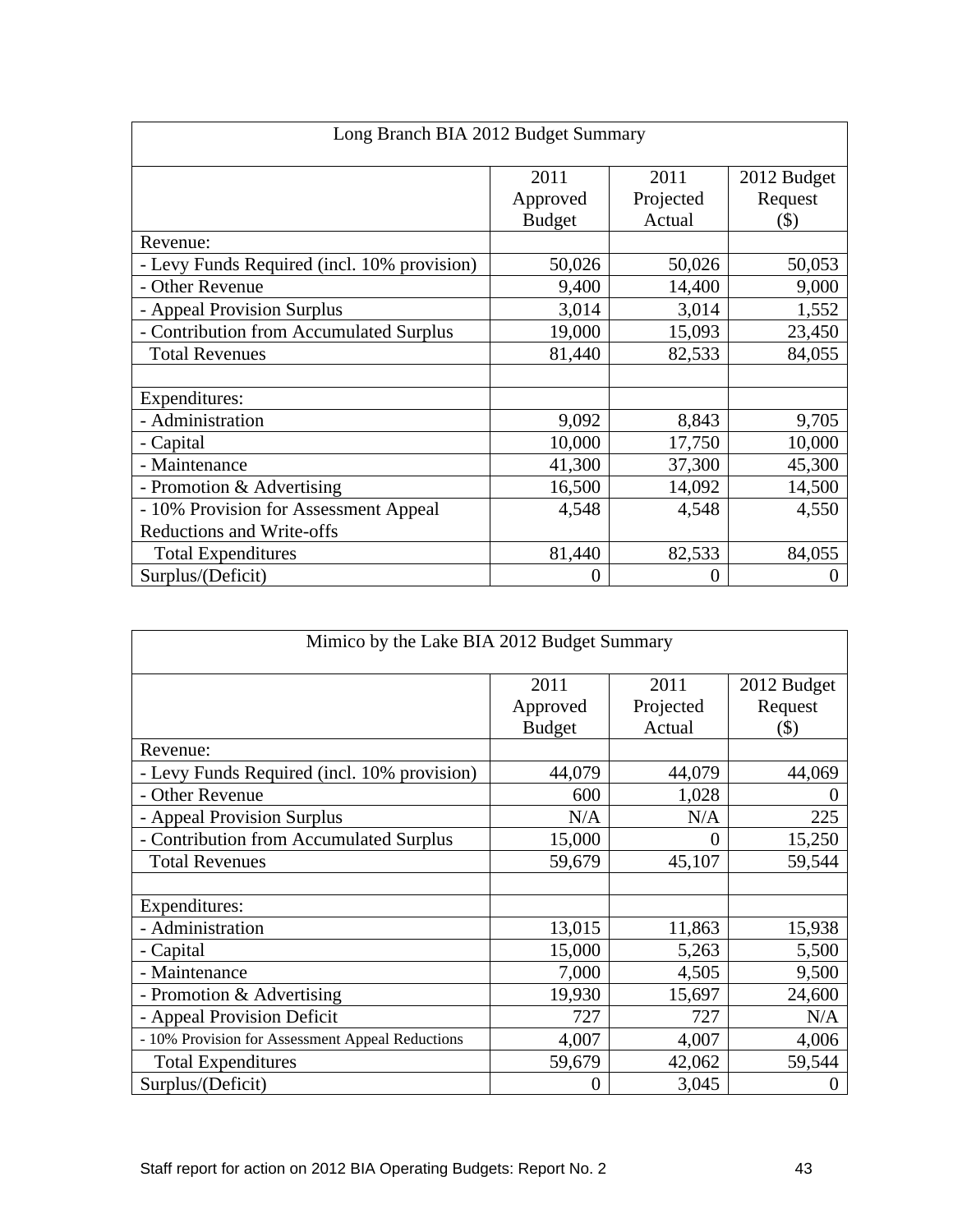| Mimico Village BIA 2012 Budget Summary      |                  |                   |                           |
|---------------------------------------------|------------------|-------------------|---------------------------|
|                                             | 2011<br>Approved | 2011<br>Projected | 2012 Budget<br>Request    |
|                                             | <b>Budget</b>    | Actual            | $\left( \text{\$}\right)$ |
| Revenue:                                    |                  |                   |                           |
| - Levy Funds Required (incl. 10% provision) | 19,780           | 19,780            | 20,069                    |
| - Other Revenue                             | 200              | 400               |                           |
| - Appeal Provision Surplus                  | 1,733            | 1,733             | 833                       |
| - Contribution from Accumulated Surplus     | 2,500            | 2,000             | 2,000                     |
| <b>Total Revenues</b>                       | 24,213           | 23,913            | 22,902                    |
| Expenditures:                               |                  |                   |                           |
| - Administration                            | 1,940            | 1,884             | 1,952                     |
| - Capital                                   | 3,350            | 3,850             | 2,000                     |
| - Maintenance                               | 2,600            | 2,213             | 2,600                     |
| - Promotion & Advertising                   | 14,525           | 13,583            | 14,525                    |
| - 10% Provision for Assessment Appeal       | 1,798            | 1,798             | 1,824                     |
| Reductions and Write-offs                   |                  |                   |                           |
| <b>Total Expenditures</b>                   | 24,213           | 23,328            | 22,902                    |
| Surplus/(Deficit)                           |                  | 585               |                           |

| Mirvish Village BIA 2012 Budget Summary     |               |           |                           |
|---------------------------------------------|---------------|-----------|---------------------------|
|                                             | 2011          | 2011      | 2012 Budget               |
|                                             | Approved      | Projected | Request                   |
|                                             | <b>Budget</b> | Actual    | $\left( \text{\$}\right)$ |
| Revenue:                                    |               |           |                           |
| - Levy Funds Required (incl. 10% provision) |               |           |                           |
| - Other Revenue                             | 6,500         | 500       | 5,500                     |
| - Appeal Provision Surplus                  | 600           | 600       | N/A                       |
| - Contribution from Accumulated Surplus     | 21,199        | 9,588     | 24,001                    |
| <b>Total Revenues</b>                       | 28,299        | 10,688    | 29,501                    |
|                                             |               |           |                           |
| Expenditures:                               |               |           |                           |
| - Administration                            | 5,688         | 3,610     | 5,804                     |
| - Capital                                   | 8,500         |           | 6,500                     |
| - Maintenance                               | 8,411         | 6,438     | 10,411                    |
| - Promotion & Advertising                   | 5,700         | 640       | 6,700                     |
| - Appeal Provision Deficit                  | N/A           | N/A       |                           |
| - 10% Provision for Assessment Appeal       |               |           |                           |
| Reductions and Write-offs                   |               |           |                           |
| <b>Total Expenditures</b>                   | 28,299        | 10,688    | 29,501                    |
| Surplus/(Deficit)                           |               |           |                           |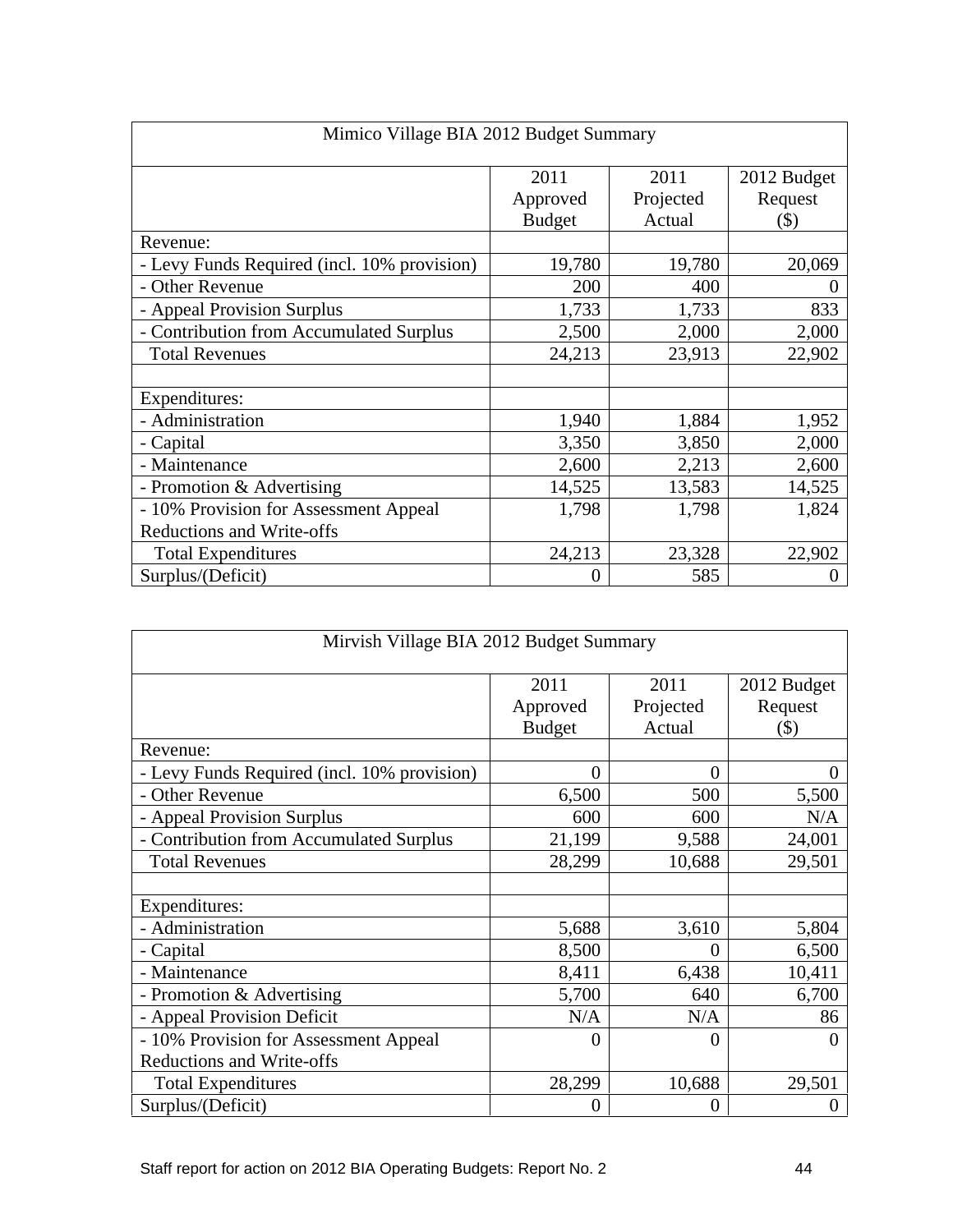| Mount Dennis BIA 2012 Budget Summary        |                  |                   |                        |  |  |
|---------------------------------------------|------------------|-------------------|------------------------|--|--|
|                                             | 2011<br>Approved | 2011<br>Projected | 2012 Budget<br>Request |  |  |
|                                             | Budget           | Actual            | $($ \$)                |  |  |
| Revenue:                                    |                  |                   |                        |  |  |
| - Levy Funds Required (incl. 10% provision) | 32,999           | 32,999            | 35,097                 |  |  |
| - Other Revenue                             | 3,877            | 3,877             |                        |  |  |
| - Appeal Provision Surplus                  | 619              | 619               | 1,993                  |  |  |
| - Contribution from Accumulated Surplus     |                  |                   | 15,000                 |  |  |
| <b>Total Revenues</b>                       | 37,495           | 37,495            | 52,090                 |  |  |
| Expenditures:                               |                  |                   |                        |  |  |
| - Administration                            | 2,935            | 2,247             | 2,399                  |  |  |
| - Capital                                   | 19,040           | 19,267            | 29,040                 |  |  |
| Maintenance                                 | 10,260           | 4,584             | 9,200                  |  |  |
| - Promotion & Advertising                   | 2,260            | 1,000             | 8,260                  |  |  |
| - 10% Provision for Assessment Appeal       | 3,000            | 3,000             | 3,191                  |  |  |
| <b>Reductions and Write-offs</b>            |                  |                   |                        |  |  |
| <b>Total Expenditures</b>                   | 37,495           | 30,098            | 52,090                 |  |  |
| Surplus/(Deficit)                           |                  | 7,397             |                        |  |  |

| Mount Pleasant BIA 2012 Budget Summary      |                                   |                             |                                  |  |  |  |
|---------------------------------------------|-----------------------------------|-----------------------------|----------------------------------|--|--|--|
|                                             | 2011<br>Approved<br><b>Budget</b> | 2011<br>Projected<br>Actual | 2012 Budget<br>Request<br>$(\$)$ |  |  |  |
| Revenue:                                    |                                   |                             |                                  |  |  |  |
| - Levy Funds Required (incl. 10% provision) | 148,996                           | 148,996                     | 149,091                          |  |  |  |
| - Other Revenue                             | 15,000                            | $\theta$                    |                                  |  |  |  |
| - Appeal Provision Surplus                  | 2,874                             | 2,874                       | 6,170                            |  |  |  |
| - Contribution from Accumulated Surplus     | 96,000                            | 74,818                      |                                  |  |  |  |
| <b>Total Revenues</b>                       | 262,870                           | 226,688                     | 155,261                          |  |  |  |
| Expenditures:                               |                                   |                             |                                  |  |  |  |
| - Administration                            | 54,125                            | 62,135                      | 51,390                           |  |  |  |
| - Capital                                   | 65,000                            | 84,753                      | 14,000                           |  |  |  |
| Maintenance                                 | 26,000                            | 26,000                      | 31,546                           |  |  |  |
| - Promotion & Advertising                   | 104,200                           | 40,256                      | 44,771                           |  |  |  |
| - 10% Provision for Assessment Appeal       | 13,545                            | 13,545                      | 13,554                           |  |  |  |
| <b>Reductions and Write-offs</b>            |                                   |                             |                                  |  |  |  |
| <b>Total Expenditures</b>                   | 262,870                           | 226,688                     | 155,261                          |  |  |  |
| Surplus/(Deficit)                           |                                   | $\theta$                    |                                  |  |  |  |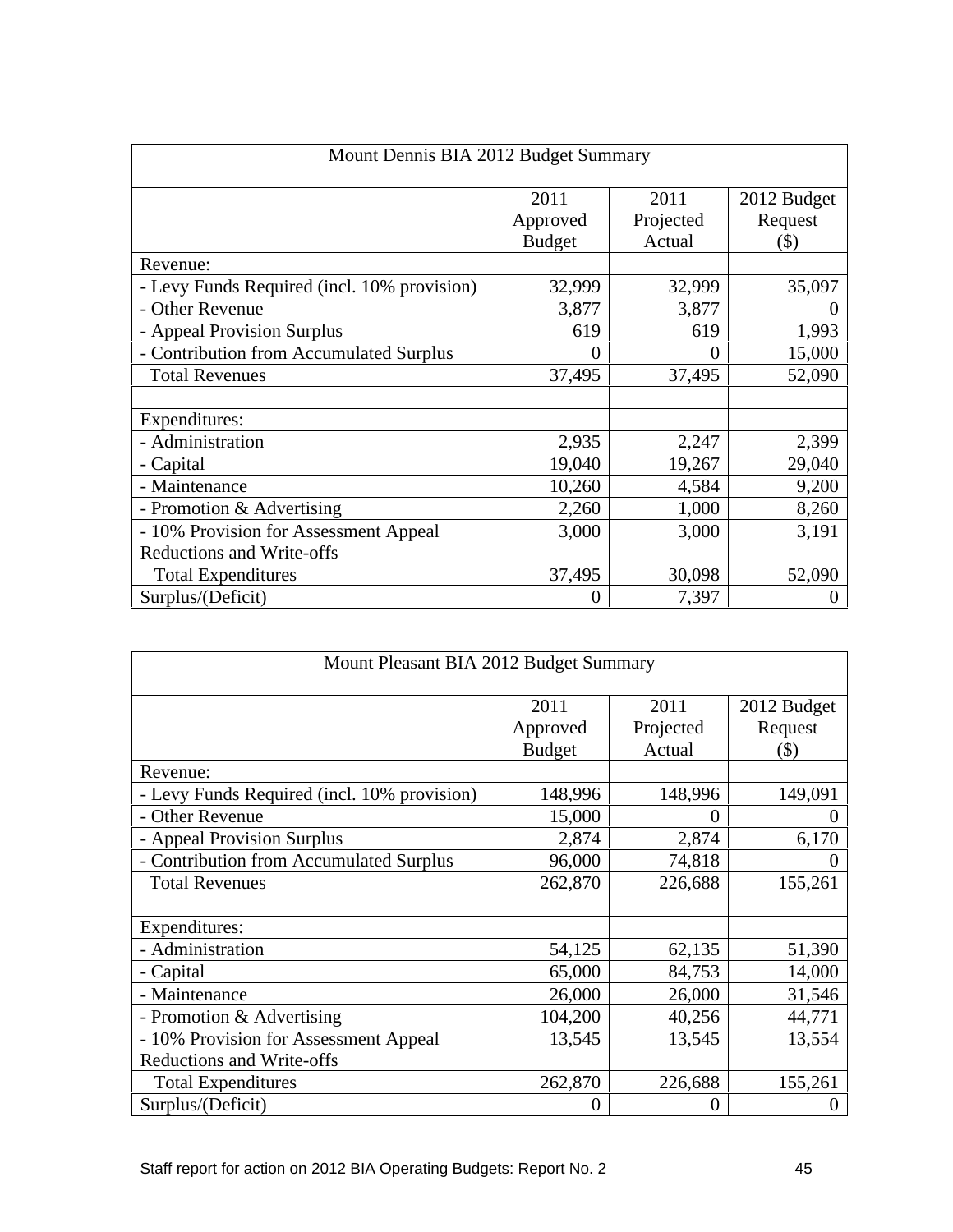| Oakwood Village BIA 2012 Budget Summary          |                  |                   |                        |
|--------------------------------------------------|------------------|-------------------|------------------------|
|                                                  | 2011<br>Approved | 2011<br>Projected | 2012 Budget<br>Request |
|                                                  | Budget           | Actual            | $($ \$)                |
| Revenue:                                         |                  |                   |                        |
| - Levy Funds Required (incl. 10% provision)      |                  |                   |                        |
| - Other Revenue                                  | 686              |                   |                        |
| - Appeal Provision Surplus                       | 3,690            | 3,690             | N/A                    |
| - Contribution from Accumulated Surplus          | 1,734            |                   | 11,936                 |
| <b>Total Revenues</b>                            | 6,110            | 3,690             | 11,936                 |
|                                                  |                  |                   |                        |
| Expenditures:                                    |                  |                   |                        |
| - Administration                                 | 4,310            | 1,853             | 3,169                  |
| - Capital                                        |                  |                   |                        |
| - Maintenance                                    | 1.800            |                   | 1,526                  |
| - Promotion & Advertising                        |                  | 203               | 4,073                  |
| - Appeal Provision Deficit                       | N/A              | N/A               | 3,168                  |
| - 10% Provision for Assessment Appeal Reductions |                  |                   |                        |
| <b>Total Expenditures</b>                        | 6,110            | 2,056             | 11,936                 |
| Surplus/(Deficit)                                |                  |                   |                        |

| Pape Village BIA 2012 Budget Summary        |          |           |             |  |  |  |
|---------------------------------------------|----------|-----------|-------------|--|--|--|
|                                             | 2011     | 2011      | 2012 Budget |  |  |  |
|                                             | Approved | Projected | Request     |  |  |  |
|                                             | Budget   | Actual    | $(\$)$      |  |  |  |
| Revenue:                                    |          |           |             |  |  |  |
| - Levy Funds Required (incl. 10% provision) | 67,093   | 67,093    | 68,753      |  |  |  |
| - Other Revenue                             | 3,600    | 8,179     | 4,600       |  |  |  |
| - Appeal Provision Surplus                  | 1,011    | 1,011     | 4,122       |  |  |  |
| <b>Total Revenues</b>                       | 71,704   | 76,283    | 77,475      |  |  |  |
|                                             |          |           |             |  |  |  |
| Expenditures:                               |          |           |             |  |  |  |
| - Administration                            | 16,455   | 16,264    | 17,375      |  |  |  |
| - Capital                                   | 6,500    | 2,424     | 4,600       |  |  |  |
| - Maintenance                               | 17,750   | 12,270    | 17,750      |  |  |  |
| - Promotion & Advertising                   | 24,900   | 27,350    | 31,500      |  |  |  |
| - 10% Provision for Assessment Appeal       | 6,099    | 6,099     | 6,250       |  |  |  |
| Reductions and Write-offs                   |          |           |             |  |  |  |
| <b>Total Expenditures</b>                   | 71,704   | 64,407    | 77,475      |  |  |  |
| Surplus/(Deficit)                           |          | 11,876    |             |  |  |  |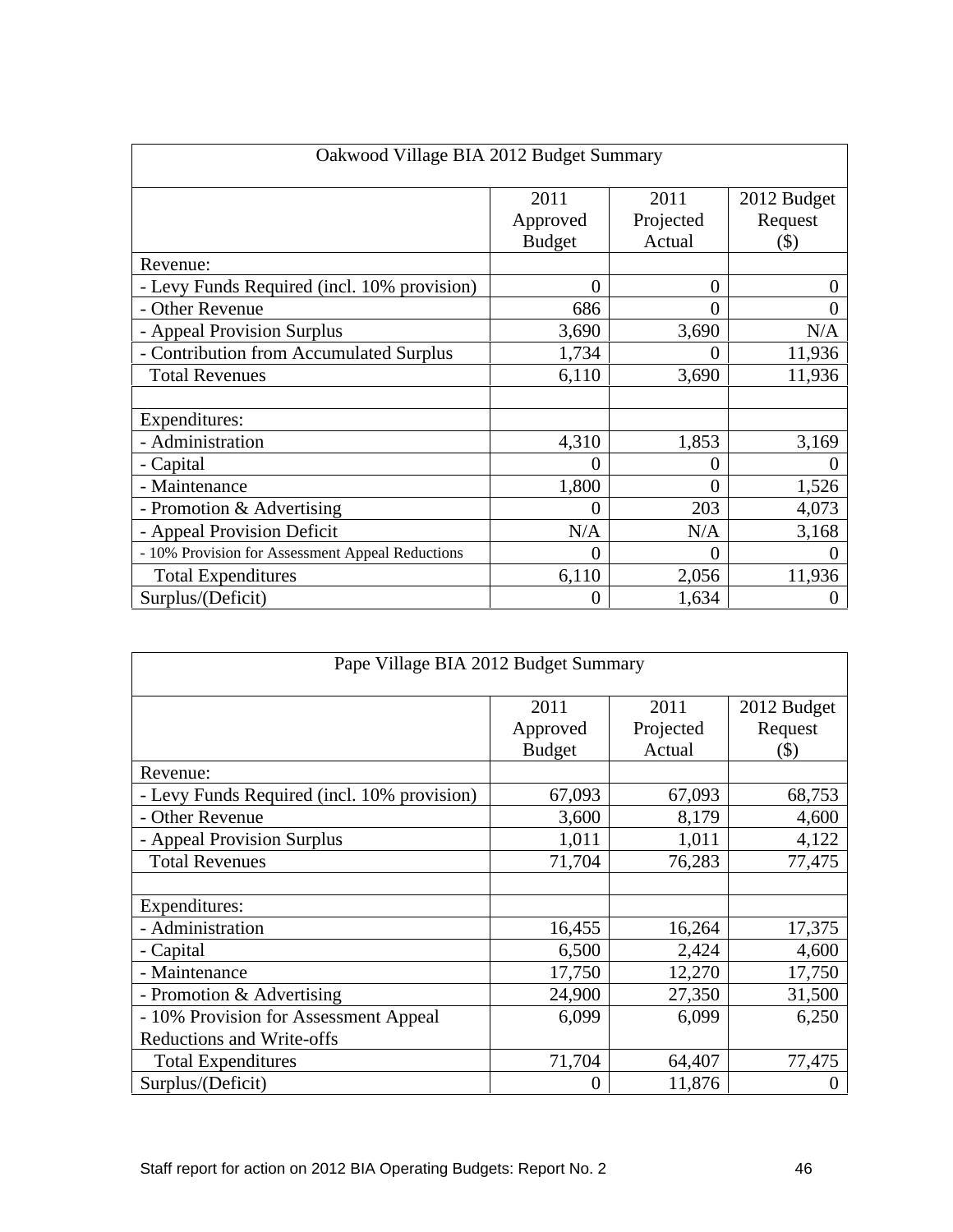| Queen Street West BIA 2012 Budget Summary |               |           |             |  |  |
|-------------------------------------------|---------------|-----------|-------------|--|--|
|                                           | 2011          | 2011      | 2012 Budget |  |  |
|                                           | Approved      | Projected | Request     |  |  |
|                                           | <b>Budget</b> | Actual    | $(\$)$      |  |  |
| Revenue:                                  |               |           |             |  |  |
| Levy Funds Required (incl. 10% provision) | 197,975       | 197,975   | 219,259     |  |  |
| - Other Revenue                           | 31,200        | 5,918     | 26,000      |  |  |
| - Appeal Provision Surplus                | 6,036         | 6,036     | 8,088       |  |  |
| <b>Total Revenues</b>                     | 235,211       | 209,929   | 253,347     |  |  |
|                                           |               |           |             |  |  |
| Expenditures:                             |               |           |             |  |  |
| - Administration                          | 69,323        | 58,458    | 60,989      |  |  |
| - Capital                                 | 68,450        | 65,331    | 65,000      |  |  |
| - Maintenance                             | 26,640        | 22,620    | 22,412      |  |  |
| - Promotion & Advertising                 | 52,800        | 44,433    | 85,013      |  |  |
| - 10% Provision for Assessment Appeal     | 17,998        | 17,998    | 19,933      |  |  |
| Reductions and Write-offs                 |               |           |             |  |  |
| <b>Total Expenditures</b>                 | 235,211       | 208,840   | 253,347     |  |  |
| Surplus/(Deficit)                         |               | 1,089     |             |  |  |

| Regal Heights Village BIA 2012 Budget Summary |               |           |             |  |  |  |
|-----------------------------------------------|---------------|-----------|-------------|--|--|--|
|                                               | 2011          | 2011      | 2012 Budget |  |  |  |
|                                               | Approved      | Projected | Request     |  |  |  |
|                                               | <b>Budget</b> | Actual    | $($ \$)     |  |  |  |
| Revenue:                                      |               |           |             |  |  |  |
| - Levy Funds Required (incl. 10% provision)   | 69,330        | 69,330    | 72,834      |  |  |  |
| - Other Revenue                               | 200           | 800       |             |  |  |  |
| - Appeal Provision Surplus                    | 1,464         | 1,464     | 3,387       |  |  |  |
| - Contribution from Accumulated Surplus       | 60,000        | 44,625    | 3,000       |  |  |  |
| <b>Total Revenues</b>                         | 130,994       | 116,219   | 79,221      |  |  |  |
| Expenditures:                                 |               |           |             |  |  |  |
| - Administration                              | 9,432         | 8,385     | 18,500      |  |  |  |
| - Capital                                     | 83,559        | 55,131    | 15,000      |  |  |  |
| Maintenance                                   | 15,500        | 10,700    | 26,000      |  |  |  |
| - Promotion & Advertising                     | 16,200        | 35,700    | 13,100      |  |  |  |
| - 10% Provision for Assessment Appeal         | 6,303         | 6,303     | 6,621       |  |  |  |
| <b>Reductions and Write-offs</b>              |               |           |             |  |  |  |
| <b>Total Expenditures</b>                     | 130,994       | 116,219   | 79,221      |  |  |  |
| Surplus/(Deficit)                             |               | $\Omega$  |             |  |  |  |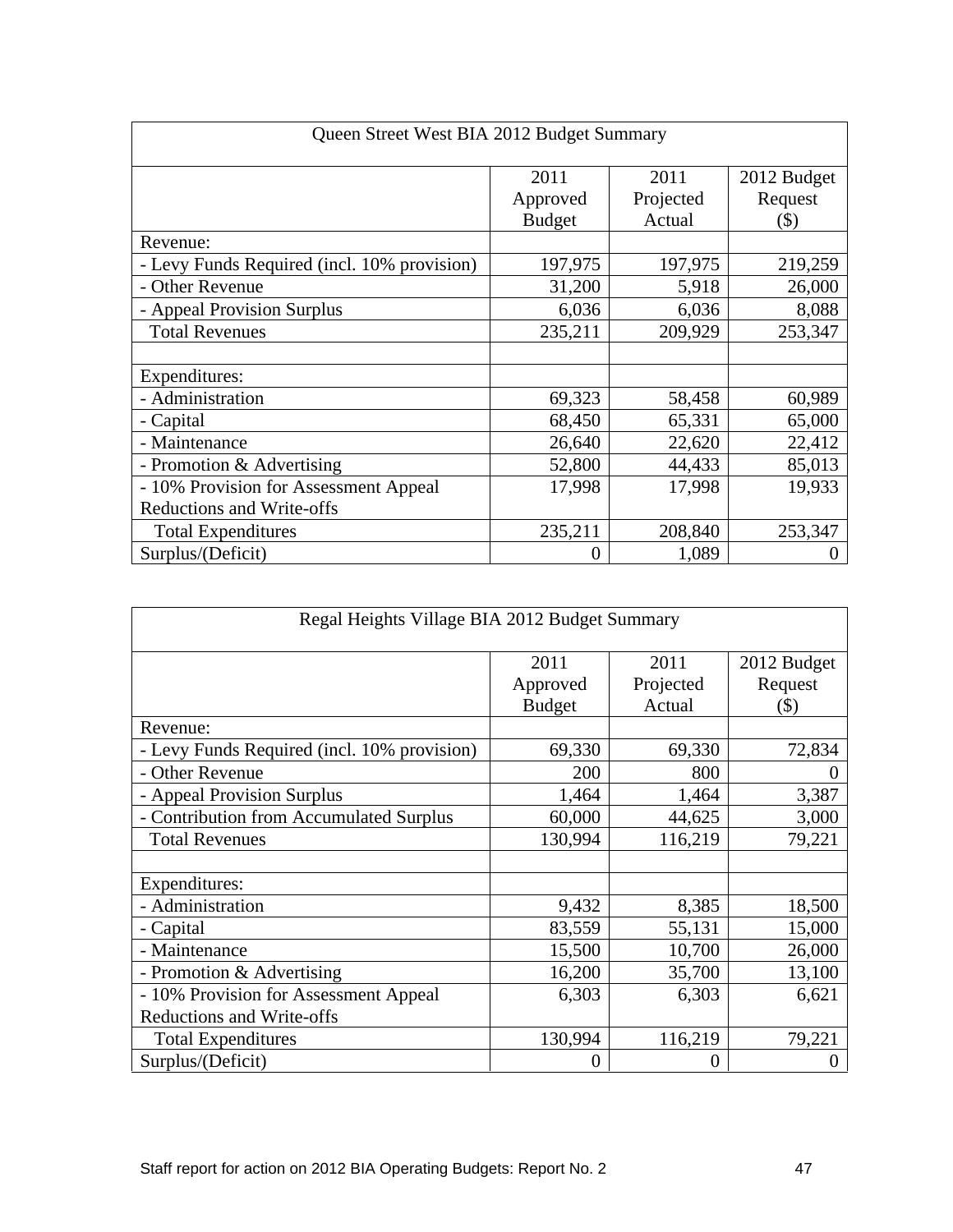| Riverside District BIA 2012 Budget Summary  |                  |                   |                        |  |
|---------------------------------------------|------------------|-------------------|------------------------|--|
|                                             | 2011<br>Approved | 2011<br>Projected | 2012 Budget<br>Request |  |
|                                             | <b>Budget</b>    | Actual            | $($ \$)                |  |
| Revenue:                                    |                  |                   |                        |  |
| - Levy Funds Required (incl. 10% provision) | 137,026          | 137,026           | 139,590                |  |
| - Other Revenue                             | 6,000            | 11,050            | 11,750                 |  |
| - Appeal Provision Surplus                  | 10,394           | 10,394            | 10,012                 |  |
| - Contribution from Accumulated Surplus     | 10,000           | $\Omega$          | 11,800                 |  |
| <b>Total Revenues</b>                       | 163,420          | 158,470           | 173,152                |  |
| Expenditures:                               |                  |                   |                        |  |
| - Administration                            | 57,563           | 60,950            | 70,362                 |  |
| - Capital                                   | 10,000           |                   | 11,500                 |  |
| - Maintenance                               | 42,200           | 36,400            | 42,100                 |  |
| - Promotion & Advertising                   | 41,200           | 35,530            | 36,500                 |  |
| - 10% Provision for Assessment Appeal       | 12,457           | 12,457            | 12,690                 |  |
| <b>Reductions and Write-offs</b>            |                  |                   |                        |  |
| <b>Total Expenditures</b>                   | 163,420          | 145,337           | 173,152                |  |
| Surplus/(Deficit)                           |                  | 13,133            |                        |  |

| Roncesvalles Village BIA 2012 Budget Summary |               |           |             |  |  |  |
|----------------------------------------------|---------------|-----------|-------------|--|--|--|
|                                              | 2011          | 2011      | 2012 Budget |  |  |  |
|                                              | Approved      | Projected | Request     |  |  |  |
|                                              | <b>Budget</b> | Actual    | (S)         |  |  |  |
| Revenue:                                     |               |           |             |  |  |  |
| - Levy Funds Required (incl. 10% provision)  | 167,199       | 167,199   | 167,199     |  |  |  |
| - Other Revenue                              | 146,596       | 195,941   | 210,000     |  |  |  |
| - Appeal Provision Surplus                   | 13,665        | 13,665    | 14,148      |  |  |  |
| - Contribution from Accumulated Surplus      | 40,000        | 24,583    | 109,000     |  |  |  |
| <b>Total Revenues</b>                        | 367,460       | 401,388   | 500,347     |  |  |  |
|                                              |               |           |             |  |  |  |
| Expenditures:                                |               |           |             |  |  |  |
| Administration                               | 42,129        | 37,119    | 44,824      |  |  |  |
| - Capital                                    | 40,000        | 12,603    | 109,000     |  |  |  |
| - Maintenance                                | 35,431        | 40,300    | 75,000      |  |  |  |
| - Promotion & Advertising                    | 234,700       | 296,166   | 256,323     |  |  |  |
| - 10% Provision for Assessment Appeal        | 15,200        | 15,200    | 15,200      |  |  |  |
| <b>Reductions and Write-offs</b>             |               |           |             |  |  |  |
| <b>Total Expenditures</b>                    | 367,460       | 401,388   | 500,347     |  |  |  |
| Surplus/(Deficit)                            |               | $\Omega$  |             |  |  |  |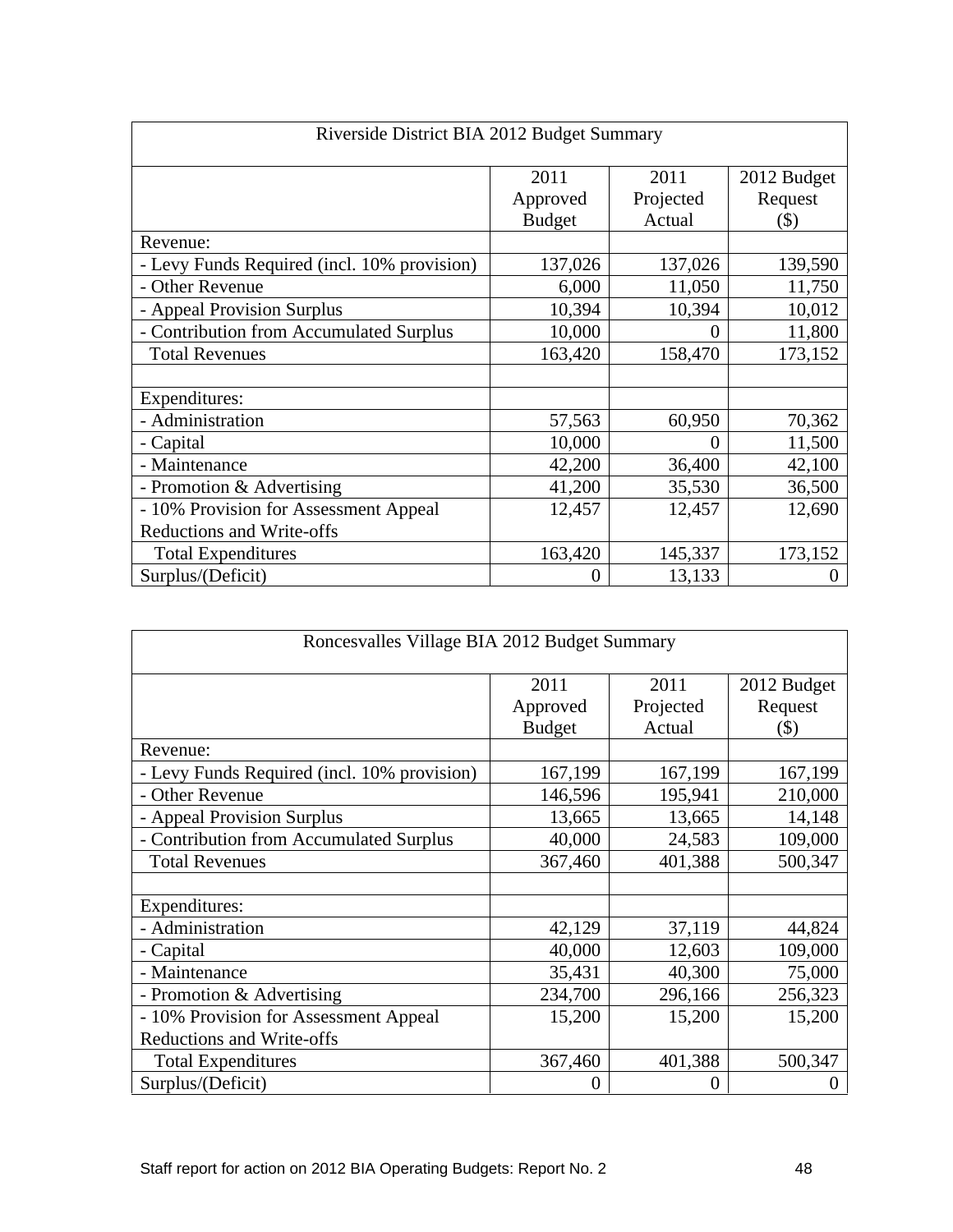| Rosedale Main Street BIA 2012 Budget Summary                       |                           |                   |                        |  |  |
|--------------------------------------------------------------------|---------------------------|-------------------|------------------------|--|--|
|                                                                    | 2011                      | 2011<br>Projected | 2012 Budget<br>Request |  |  |
|                                                                    | Approved<br><b>Budget</b> | Actual            | (S)                    |  |  |
| Revenue:                                                           |                           |                   |                        |  |  |
| - Levy Funds Required (incl. 10% provision)                        | 276,849                   | 276,849           | 262,864                |  |  |
| - Other Revenue                                                    | 100                       | 8,000             | 5,300                  |  |  |
| - Appeal Provision Surplus                                         | 14,829                    | 14,829            | 29,365                 |  |  |
| - Contribution from Accumulated Surplus                            | 90,000                    | 96,540            |                        |  |  |
| <b>Total Revenues</b>                                              | 381,778                   | 396,218           | 297,529                |  |  |
| Expenditures:                                                      |                           |                   |                        |  |  |
| - Administration                                                   | 64,210                    | 66,120            | 69,232                 |  |  |
| - Capital                                                          | 30,000                    | 83,701            |                        |  |  |
| - Maintenance                                                      | 118,400                   | 106,420           | 113,100                |  |  |
| - Promotion & Advertising                                          | 144,000                   | 114,809           | 91,300                 |  |  |
| - 10% Provision for Assessment Appeal<br>Reductions and Write-offs | 25,168                    | 25,168            | 23,897                 |  |  |
| <b>Total Expenditures</b>                                          | 381,778                   | 396,218           | 297,529                |  |  |
| Surplus/(Deficit)                                                  |                           |                   |                        |  |  |

| St. Clair Gardens BIA 2012 Budget Summary   |               |           |             |  |  |  |
|---------------------------------------------|---------------|-----------|-------------|--|--|--|
|                                             | 2011          | 2011      | 2012 Budget |  |  |  |
|                                             | Approved      | Projected | Request     |  |  |  |
|                                             | <b>Budget</b> | Actual    | $($ \$)     |  |  |  |
| Revenue:                                    |               |           |             |  |  |  |
| - Levy Funds Required (incl. 10% provision) | 65,415        | 65,415    | 65,415      |  |  |  |
| - Other Revenue                             | 5,954         | 3,888     | 738         |  |  |  |
| - Appeal Provision Surplus                  | 3,295         | 3,295     | 3,472       |  |  |  |
| <b>Total Revenues</b>                       | 74,664        | 72,597    | 69,625      |  |  |  |
| Expenditures:                               |               |           |             |  |  |  |
| - Administration                            | 18,867        | 16,196    | 17,256      |  |  |  |
| - Capital                                   | 15,000        | 5,142     | 7,500       |  |  |  |
| Maintenance                                 | 17,800        | 19,774    | 20,000      |  |  |  |
| - Promotion & Advertising                   | 17,050        | 15,109    | 18,922      |  |  |  |
| - 10% Provision for Assessment Appeal       | 5,947         | 5,947     | 5,947       |  |  |  |
| Reductions and Write-offs                   |               |           |             |  |  |  |
| <b>Total Expenditures</b>                   | 74,664        | 62,167    | 69,625      |  |  |  |
| Surplus/(Deficit)                           |               | 10,430    |             |  |  |  |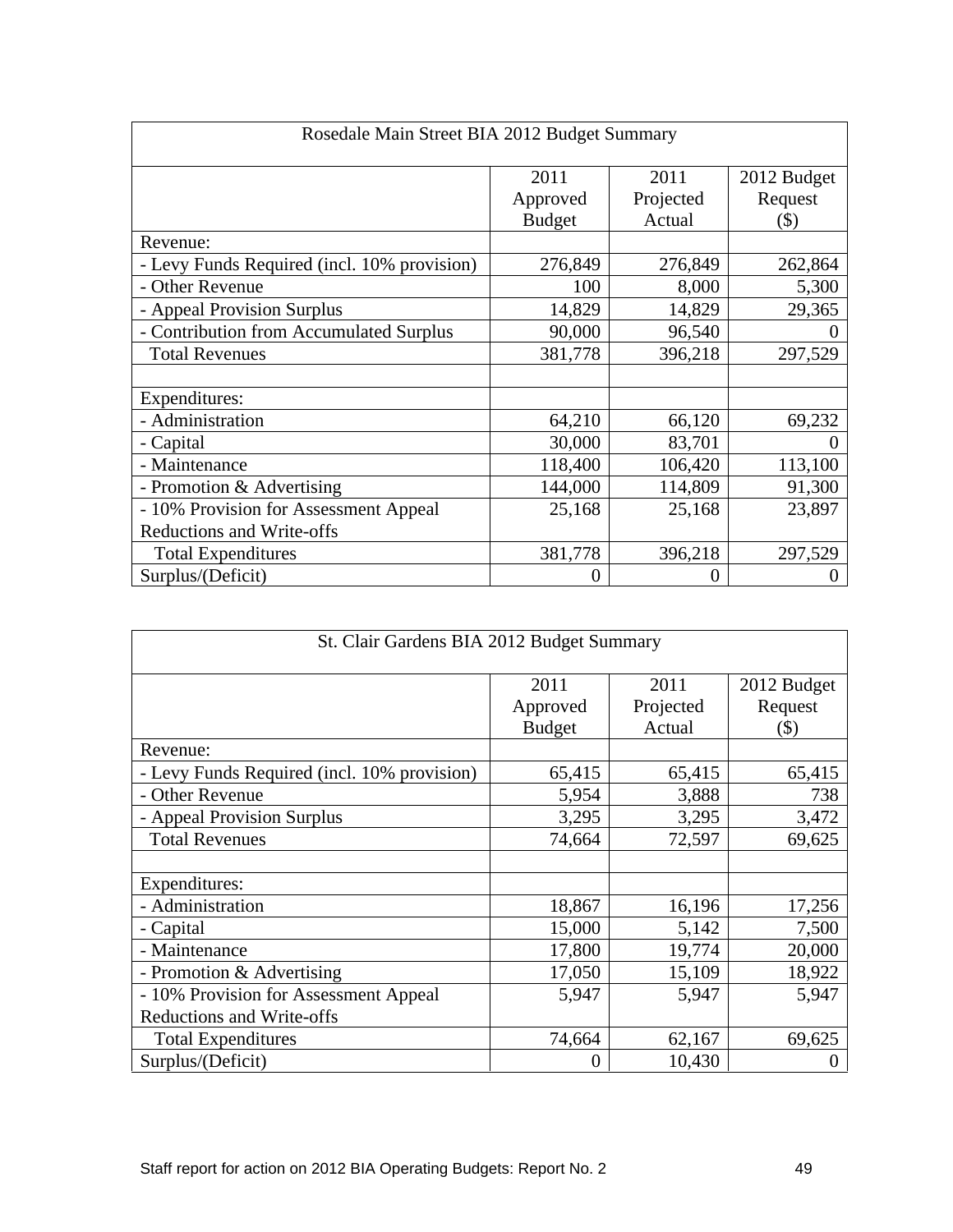| St. Lawrence Market Neighbourhood BIA 2012 Budget Summary |               |           |             |
|-----------------------------------------------------------|---------------|-----------|-------------|
|                                                           | 2011          | 2011      | 2012 Budget |
|                                                           | Approved      | Projected | Request     |
| Revenue:                                                  | <b>Budget</b> | Actual    | (S)         |
| - Levy Funds Required (incl. 10% provision)               | 651,110       | 651,110   | 708,876     |
| - Other Revenue                                           | 15,000        | 15,000    | 25,000      |
| - Appeal Provision Surplus                                | 6,268         | 6,268     | N/A         |
| - Contribution from Accumulated Surplus                   | 70,300        |           | 300,120     |
| <b>Total Revenues</b>                                     | 742,678       | 672,378   | 1,033,996   |
|                                                           |               |           |             |
| Expenditures:<br>- Administration                         | 178,450       | 161,500   | 161,050     |
| - Capital                                                 | 207,536       | 68,000    | 460,000     |
| - Maintenance                                             | 154,000       | 117,000   | 139,000     |
| - Promotion & Advertising                                 | 143,500       | 108,500   | 175,500     |
| - Appeal Provision Deficit                                | N/A           | N/A       | 34,002      |
| - 10% Provision for Assessment Appeal Reductions          | 59,192        | 59,192    | 64,443      |
| <b>Total Expenditures</b>                                 | 742,678       | 514,192   | 1,033,996   |
| Surplus/(Deficit)                                         |               | 158,186   |             |

| Sheppard East Village BIA 2012 Budget Summary |               |           |             |  |  |
|-----------------------------------------------|---------------|-----------|-------------|--|--|
|                                               | 2011          | 2011      | 2012 Budget |  |  |
|                                               | Approved      | Projected | Request     |  |  |
|                                               | <b>Budget</b> | Actual    | $($ \$)     |  |  |
| Revenue:                                      |               |           |             |  |  |
| - Levy Funds Required (incl. 10% provision)   | 99,475        | 99,475    | 124,770     |  |  |
| - Other Revenue                               |               | 7,957     | 5,550       |  |  |
| - Appeal Provision Surplus                    | 14,578        | 14,578    | 9,695       |  |  |
| - Contribution from Accumulated Surplus       | 108,900       | 96,145    | 116,900     |  |  |
| <b>Total Revenues</b>                         | 222,953       | 218,155   | 256,915     |  |  |
| Expenditures:                                 |               |           |             |  |  |
| - Administration                              | 43,810        | 42,735    | 46,972      |  |  |
| - Capital                                     | 117,000       | 130,207   | 132,500     |  |  |
| Maintenance                                   | 5,000         | 5,000     | 5,000       |  |  |
| - Promotion & Advertising                     | 48,100        | 31,170    | 61,100      |  |  |
| - 10% Provision for Assessment Appeal         | 9,043         | 9,043     | 11,343      |  |  |
| <b>Reductions and Write-offs</b>              |               |           |             |  |  |
| <b>Total Expenditures</b>                     | 222,953       | 218,155   | 256,915     |  |  |
| Surplus/(Deficit)                             |               |           |             |  |  |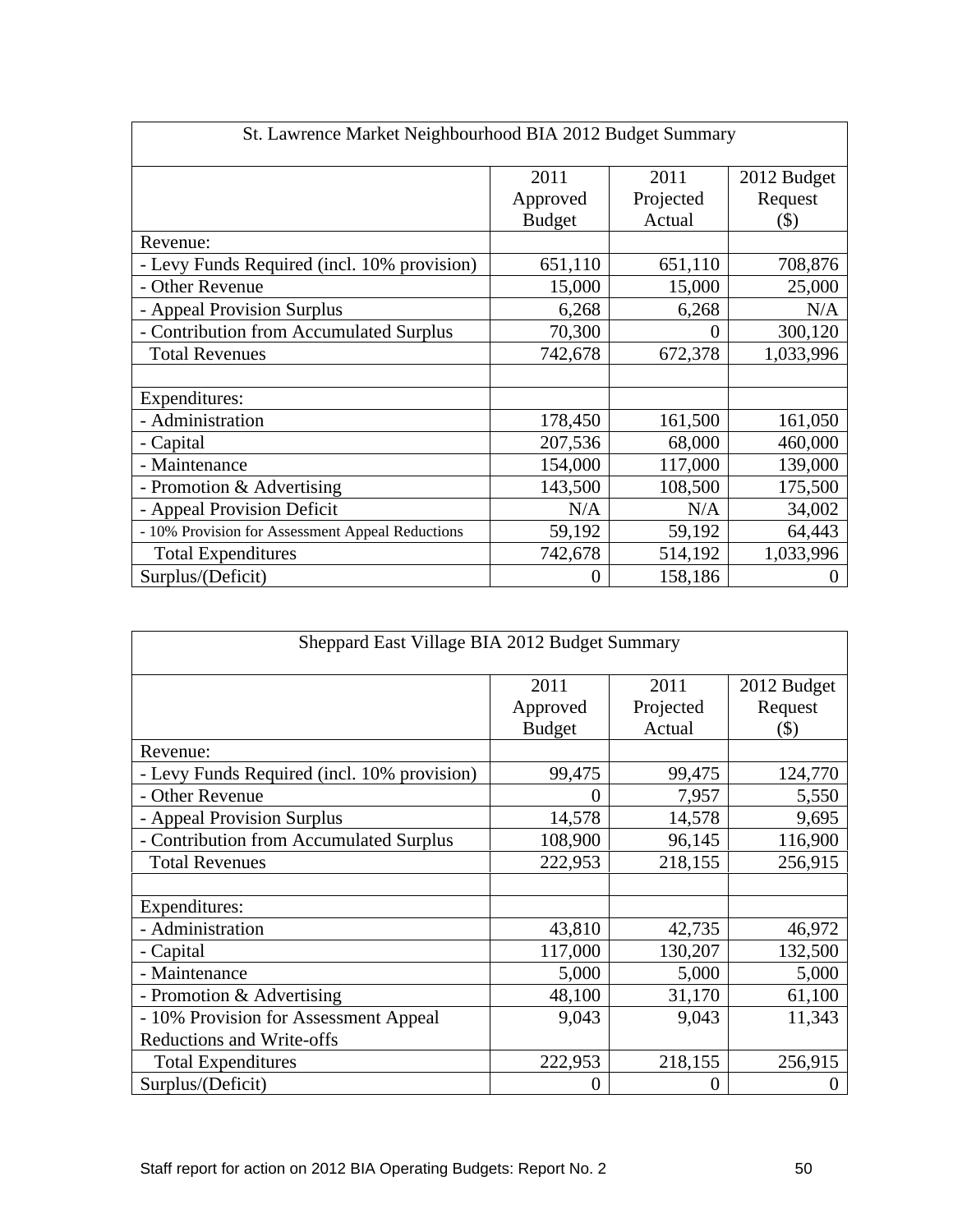|                                             | The Beach BIA 2012 Budget Summary |                   |                        |
|---------------------------------------------|-----------------------------------|-------------------|------------------------|
|                                             | 2011<br>Approved                  | 2011<br>Projected | 2012 Budget<br>Request |
|                                             | <b>Budget</b>                     | Actual            | $($ \$)                |
| Revenue:                                    |                                   |                   |                        |
| - Levy Funds Required (incl. 10% provision) | 230,893                           | 230,893           | 231,184                |
| - Other Revenue                             | 11,000                            | 17,600            | 17,400                 |
| - Appeal Provision Surplus                  | 16,080                            | 16,080            | 15,838                 |
| <b>Total Revenues</b>                       | 257,973                           | 264,573           | 264,422                |
|                                             |                                   |                   |                        |
| Expenditures:                               |                                   |                   |                        |
| - Administration                            | 65,495                            | 66,516            | 68,155                 |
| - Capital                                   | 40,000                            | 40,000            | 40,000                 |
| - Maintenance                               | 64,988                            | 49,788            | 65,000                 |
| - Promotion & Advertising                   | 66,500                            | 80,100            | 70,250                 |
| - 10% Provision for Assessment Appeal       | 20,990                            | 20,990            | 21,017                 |
| Reductions and Write-offs                   |                                   |                   |                        |
| <b>Total Expenditures</b>                   | 257,973                           | 257,394           | 264,422                |
| Surplus/(Deficit)                           |                                   | 7,179             |                        |

| The Danforth BIA 2012 Budget Summary        |               |           |             |
|---------------------------------------------|---------------|-----------|-------------|
|                                             |               |           |             |
|                                             | 2011          | 2011      | 2012 Budget |
|                                             | Approved      | Projected | Request     |
|                                             | <b>Budget</b> | Actual    | (S)         |
| Revenue:                                    |               |           |             |
| - Levy Funds Required (incl. 10% provision) | 273,455       | 273,455   | 282,337     |
| - Other Revenue                             | 27,000        | 36,191    | 37,000      |
| - Appeal Provision Surplus                  | 11,536        | 11,536    | N/A         |
| - Contribution from Accumulated Surplus     | 25,000        | 16,485    | 35,000      |
| <b>Total Revenues</b>                       | 336,991       | 337,667   | 354,337     |
|                                             |               |           |             |
| Expenditures:                               |               |           |             |
| - Administration                            | 84,860        | 82,059    | 89,522      |
| - Capital                                   | 50,000        | 26,188    | 27,000      |
| - Maintenance                               | 85,346        | 88,696    | 94,346      |
| - Promotion & Advertising                   | 91,925        | 115,864   | 116,624     |
| - Appeal Provision Deficit                  | N/A           | N/A       | 1,178       |
| - 10% Provision for Assessment Appeal       | 24,860        | 24,860    | 25,667      |
| Reductions and Write-offs                   |               |           |             |
| <b>Total Expenditures</b>                   | 336,991       | 337,667   | 354,337     |
| Surplus/(Deficit)                           |               |           |             |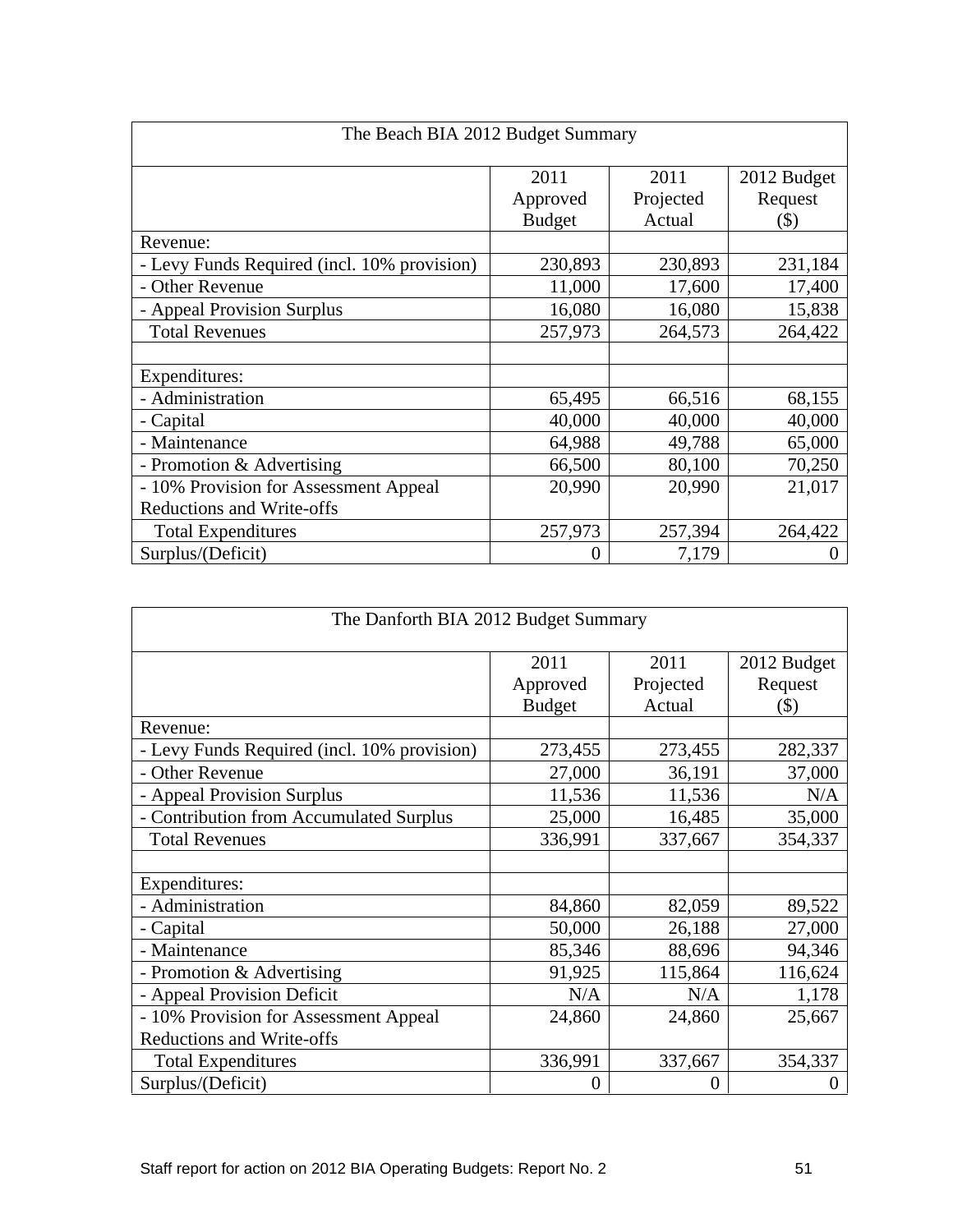| The Dupont Strip BIA 2012 Budget Summary    |                  |                   |                        |  |
|---------------------------------------------|------------------|-------------------|------------------------|--|
|                                             | 2011<br>Approved | 2011<br>Projected | 2012 Budget<br>Request |  |
|                                             | <b>Budget</b>    | Actual            | $($ \$)                |  |
| Revenue:                                    |                  |                   |                        |  |
| - Levy Funds Required (incl. 10% provision) | 32,824           | 32,824            | 33,042                 |  |
| - Other Revenue                             | 6,200            | 200               | 5,300                  |  |
| - Appeal Provision Surplus                  | 2,690            | 2,690             | 1,549                  |  |
| - Contribution from Accumulated Surplus     | 4,000            | $\Omega$          | 16,000                 |  |
| <b>Total Revenues</b>                       | 45,714           | 35,714            | 55,891                 |  |
| Expenditures:                               |                  |                   |                        |  |
| - Administration                            | 3,730            | 4,775             | 6,687                  |  |
| - Capital                                   | 20,000           | 10,000            | 30,000                 |  |
| Maintenance                                 | 10,000           |                   | 6,500                  |  |
| - Promotion & Advertising                   | 9,000            | 2,700             | 9,700                  |  |
| - 10% Provision for Assessment Appeal       | 2,984            | 2,984             | 3,004                  |  |
| <b>Reductions and Write-offs</b>            |                  |                   |                        |  |
| <b>Total Expenditures</b>                   | 45,714           | 20,459            | 55,891                 |  |
| Surplus/(Deficit)                           | $\Omega$         | 15,255            |                        |  |

| The Eglinton Way BIA 2012 Budget Summary    |               |           |             |  |  |
|---------------------------------------------|---------------|-----------|-------------|--|--|
|                                             | 2011          | 2011      | 2012 Budget |  |  |
|                                             | Approved      | Projected | Request     |  |  |
|                                             | <b>Budget</b> | Actual    | $($ \$)     |  |  |
| Revenue:                                    |               |           |             |  |  |
| - Levy Funds Required (incl. 10% provision) | 251,669       | 251,669   | 261,753     |  |  |
| - Other Revenue                             | 13,000        | 12,000    | 1,000       |  |  |
| - Appeal Provision Surplus                  | 20,864        | 20,864    | 13,247      |  |  |
| - Contribution from Accumulated Surplus     |               |           | 12,000      |  |  |
| <b>Total Revenues</b>                       | 285,533       | 284,533   | 288,000     |  |  |
|                                             |               |           |             |  |  |
| Expenditures:                               |               |           |             |  |  |
| - Administration                            | 66,040        | 69,095    | 78,279      |  |  |
| - Capital                                   | 40,864        | 45,028    | 13,485      |  |  |
| Maintenance                                 | 73,000        | 70,280    | 93,780      |  |  |
| - Promotion & Advertising                   | 82,750        | 65,881    | 78,660      |  |  |
| 10% Provision for Assessment Appeal         | 22,879        | 22,879    | 23,796      |  |  |
| Reductions and Write-offs                   |               |           |             |  |  |
| <b>Total Expenditures</b>                   | 285,533       | 273,163   | 288,000     |  |  |
| Surplus/(Deficit)                           |               | 11,370    |             |  |  |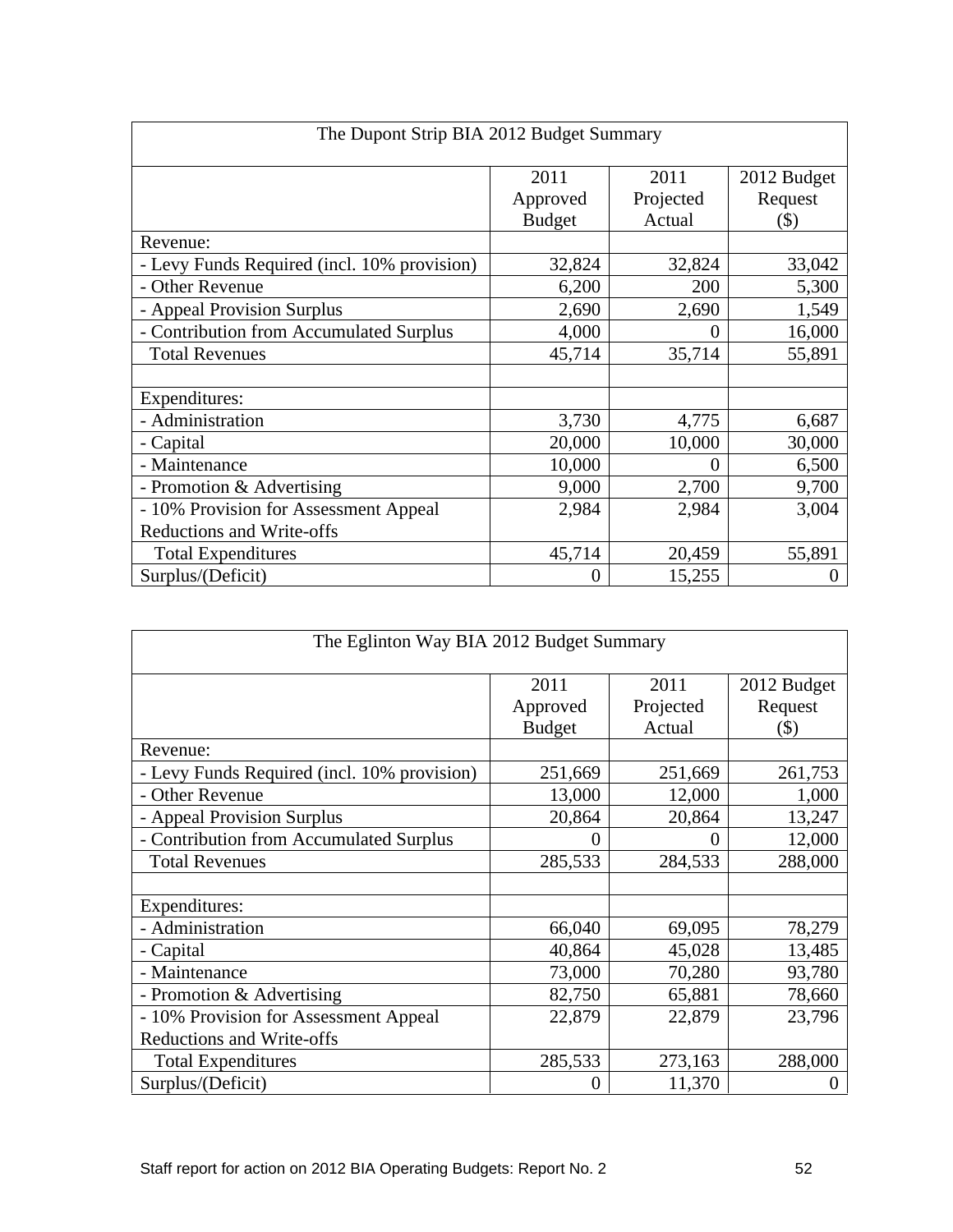| The Kingsway BIA 2012 Budget Summary        |                  |                   |                        |  |  |
|---------------------------------------------|------------------|-------------------|------------------------|--|--|
|                                             | 2011<br>Approved | 2011<br>Projected | 2012 Budget<br>Request |  |  |
|                                             | <b>Budget</b>    | Actual            | $(\$)$                 |  |  |
| Revenue:                                    |                  |                   |                        |  |  |
| - Levy Funds Required (incl. 10% provision) | 360,930          | 360,930           | 331,510                |  |  |
| - Other Revenue                             | 12,750           | 173,627           | 12,500                 |  |  |
| - Appeal Provision Surplus                  | 34,113           | 34,113            | 42,000                 |  |  |
| Contribution from Accumulated Surplus       | 20,958           |                   |                        |  |  |
| <b>Total Revenues</b>                       | 428,751          | 568,670           | 386,010                |  |  |
| Expenditures:                               |                  |                   |                        |  |  |
| - Administration                            | 90,735           | 60,897            | 68,573                 |  |  |
| - Capital                                   | 62,404           | 62,404            | 12,000                 |  |  |
| Maintenance                                 | 71,700           | 66,600            | 79,900                 |  |  |
| - Promotion & Advertising                   | 171,100          | 316,088           | 195,400                |  |  |
| - 10% Provision for Assessment Appeal       | 32,812           | 32,812            | 30,137                 |  |  |
| Reductions and Write-offs                   |                  |                   |                        |  |  |
| <b>Total Expenditures</b>                   | 428,751          | 538,801           | 386,010                |  |  |
| Surplus/(Deficit)                           | $\Omega$         | 29,869            |                        |  |  |

|                                                  | The Waterfront BIA 2012 Budget Summary |                     |                    |
|--------------------------------------------------|----------------------------------------|---------------------|--------------------|
|                                                  | 2011                                   | 2011                | 2012 Budget        |
|                                                  | Approved<br>Budget                     | Projected<br>Actual | Request<br>$($ \$) |
| Revenue:                                         |                                        |                     |                    |
| - Levy Funds Required (incl. 10% provision)      | 690,577                                | 690,577             | 688,615            |
| - Other Revenue                                  | 186,000                                | 153,799             | 150,500            |
| - Contribution from Prior Year's Surplus         | N/A                                    | N/A                 | 8,522              |
| <b>Total Revenues</b>                            | 876,577                                | 844,376             | 847,637            |
| Expenditures:                                    |                                        |                     |                    |
| - Administration                                 | 220,500                                | 210,322             | 218,000            |
| - Capital                                        | 130,000                                | 105,598             | 131,000            |
| - Maintenance                                    | 20,000                                 | 19,880              | 20,000             |
| - Promotion & Advertising                        | 315,500                                | 223,590             | 405,500            |
| - Appeal Provision Deficit                       | 72,908                                 | 72,908              | 10,536             |
| - Funding of Prior Year's Operating Deficit      | 54,889                                 | 140,776             | N/A                |
| - 10% Provision for Assessment Appeal Reductions | 62,780                                 | 62,780              | 62,601             |
| <b>Total Expenditures</b>                        | 876,577                                | 835,854             | 847,637            |
| Surplus/(Deficit)                                |                                        | 8,522               |                    |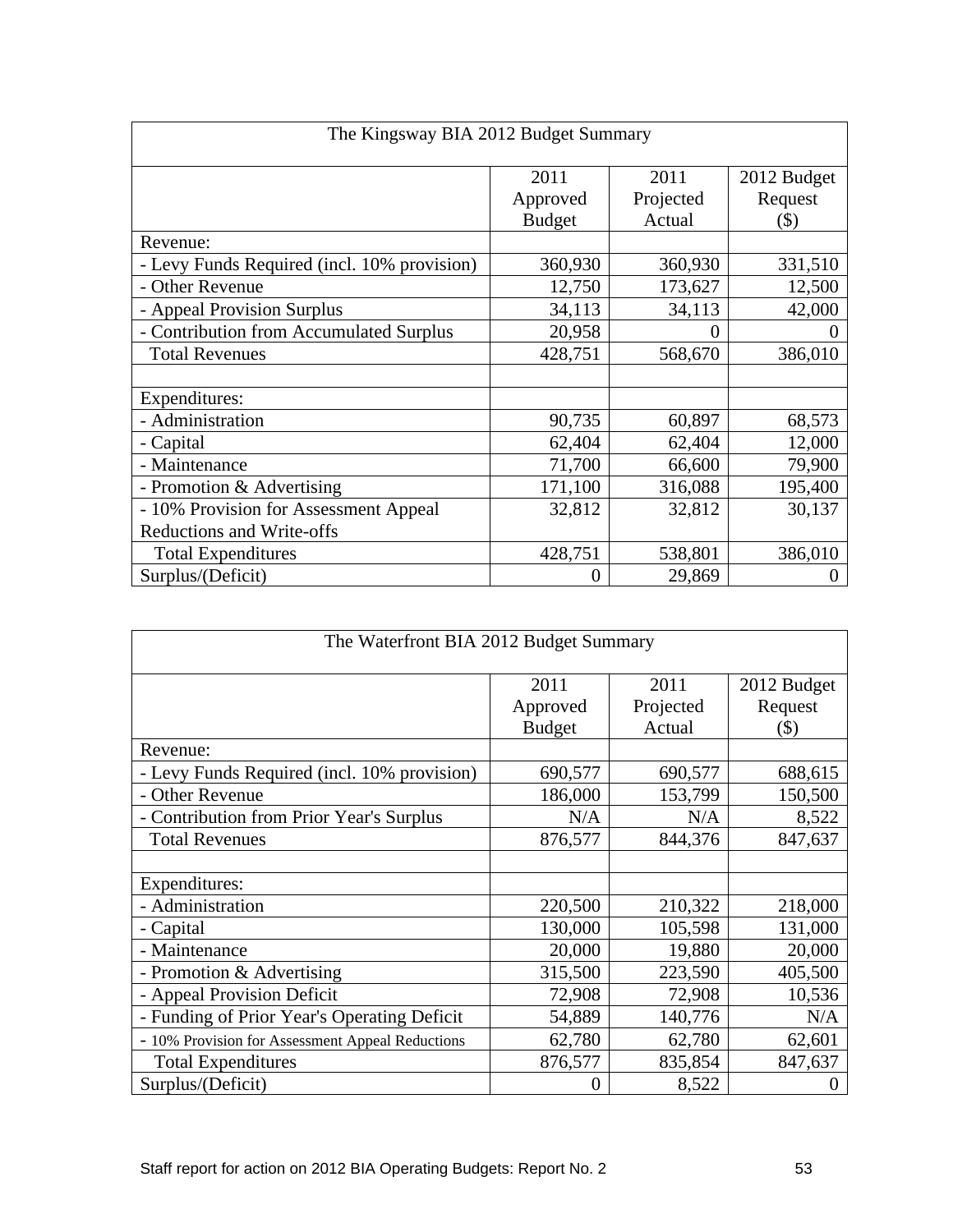| Toronto Entertainment District BIA 2012 Budget Summary |                           |                   |                        |  |  |
|--------------------------------------------------------|---------------------------|-------------------|------------------------|--|--|
|                                                        | 2011                      | 2011<br>Projected | 2012 Budget<br>Request |  |  |
|                                                        | Approved<br><b>Budget</b> | Actual            | $($ \$)                |  |  |
| Revenue:                                               |                           |                   |                        |  |  |
| - Levy Funds Required (incl. 10% provision)            | 1,795,304                 | 1,795,304         | 1,899,419              |  |  |
| - Other Revenue                                        | 13,900                    | 244,850           | 6,000                  |  |  |
| - Contribution from Accumulated Surplus                | 300,000                   | $\overline{0}$    | 300,000                |  |  |
| <b>Total Revenues</b>                                  | 2,109,204                 | 2,040,154         | 2,205,419              |  |  |
| Expenditures:                                          |                           |                   |                        |  |  |
| - Administration                                       | 381,305                   | 381,060           | 372,487                |  |  |
| - Capital                                              | 843,500                   | 552,883           | 876,000                |  |  |
| Maintenance, Safety & Security                         | 130,000                   | 105,000           | 136,600                |  |  |
| Promotion & Advertising                                | 522,018                   | 425,038           | 522,018                |  |  |
| - Appeal Provision Deficit                             | 69,172                    | 69,172            | 125,640                |  |  |
| - 10% Provision for Assessment Appeal                  | 163,209                   | 163,209           | 172,674                |  |  |
| Reductions and Write-offs                              |                           |                   |                        |  |  |
| <b>Total Expenditures</b>                              | 2,109,204                 | 1,696,362         | 2,205,419              |  |  |
| Surplus/(Deficit)                                      |                           | 343,792           |                        |  |  |

| Trinity Bellwoods BIA 2012 Budget Summary   |                           |                    |                        |
|---------------------------------------------|---------------------------|--------------------|------------------------|
|                                             | 2011                      | 2011<br>Projected  | 2012 Budget<br>Request |
|                                             | Approved<br><b>Budget</b> | Actual             | $($ \$) $-$            |
| Revenue:                                    |                           |                    |                        |
| - Levy Funds Required (incl. 10% provision) | 51,548                    | 51,548             | 49,843                 |
| - Other Revenue                             | 750                       | 250                | 4,200                  |
| - Appeal Provision Surplus                  | 27,631                    | 27,631             | N/A                    |
| - Contribution from Accumulated Surplus     | 47,530                    | 68,867             | 15,000                 |
| <b>Total Revenues</b>                       | 127,459                   | 148,296            | 69,043                 |
|                                             |                           |                    |                        |
| Expenditures:                               |                           |                    |                        |
| - Administration                            | 3,310                     | 5,223              | 2,974                  |
| - Capital                                   | 98,963                    | 112,332            | 15,000                 |
| - Maintenance                               |                           |                    |                        |
| - Promotion & Advertising                   | 20,500                    | 26,055             | 22,860                 |
| - Appeal Provision Deficit                  | N/A                       | N/A                | 23,678                 |
| - 10% Provision for Assessment Appeal       | 4,686                     | $\overline{4,686}$ | 4,531                  |
| Reductions and Write-offs                   |                           |                    |                        |
| <b>Total Expenditures</b>                   | 127,459                   | 148,296            | 69,043                 |
| Surplus/(Deficit)                           |                           |                    |                        |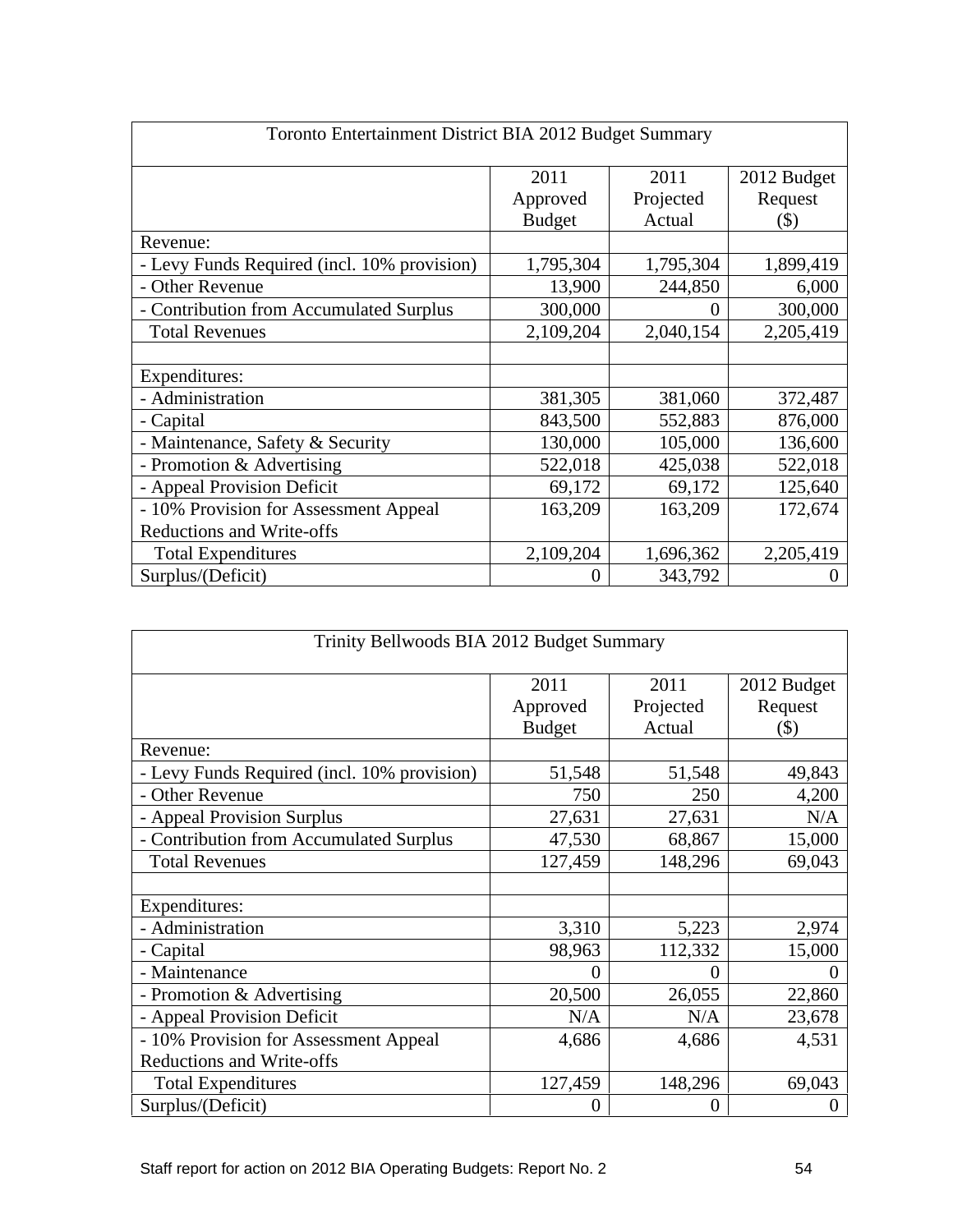| Upper Village BIA 2012 Budget Summary       |                  |                   |                        |  |  |
|---------------------------------------------|------------------|-------------------|------------------------|--|--|
|                                             | 2011<br>Approved | 2011<br>Projected | 2012 Budget<br>Request |  |  |
|                                             | <b>Budget</b>    | Actual            | $(\$)$                 |  |  |
| Revenue:                                    |                  |                   |                        |  |  |
| - Levy Funds Required (incl. 10% provision) | 85,949           | 85,949            | 85,692                 |  |  |
| - Other Revenue                             | 10,451           | $\Omega$          |                        |  |  |
| - Appeal Provision Surplus                  | 4,393            | 4,393             | 7,652                  |  |  |
| <b>Total Revenues</b>                       | 100,793          | 90,342            | 93,344                 |  |  |
| Expenditures:                               |                  |                   |                        |  |  |
| - Administration                            | 15,348           | 10,668            | 12,084                 |  |  |
| - Capital                                   |                  |                   |                        |  |  |
| - Maintenance                               | 37,629           | 32,424            | 33,886                 |  |  |
| - Promotion & Advertising                   | 40,002           | 34,043            | 39,584                 |  |  |
| - 10% Provision for Assessment Appeal       | 7,814            | 7,814             | 7,790                  |  |  |
| <b>Reductions and Write-offs</b>            |                  |                   |                        |  |  |
| <b>Total Expenditures</b>                   | 100,793          | 84,949            | 93,344                 |  |  |
| Surplus/(Deficit)                           |                  | 5,393             |                        |  |  |

| Uptown Yonge BIA 2012 Budget Summary        |               |           |             |  |
|---------------------------------------------|---------------|-----------|-------------|--|
|                                             | 2011          | 2011      | 2012 Budget |  |
|                                             | Approved      | Projected | Request     |  |
|                                             | <b>Budget</b> | Actual    | $(\$)$      |  |
| Revenue:                                    |               |           |             |  |
| - Levy Funds Required (incl. 10% provision) | 115,360       | 115,360   | 115,094     |  |
| - Other Revenue                             | 400           | 370       | 2,360       |  |
| - Appeal Provision Surplus                  | 2,537         | 2,537     | 4,870       |  |
| <b>Total Revenues</b>                       | 118,297       | 118,267   | 122,324     |  |
|                                             |               |           |             |  |
| Expenditures:                               |               |           |             |  |
| - Administration                            | 39,010        | 40,752    | 39,661      |  |
| - Capital                                   | 11,500        | $\theta$  | 22,000      |  |
| - Maintenance                               | 6,000         | 11,800    | 11,000      |  |
| - Promotion & Advertising                   | 51,300        | 45,424    | 39,200      |  |
| - 10% Provision for Assessment Appeal       | 10,487        | 10,487    | 10,463      |  |
| Reductions and Write-offs                   |               |           |             |  |
| <b>Total Expenditures</b>                   | 118,297       | 108,463   | 122,324     |  |
| Surplus/(Deficit)                           |               | 9,804     |             |  |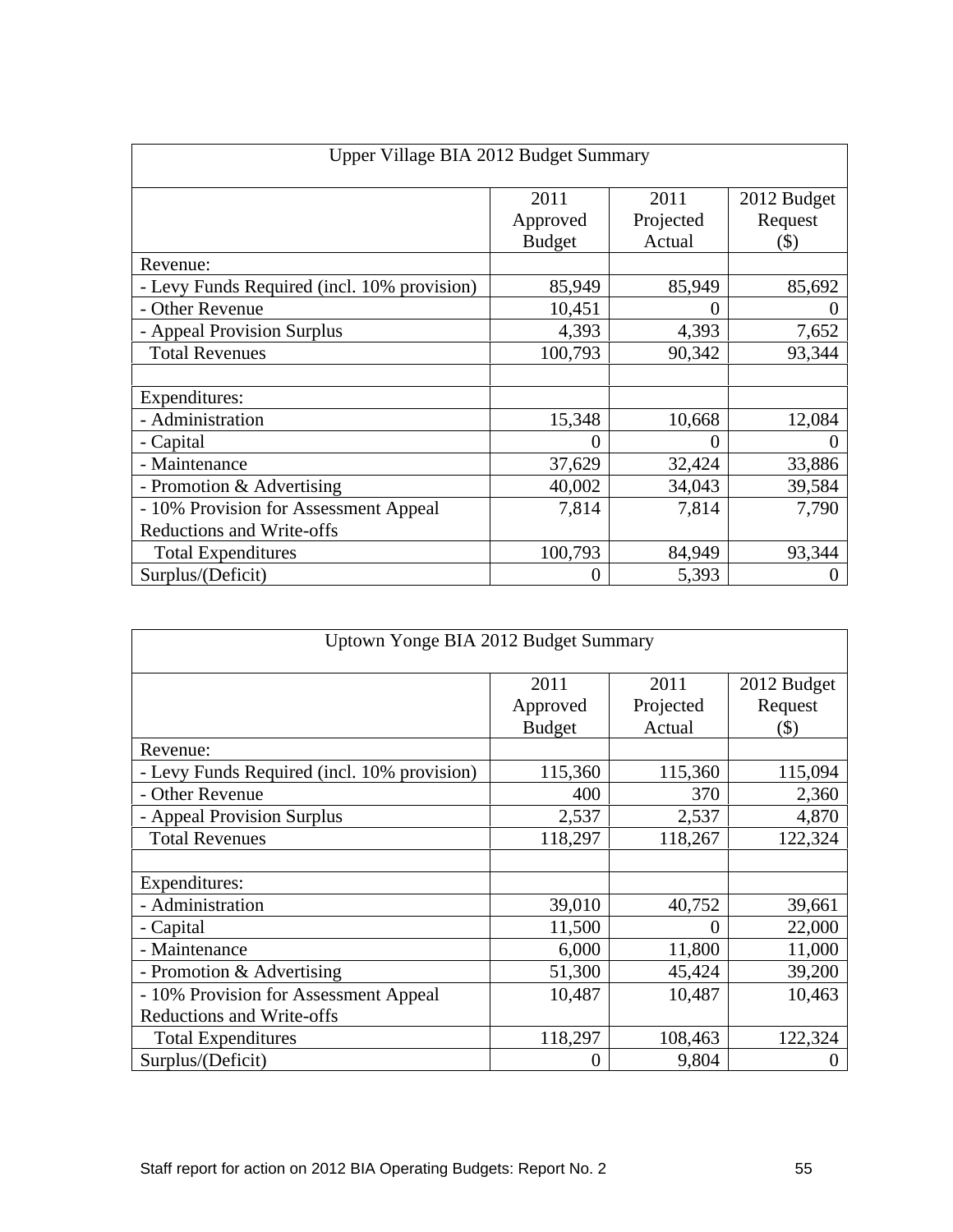| Village of Islington BIA 2012 Budget Summary |                  |                   |                        |  |  |
|----------------------------------------------|------------------|-------------------|------------------------|--|--|
|                                              | 2011<br>Approved | 2011<br>Projected | 2012 Budget<br>Request |  |  |
| Revenue:                                     | <b>Budget</b>    | Actual            | $(\$)$                 |  |  |
| - Levy Funds Required (incl. 10% provision)  | 95,641           | 95,641            | 93,279                 |  |  |
| - Other Revenue                              | 81,289           | 82,514            | 32,400                 |  |  |
| - Appeal Provision Surplus                   | 920              | 920               | 11,976                 |  |  |
| - Contribution from Accumulated Surplus      |                  |                   | 4,000                  |  |  |
| <b>Total Revenues</b>                        | 177,850          | 179,075           | 141,655                |  |  |
| Expenditures:                                |                  |                   |                        |  |  |
| - Administration                             | 8,855            | 10,494            | 10,275                 |  |  |
| - Capital                                    | 78,100           | 58,100            | 30,900                 |  |  |
| Maintenance                                  | 30,000           | 33,900            | 32,000                 |  |  |
| - Promotion & Advertising                    | 52,200           | 64,624            | 60,000                 |  |  |
| - 10% Provision for Assessment Appeal        | 8,695            | 8,695             | 8,480                  |  |  |
| <b>Reductions and Write-offs</b>             |                  |                   |                        |  |  |
| <b>Total Expenditures</b>                    | 177,850          | 175,813           | 141,655                |  |  |
| Surplus/(Deficit)                            |                  | 3,262             |                        |  |  |

| West Queen West BIA 2012 Budget Summary     |               |           |             |
|---------------------------------------------|---------------|-----------|-------------|
|                                             | 2011          | 2011      | 2012 Budget |
|                                             | Approved      | Projected | Request     |
|                                             | <b>Budget</b> | Actual    | (S)         |
| Revenue:                                    |               |           |             |
| - Levy Funds Required (incl. 10% provision) | 207,178       | 207,178   | 207,460     |
| - Other Revenue                             | 88,000        | 7,100     | 1,000       |
| - Appeal Provision Surplus                  | N/A           | N/A       | 69,454      |
| - Contribution from Accumulated Surplus     |               | 79,326    |             |
| <b>Total Revenues</b>                       | 295,178       | 293,603   | 277,914     |
|                                             |               |           |             |
| Expenditures:                               |               |           |             |
| - Administration                            | 72,900        | 61,044    | 80,854      |
| - Capital                                   | 23,000        | 124,314   | 16,500      |
| - Maintenance                               | 35,600        | 41,432    | 111,000     |
| - Promotion & Advertising                   | 143,400       | 46,536    | 50,700      |
| - Appeal Provision Deficit                  | 1,443         | 1,443     | N/A         |
| - 10% Provision for Assessment Appeal       | 18,834        | 18,834    | 18,860      |
| Reductions and Write-offs                   |               |           |             |
| <b>Total Expenditures</b>                   | 295,178       | 293,603   | 277,914     |
| Surplus/(Deficit)                           |               |           |             |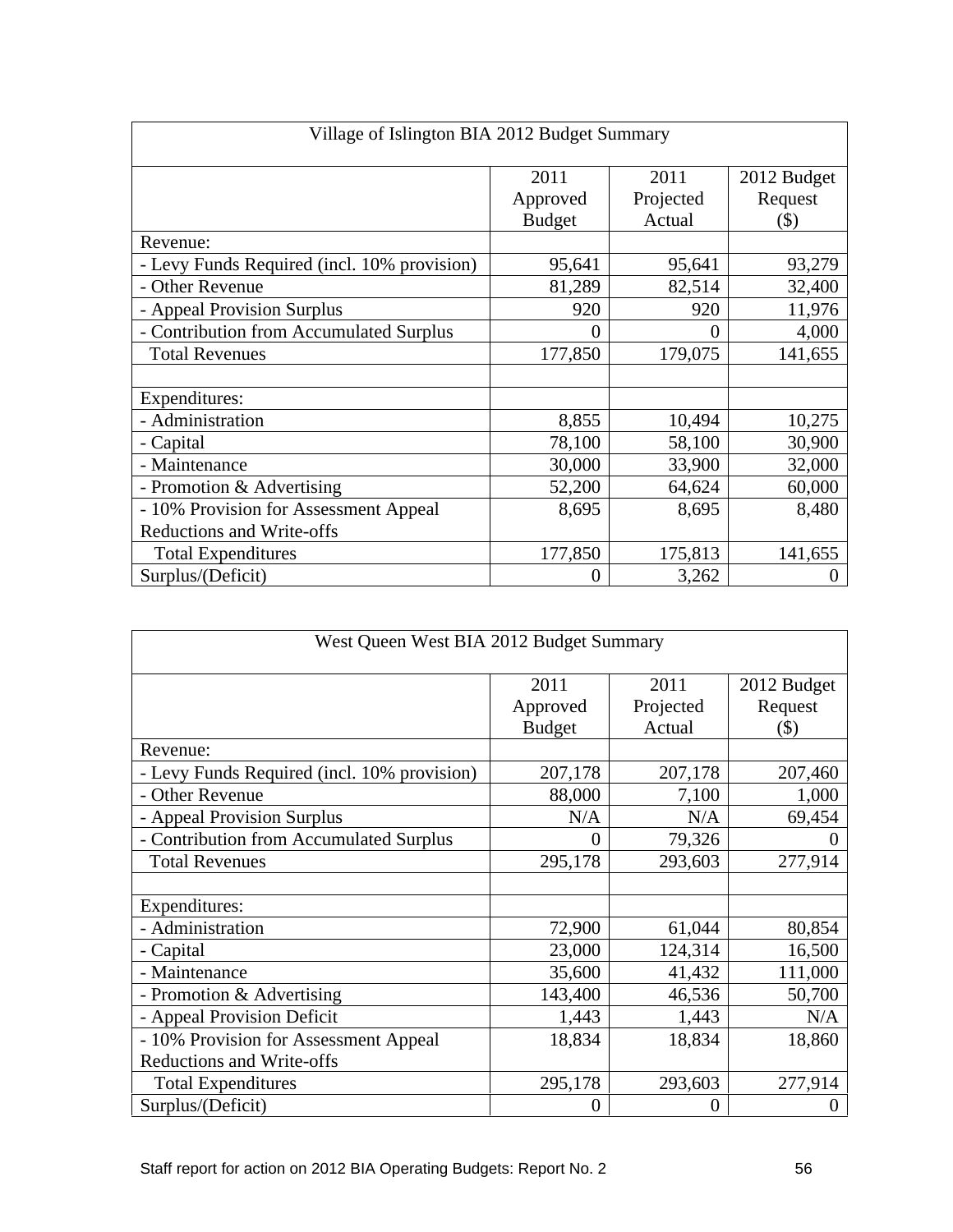| Weston Village BIA 2012 Budget Summary      |                  |                   |                        |  |
|---------------------------------------------|------------------|-------------------|------------------------|--|
|                                             | 2011<br>Approved | 2011<br>Projected | 2012 Budget<br>Request |  |
|                                             | <b>Budget</b>    | Actual            | $($ \$)                |  |
| Revenue:                                    |                  |                   |                        |  |
| - Levy Funds Required (incl. 10% provision) | 87,248           | 87,248            | 107,733                |  |
| - Other Revenue                             | 24,700           | 28,700            | 32,000                 |  |
| - Appeal Provision Surplus                  | 364              | 364               | 9,394                  |  |
| - Contribution from Accumulated Surplus     | 13,000           | 15,142            |                        |  |
| <b>Total Revenues</b>                       | 125,312          | 131,454           | 149,127                |  |
| Expenditures:                               |                  |                   |                        |  |
| - Administration                            | 56,920           | 55,153            | 64,683                 |  |
| - Capital                                   | 6,460            | 5,900             | 8,900                  |  |
| Maintenance                                 | 15,500           | 26,719            | 28,500                 |  |
| - Promotion & Advertising                   | 38,500           | 35,750            | 37,250                 |  |
| - 10% Provision for Assessment Appeal       | 7,932            | 7,932             | 9,794                  |  |
| Reductions and Write-offs                   |                  |                   |                        |  |
| <b>Total Expenditures</b>                   | 125,312          | 131,454           | 149,127                |  |
| Surplus/(Deficit)                           |                  |                   |                        |  |

| Wexford Heights BIA 2012 Budget Summary     |                  |                   |                        |
|---------------------------------------------|------------------|-------------------|------------------------|
|                                             | 2011<br>Approved | 2011<br>Projected | 2012 Budget<br>Request |
|                                             | <b>Budget</b>    | Actual            | $(\$)$                 |
| Revenue:                                    |                  |                   |                        |
| - Levy Funds Required (incl. 10% provision) | 184,989          | 184,989           | 184,414                |
| - Other Revenue                             | 114,000          | 107,231           | 120,800                |
| - Appeal Provision Surplus                  | 8,568            | 8,568             | 13,238                 |
| - Contribution from Accumulated Surplus     |                  |                   | 142,000                |
| <b>Total Revenues</b>                       | 307,557          | 300,788           | 460,452                |
|                                             |                  |                   |                        |
| Expenditures:                               |                  |                   |                        |
| - Administration                            | 56,890           | 62,384            | 61,687                 |
| - Capital                                   | 40,000           | 23,628            | 160,000                |
| - Maintenance                               | 9,000            | 6,991             | 34,500                 |
| - Promotion & Advertising                   | 184,850          | 178,380           | 187,500                |
| - 10% Provision for Assessment Appeal       | 16,817           | 16,817            | 16,765                 |
| Reductions and Write-offs                   |                  |                   |                        |
| <b>Total Expenditures</b>                   | 307,557          | 288,200           | 460,452                |
| Surplus/(Deficit)                           |                  | 12,588            |                        |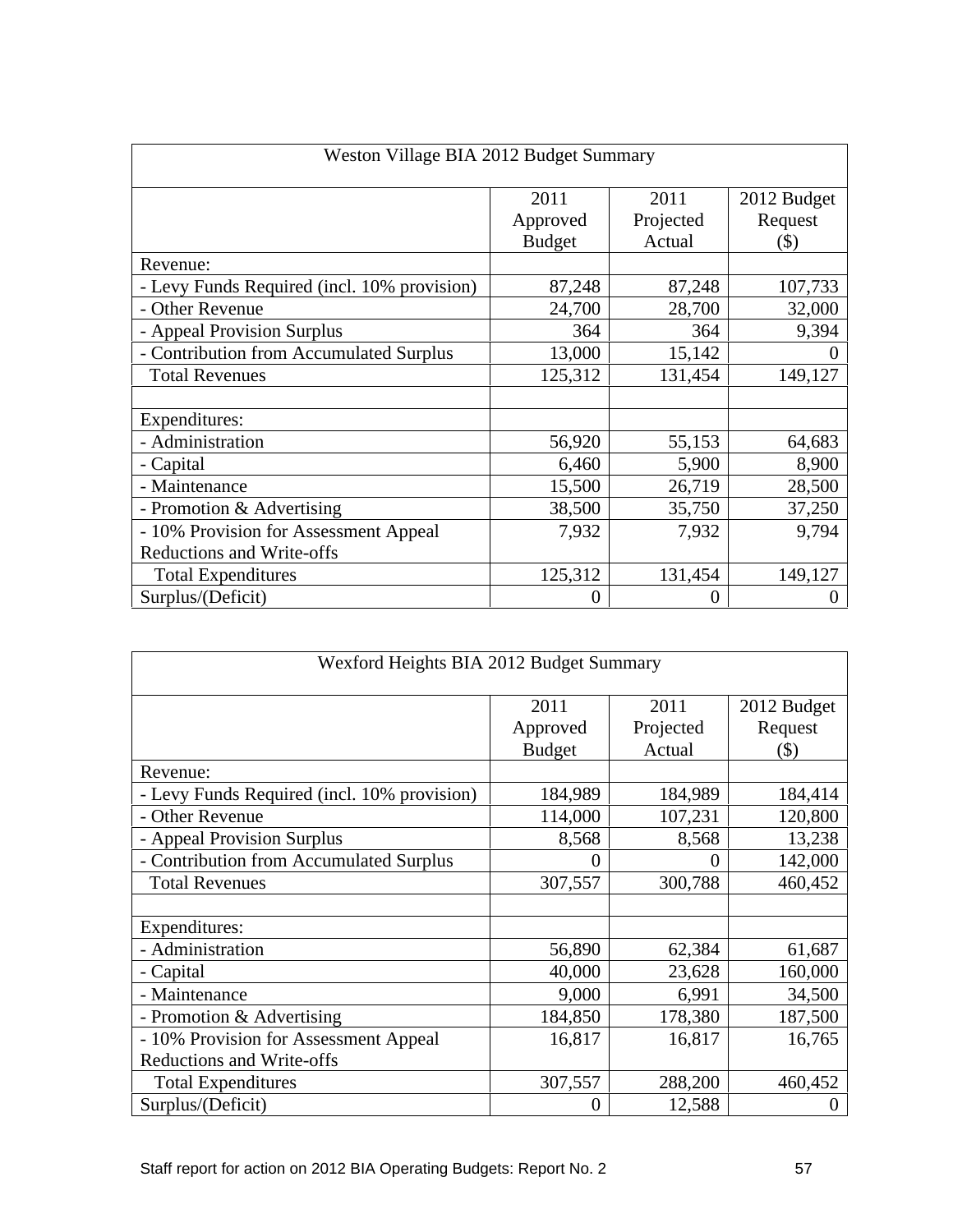| Wychwood Heights BIA 2012 Budget Summary    |                    |                     |                    |
|---------------------------------------------|--------------------|---------------------|--------------------|
|                                             | 2011               | 2011                | 2012 Budget        |
|                                             | Approved<br>Budget | Projected<br>Actual | Request<br>$($ \$) |
| Revenue:                                    |                    |                     |                    |
| - Levy Funds Required (incl. 10% provision) | 75,640             | 75,640              | 75,349             |
| - Other Revenue                             | 500                | 500                 |                    |
| - Contribution from Accumulated Surplus     | 29,900             | 25,770              | 43,000             |
| <b>Total Revenues</b>                       | 106,040            | 101,910             | 118,349            |
| Expenditures:                               |                    |                     |                    |
| - Administration                            | 21,843             | 10,359              | 26,038             |
| - Capital                                   | 26,000             | 54,208              | 10,000             |
| - Maintenance                               | 29,040             | 23,302              | 24,050             |
| - Promotion & Advertising                   | 18,600             | 3,484               | 50,500             |
| - Appeal Provision Deficit                  | 3,681              | 3,681               | 911                |
| - 10% Provision for Assessment Appeal       | 6,876              | 6,876               | 6,850              |
| Reductions and Write-offs                   |                    |                     |                    |
| <b>Total Expenditures</b>                   | 106,040            | 101,910             | 118,349            |
| Surplus/(Deficit)                           |                    |                     |                    |

| Yonge-Lawrence Village BIA 2012 Budget Summary   |                  |                   |                        |
|--------------------------------------------------|------------------|-------------------|------------------------|
|                                                  | 2011<br>Approved | 2011<br>Projected | 2012 Budget<br>Request |
| Revenue:                                         | <b>Budget</b>    | Actual            | (S)                    |
| - Levy Funds Required (incl. 10% provision)      | 191,196          | 191,196           | 191,268                |
| - Other Revenue                                  | 23,849           | 25,250            | 26,200                 |
| - Appeal Provision Surplus                       | N/A              | N/A               | 3,124                  |
| - Contribution from Accumulated Surplus          | 8,000            | $\frac{1}{4,777}$ |                        |
| <b>Total Revenues</b>                            | 223,045          | 221,223           | 220,592                |
| Expenditures:                                    |                  |                   |                        |
| - Administration                                 | 52,384           | 53,229            | 65,711                 |
| - Capital                                        | 6,815            | 5,310             | 12,017                 |
| - Maintenance                                    | 53,675           | 49,250            | 44,000                 |
| - Promotion & Advertising                        | 86,456           | 89,719            | 81,476                 |
| - Appeal Provision Deficit                       | 6,334            | 6,334             | N/A                    |
| - 10% Provision for Assessment Appeal Reductions | 17,381           | 17,381            | 17,388                 |
| <b>Total Expenditures</b>                        | 223,045          | 221,223           | 220,592                |
| Surplus/(Deficit)                                |                  |                   |                        |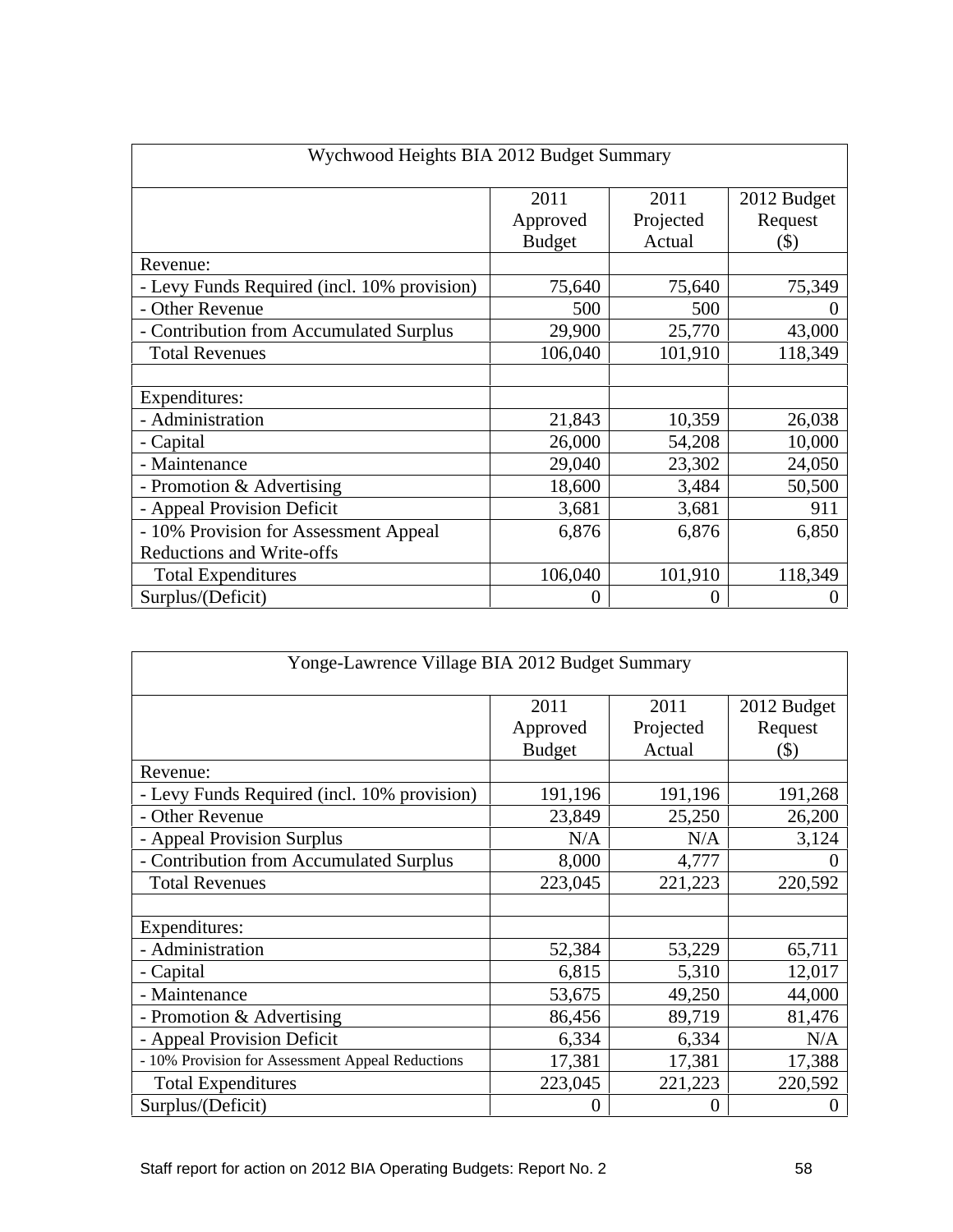| York-Eglinton BIA 2012 Budget Summary       |                                   |                             |                                  |  |
|---------------------------------------------|-----------------------------------|-----------------------------|----------------------------------|--|
|                                             | 2011<br>Approved<br><b>Budget</b> | 2011<br>Projected<br>Actual | 2012 Budget<br>Request<br>$(\$)$ |  |
| Revenue:                                    |                                   |                             |                                  |  |
| - Levy Funds Required (incl. 10% provision) | 186,300                           | 186,300                     | 254,288                          |  |
| - Other Revenue                             | 20,550                            | 20,550                      |                                  |  |
| - Appeal Provision Surplus                  | 21,525                            | 21,525                      | 7,929                            |  |
| - Contribution from Accumulated Surplus     | 75,000                            | 33,670                      |                                  |  |
| <b>Total Revenues</b>                       | 303,375                           | 262,045                     | 262,217                          |  |
| Expenditures:                               |                                   |                             |                                  |  |
| - Administration                            | 127,320                           | 124,594                     | 111,600                          |  |
| - Capital                                   | 26,000                            |                             |                                  |  |
| - Maintenance                               | 45,619                            | 27,605                      | 30,000                           |  |
| - Promotion & Advertising                   | 87,500                            | 92,910                      | 97,500                           |  |
| - 10% Provision for Assessment Appeal       | 16,936                            | 16,936                      | 23,117                           |  |
| Reductions and Write-offs                   |                                   |                             |                                  |  |
| <b>Total Expenditures</b>                   | 303,375                           | 262,045                     | 262,217                          |  |
| Surplus/(Deficit)                           |                                   |                             |                                  |  |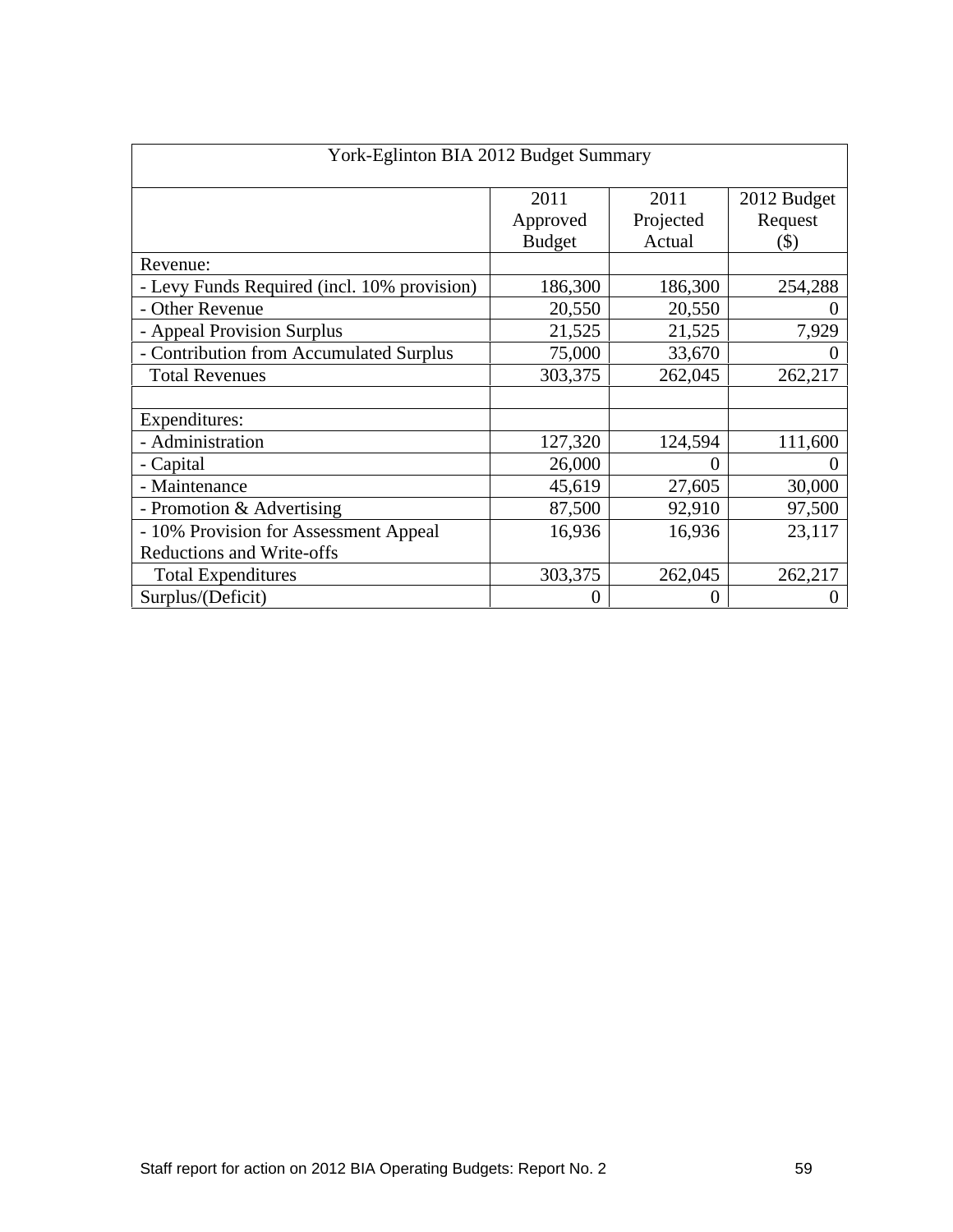|                                  | <b>Status of Business Improvement Area Budget Submissions</b> |
|----------------------------------|---------------------------------------------------------------|
| <b>Business Improvement Area</b> | <b>Stage in Budget Process</b>                                |
| Albion-Islington                 | Included in this report                                       |
| <b>Baby Point Gates</b>          | Included in this report                                       |
| <b>Bloor Annex</b>               | Council adopted November 29-30, 2011                          |
| Bloor by the Park                | Included in this report                                       |
| <b>Bloor Street</b>              | Included in this report                                       |
| <b>Bloor West Village</b>        | Included in this report                                       |
| Bloor-Yorkville                  | Included in this report                                       |
| <b>Bloorcourt Village</b>        | Council adopted November 29-30, 2011                          |
| <b>Bloordale Village</b>         | Included in this report                                       |
| Cabbagetown                      | Included in this report                                       |
| Chinatown                        | Included in this report                                       |
| Church-Wellesley Village         | Included in this report                                       |
| College Promenade                | Included in this report                                       |
| Corso Italia                     | Council adopted November 29-30, 2011                          |
| Crossroads of the Danforth       | Included in this report                                       |
| Danforth Mosaic                  | AGM scheduled for January 16, 2012                            |
| Danforth Village                 | Included in this report                                       |
| Dovercourt Village               | Included in this report                                       |
| Downtown Yonge                   | Included in this report                                       |
| Dundas West                      | Included in this report                                       |
| Eglinton Hill                    | AGM scheduled for January 10, 2012                            |
| <b>Emery Village</b>             | Included in this report                                       |
| Fairbank Village                 | Included in this report                                       |
| <b>Financial District</b>        | Council adopted November 29-30, 2011                          |
| <b>Forest Hill Village</b>       | Included in this report                                       |
| Gerrard India Bazaar             | Council adopted November 29-30, 2011                          |
| Greektown on the Danforth        | Included in this report                                       |
| <b>Harbord Street</b>            | Included in this report                                       |
| <b>Hillcrest Village</b>         | Included in this report                                       |
| <b>Historic Queen East</b>       | Inactive                                                      |
| <b>Junction Gardens</b>          | Included in this report                                       |
| <b>Kennedy Road</b>              | Included in this report                                       |
| <b>Kensington Market</b>         | Included in this report                                       |
| Korea Town                       | Council adopted November 29-30, 2011                          |
| Lakeshore Village                | Included in this report                                       |
| Liberty Village                  | Council adopted November 29-30, 2011                          |
| Little Italy                     | Included in this report                                       |
| Little Portugal                  | Included in this report                                       |
| Long Branch                      | Included in this report                                       |
| Mimico by the Lake               | Included in this report                                       |

#### **APPENDIX B**